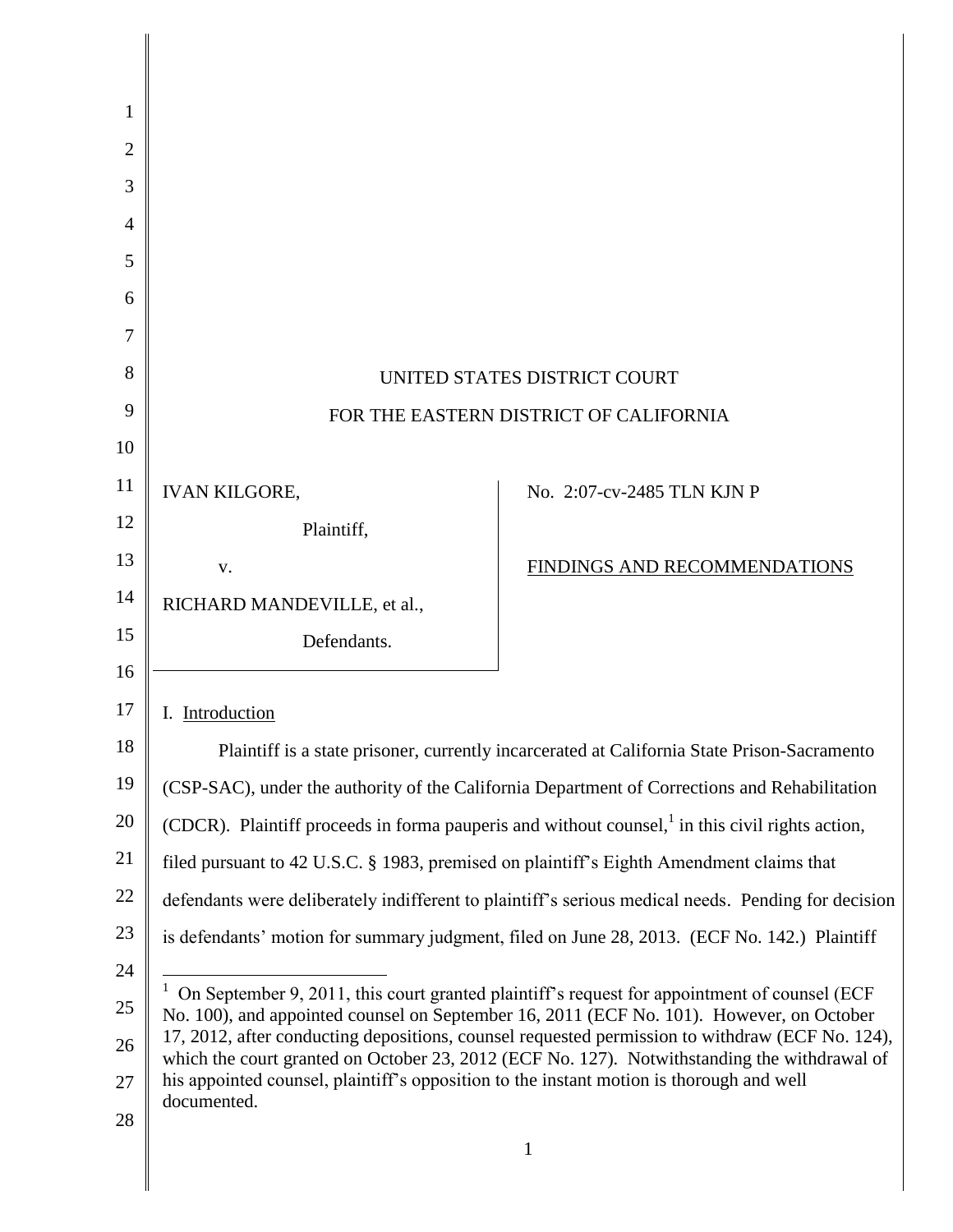1

timely filed an opposition. (ECF No. 147).

2 3 4 5 For the reasons that follow, this court recommends that defendants' motion for summary judgment be granted. While the court appreciates that Mr. Kilgore's medical challenges have been significant, the evidence fails to demonstrate that any defendant responded to plaintiff's serious medical needs with deliberate indifference.

6 II. Background

7 8 9 10 11 12 13 14 15 16 17 18 19 20 21 22 23 24 25 26 27 28 2 This action proceeds on plaintiff"s Amended Complaint, filed on December 7, 2007 (ECF No. 5), against the following eight defendants: physicians Jasdeep Bal, Gabriel Borges, and James Wedell; Licensed Vocational Nurses Marcus Winton and Gloria Forshay; Utilization Manager and Registered Nurse Nancy Dunne; Health Care Manager and psychologist Karen Kelly; and Correctional Officer Gregory Hampton.<sup>2</sup> Plaintiff contends that these defendants were deliberately indifferent to plaintiff"s serious medical needs associated with an inverted papilloma in plaintiff"s right nostril. The court has liberally construed plaintiff"s allegations against each of the defendants, as set forth in the Amended Complaint, plaintiff"s declaration, and his opposition to the pending motion. III. Legal Standards A. Legal Standards for Summary Judgment "The court shall grant summary judgment if the movant shows that there is no genuine dispute as to any material fact and the movant is entitled to judgment as a matter of law." Fed. R. Civ. P. 56(a). Under summary judgment practice, the moving party always bears the initial responsibility of informing the district court of the basis for its motion, and identifying those portions of "the pleadings, depositions, answers to interrogatories, and admissions on file, together with the affidavits, if any," which it believes demonstrate the absence of a genuine issue of material fact. Celotex Corp. v. Catrett, 477 U.S. 317, 323 (1986) (quoting then-numbered Fed. R. Civ. P.  $\overline{a}$  $2^2$  The magistrate judge previously assigned this case found that plaintiff's Amended Complaint failed to state a cognizable claim against defendants Brimhall, Jennings, Mandeville, Nicholson, or Spinks. (See ECF No. 7 at 7-8.)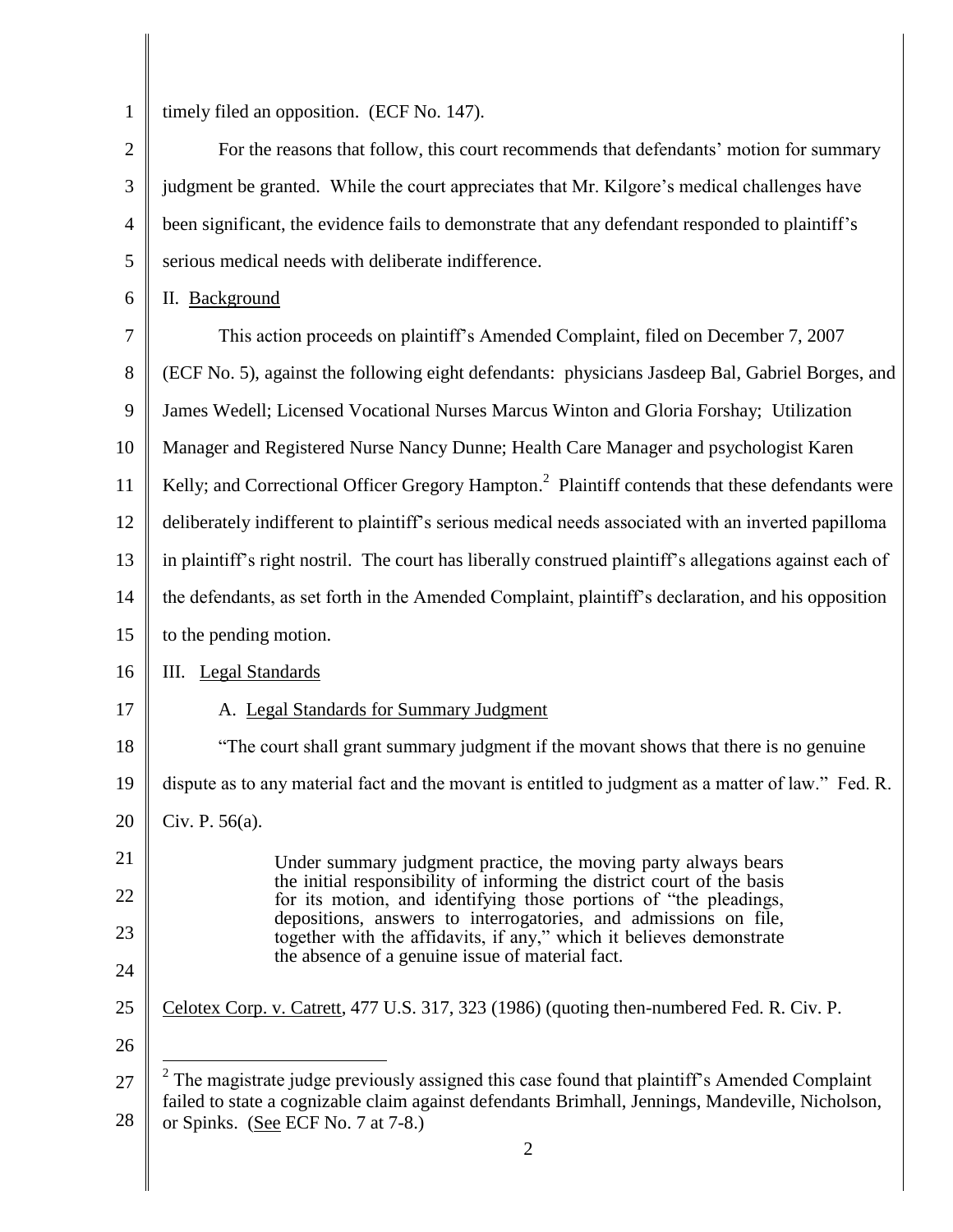| $\mathbf{1}$   | 56(c).) "Where the nonmoving party bears the burden of proof at trial, the moving party need             |
|----------------|----------------------------------------------------------------------------------------------------------|
| $\mathfrak{2}$ | only prove that there is an absence of evidence to support the non-moving party's case." Nursing         |
| 3              | Home Pension Fund, Local 144 v. Oracle Corp. (In re Oracle Corp. Sec. Litig.), 627 F.3d 376,             |
| $\overline{4}$ | 387 (9th Cir. 2010) (citing Celotex, 477 U.S. at 325); see also Fed. R. Civ. P. 56 Advisory              |
| 5              | Committee Notes to 2010 Amendments (recognizing that "a party who does not have the trial                |
| 6              | burden of production may rely on a showing that a party who does have the trial burden cannot            |
| $\tau$         | produce admissible evidence to carry its burden as to the fact"). Indeed, summary judgment               |
| $8\,$          | should be entered, after adequate time for discovery and upon motion, against a party who fails to       |
| 9              | make a showing sufficient to establish the existence of an element essential to that party's case,       |
| 10             | and on which that party will bear the burden of proof at trial. Celotex, 477 U.S. at 322. "[A]           |
| 11             | complete failure of proof concerning an essential element of the nonmoving party's case                  |
| 12             | necessarily renders all other facts immaterial." Id. at 323.                                             |
| 13             | Consequently, if the moving party meets its initial responsibility, the burden then shifts to            |
| 14             | the opposing party to establish that a genuine issue as to any material fact actually exists. See        |
| 15             | Matsushita Elec. Indus. Co. v. Zenith Radio Corp., 475 U.S. 574, 586 (1986). In attempting to            |
| 16             | establish the existence of such a factual dispute, the opposing party may not rely upon the              |
| 17             | allegations or denials of its pleadings, but is required to tender evidence of specific facts in the     |
| 18             | form of affidavits, and/or admissible discovery material in support of its contention that such a        |
| 19             | dispute exists. See Fed. R. Civ. P. 56(c); Matsushita, 475 U.S. at 586 n.11. The opposing party          |
| 20             | must demonstrate that the fact in contention is material, i.e., a fact that might affect the outcome     |
| 21             | of the suit under the governing law, see Anderson v. Liberty Lobby, Inc., 477 U.S. 242, 248              |
| 22             | (1986); T.W. Elec. Serv., Inc. v. Pacific Elec. Contractors Ass'n, 809 F.2d 626, 630 (9th Cir.           |
| 23             | 1987), and that the dispute is genuine, i.e., the evidence is such that a reasonable jury could return   |
| 24             | a verdict for the nonmoving party, see Wool v. Tandem Computers, Inc., 818 F.2d 1433, 1436               |
| 25             | (9th Cir. 1987).                                                                                         |
| 26             | In the endeavor to establish the existence of a factual dispute, the opposing party need not             |
| 27             | establish a material issue of fact conclusively in its favor. It is sufficient that "the claimed factual |

28 dispute be shown to require a jury or judge to resolve the parties' differing versions of the truth at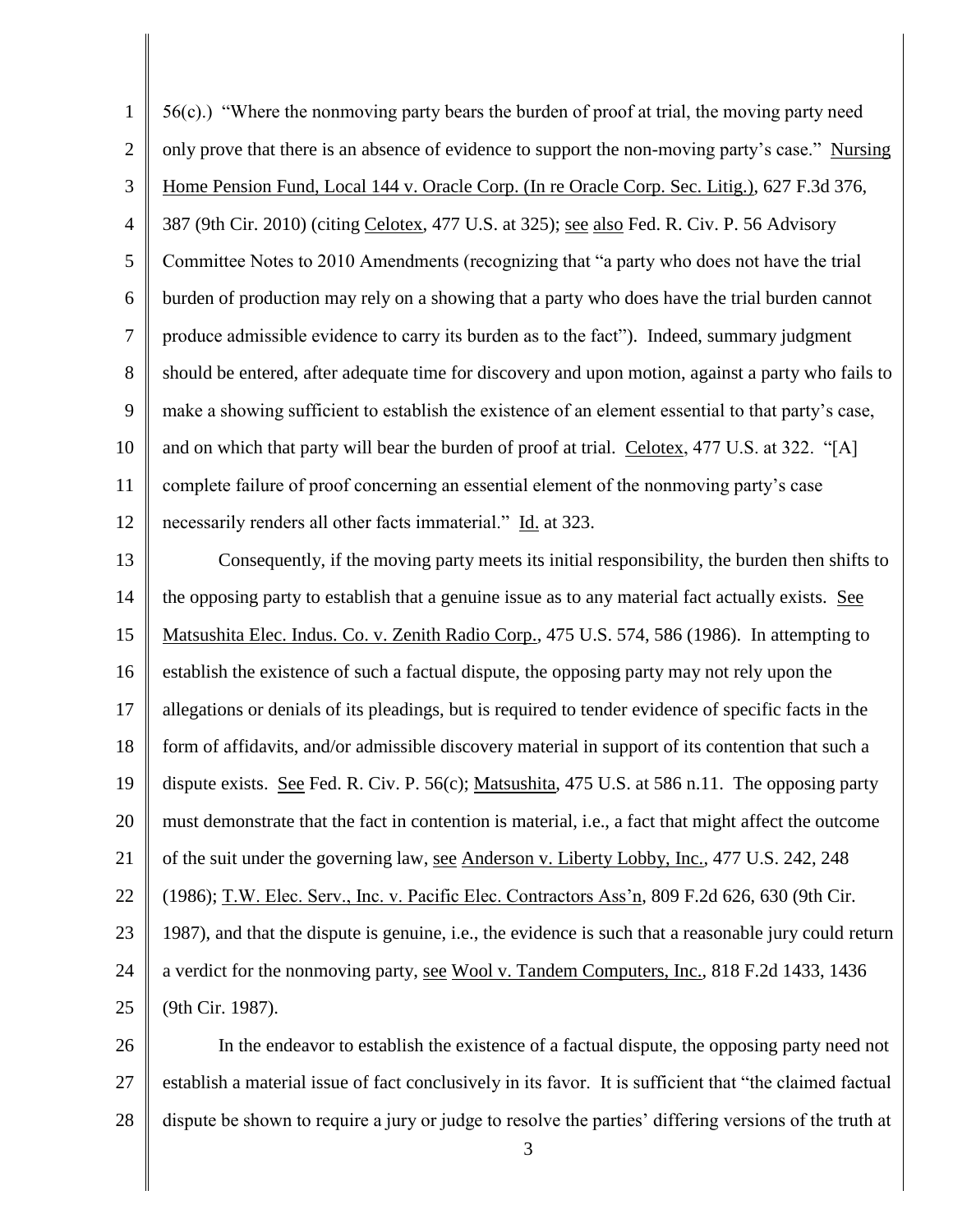1 2 3 4 trial." T.W. Elec. Serv., 809 F.2d at 630. Thus, the "purpose of summary judgment is to "pierce the pleadings and to assess the proof in order to see whether there is a genuine need for trial."" Matsushita, 475 U.S. at 587 (quoting Fed. R. Civ. P. 56(e) Advisory Committee"s Note to 1963 Amendments).

5 6 7 8 9 10 11 12 13 14 15 16 In resolving a summary judgment motion, the court examines the pleadings, depositions, answers to interrogatories, and admissions on file, together with the affidavits, if any. Fed. R. Civ. P. 56(c). The evidence of the opposing party is to be believed. See Anderson, 477 U.S. at 255. All reasonable inferences that may be drawn from the facts placed before the court must be drawn in favor of the opposing party. Matsushita, 475 U.S. at 587. Nevertheless, inferences are not drawn out of the air, and it is the opposing party"s obligation to produce a factual predicate from which the inference may be drawn. Richards v. Nielsen Freight Lines, 602 F. Supp. 1224, 1244-45 (E.D. Cal. 1985), aff"d, 810 F.2d 898, 902 (9th Cir. 1987). Finally, to demonstrate a genuine issue, the opposing party "must do more than simply show that there is some metaphysical doubt as to the material facts. . . . Where the record taken as a whole could not lead a rational trier of fact to find for the nonmoving party, there is no "genuine issue for trial."" Matsushita, 475 U.S. at 586 (citation omitted).

17 18 19 20 By notice dated June 28, 2013 (ECF No. 144), plaintiff was advised of the requirements for opposing a motion brought pursuant to Rule 56 of the Federal Rules of Civil Procedure. See Rand v. Rowland, 154 F.3d 952, 957 (9th Cir. 1998) (en banc); Klingele v. Eikenberry, 849 F.2d 409 (9th Cir. 1988).

21

22

B. Legal Standards for Assessing Deliberate Indifference to Serious Medical Needs

23 24 25 26 27 28 "[D]eliberate indifference to serious medical needs of prisoners constitutes the unnecessary and wanton infliction of pain, proscribed by the Eighth Amendment. This is true whether the indifference is manifested by prison doctors in their response to the prisoner's needs or by prison guards in intentionally denying or delaying access to medical care or intentionally interfering with the treatment once prescribed." Estelle v. Gamble, 429 U.S. 97, 104-05 (1976) (internal citations, punctuation and quotation marks omitted). "Prison officials are deliberately indifferent to a prisoner's serious medical needs when they 'deny, delay or intentionally interfere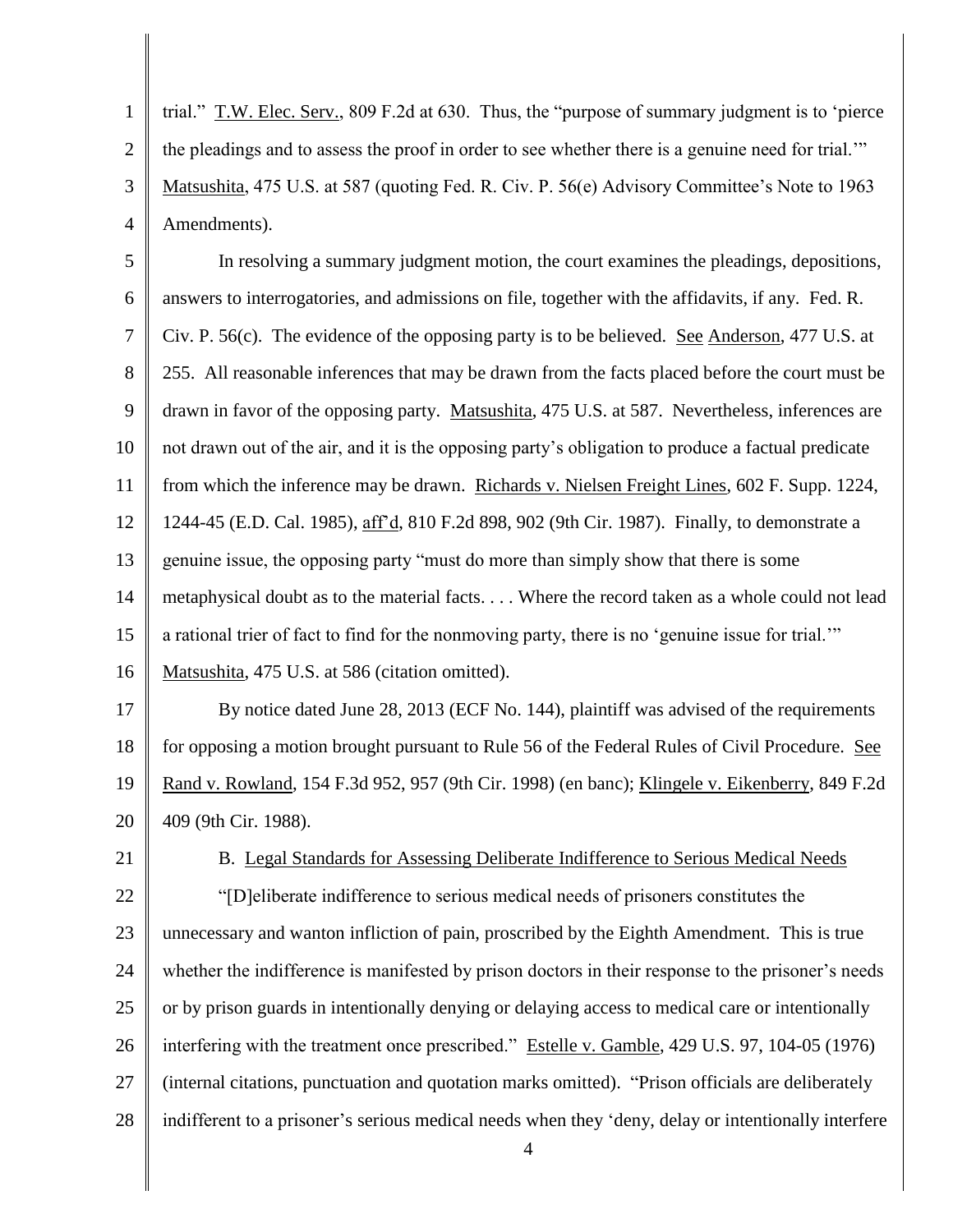1 2 with medical treatment." Wood v. Housewright, 900 F.2d 1332, 1334 (9th Cir. 1990) (quoting Hutchinson v. United States, 838 F.2d 390, 394 (9th Cir. 1988)).

3 4 5 6 7 8 9 10 "A 'serious' medical need exists if the failure to treat a prisoner's condition could result in further significant injury or the 'unnecessary and wanton infliction of pain." McGuckin v. Smith, 974 F.2d 1050, 1059 (9th Cir. 1992), overruled on other grounds, WMX Technologies v. Miller, 104 F.3d 1133 (9th Cir. 1997) (en banc) (quoting Estelle, 429 U.S. at 104). Serious medical needs include "[t]he existence of an injury that a reasonable doctor or patient would find important and worthy of comment or treatment; the presence of a medical condition that significantly affects an individual's daily activities; [and] the existence of chronic and substantial pain." McGuckin, 974 F.2d at 1059-60.

11 12 13 14 15 To prevail on a claim for deliberate indifference to serious medical needs, a prisoner must demonstrate that a prison official "kn[ew] of and disregard[ed] an excessive risk to inmate health or safety; the official must both be aware of the facts from which the inference could be drawn that a substantial risk of serious harm exists, and he must also draw the inference." Farmer v. Brennan, 511 U.S. 825, 837 (1994).

16 17 18 19 20 21 22 23 24 "In the Ninth Circuit, the test for deliberate indifference consists of two parts. First, the plaintiff must show a serious medical need by demonstrating that failure to treat a prisoner"s condition could result in further significant injury or the unnecessary and wanton infliction of pain. Second, the plaintiff must show the defendant"s response to the need was deliberately indifferent. This second prong . . . is satisfied by showing (a) a purposeful act or failure to respond to a prisoner's pain or possible medical need and (b) harm caused by the indifference." Jett v. Penner, 439 F.3d 1091, 1096 (9th Cir. 2006) (internal citations, punctuation and quotation marks omitted); accord, Wilhelm v. Rotman, 680 F.3d 1113, 1122 (9th Cir. 2012); Lemire v. CDCR, 726 F.3d 1062, 1081 (9th Cir. 2013).

25 26 27 28 "The indifference to a prisoner's medical needs must be substantial. Mere 'indifference,' "negligence," or "medical malpractice" will not support this claim. Even gross negligence is insufficient to establish deliberate indifference to serious medical needs." Lemire, 726 F.3d at 1081-82 (internal citations, punctuation and quotation marks omitted); accord, Cano v. Taylor,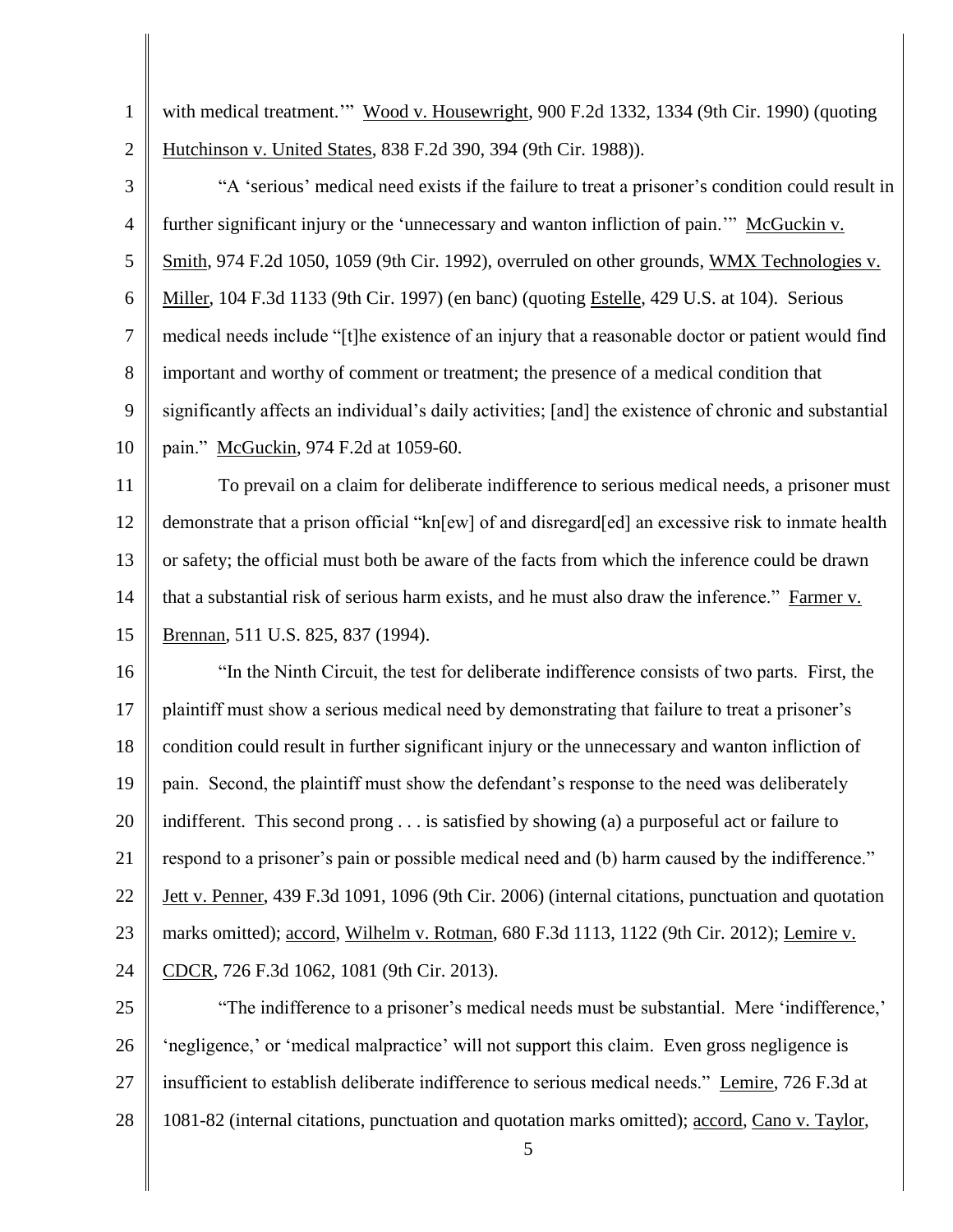1 2 3 4 5 6 7 8 9 10 11 12 13 14 15 16 17 18 19 20 21 22 23 24 25 26 27 28 6 739 F.3d 1214, 1217 (9th Cir. 2014). Moreover, "[a] difference of opinion between a physician and the prisoner -- or between medical professionals -- concerning what medical care is appropriate does not amount to deliberate indifference." Snow v. McDaniel, 681 F.3d 978, 987 (9th Cir. 2012) (citing Sanchez v. Vild, 891 F.2d 240, 242 (9th Cir.1989)). Whether a defendant had requisite knowledge of a substantial risk of harm is a question of fact. "[A] factfinder may conclude that a prison official knew of a substantial risk from the very fact that the risk was obvious. The inference of knowledge from an obvious risk has been described by the Supreme Court as a rebuttable presumption, and thus prison officials bear the burden of proving ignorance of an obvious risk. . . . [D]efendants cannot escape liability by virtue of their having turned a blind eye to facts or inferences strongly suspected to be true . . . ." Coleman v. Wilson, 912 F. Supp. 1282, 1316 (E.D. Cal. 1995) (citing Farmer, 511 U.S. at 842- 43) (internal quotation marks omitted). When the risk is not obvious, the requisite knowledge may still be inferred by evidence showing that the defendant refused to verify underlying facts or declined to confirm inferences that he strongly suspected to be true. Farmer, 511 U.S. at 842. On the other hand, prison officials may avoid liability by demonstrating "that they did not know of the underlying facts indicating a sufficiently substantial danger and that they were therefore unaware of a danger, or that they knew the underlying facts but believed (albeit unsoundly) that the risk to which the facts gave rise was insubstantial or nonexistent." Id. at 844. Thus, liability may be avoided by presenting evidence that the defendant lacked knowledge of the risk and/or that his response was reasonable in light of all the circumstances. Id. at 844-45; see also Wilson v. Seiter, 501 U.S. 294, 298 (1991); Thomas v. Ponder, 611 F.3d 1144, 1150-51 (9th Cir. 2010). IV. Facts The court has reviewed defendants' Statement of Undisputed Facts (ECF No. 143), plaintiff"s Statement of Disputed Facts (ECF No. 147-2), plaintiff"s declaration (ECF No. 147-1), and the defendants" various declarations, deposition transcripts, and discovery responses, together with the record evidence. The following facts are undisputed by the parties or, following the court's review, have been deemed undisputed for purposes of the pending motion. Pertinent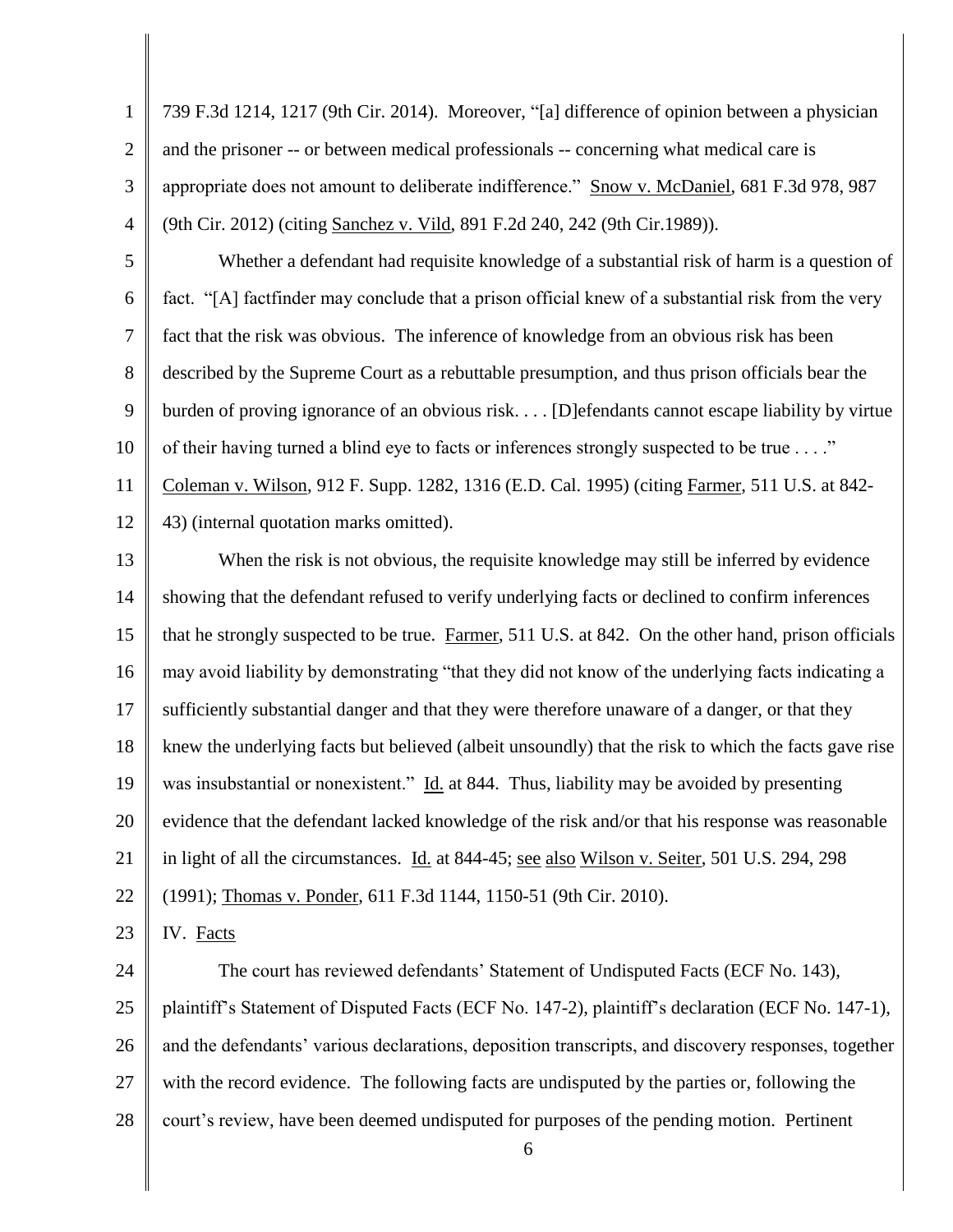1 2 3 4 5 6 7 8 9 10 11 12 13 14 15 16 17 18 19 20 21 22 23 24 25 26 27 28 7 allegations are also noted. 1. Plaintiff was born on May 5, 1974. In April 2004, plaintiff commenced serving a life sentence without the possibility of parole, under the authority of CDCR. At all times relevant to this action, plaintiff has been incarcerated at CSP-SAC. 2. This action proceeds against the following eight defendants, all employed at CSP-SAC during the relevant period: a. Physicians Dr. Jasdeep Bal, Dr. Gabriel Borges, and Dr. James R. Wedell; Dr. Bal served as CSP-SAC Chief Medical Officer/Health Care Manager (CMO/HCM from May 2007 through May 2009). b. Licensed Vocational Nurses (LVN) Marcus Winton and Gloria Forshay; c. Utilization Manager and Registered Nurse (UM Nurse) Nancy Dunne; d. Chief Psychologist Dr. Karen Kelly, in her capacity as Acting Health Care Manager (HCM), from January 2006 until May 2007; and e. Correctional Officer (CO) Gregory Hampton. 3. When admitted to CDCR in April 2004, plaintiff underwent a physical examination; it was noted that plaintiff had a history of seasonal allergies since 2001. 4. On March 19, 2005, plaintiff submitted a Health Care Services Request Form ("sickcall slip"), complaining that he had not received his sinus medications. On March 21, 2005, the B-Facility Nurse examined plaintiff, noted his history of seasonal allergies, and prescribed Chlorpheniramine. 5. On October 5, 2005, plaintiff complained of headaches, especially when reading or watching television. Plaintiff obtained an ophthalmology consultation. 6. On December 9, 2005, plaintiff submitted a sick-call slip complaining of problems breathing out of his nose, without relief from his allergy medications, stating: "Sinus problems, can"t breathe well out of my nose. Previous sinus med no help need something stronger." (Pltf. Exh. at 2.) Plaintiff also complained of "bumps" on the back of his head, and requested an ice chrono to treat his arthritis. (Id.) On December 13, 2005, RN Edmondson examined plaintiff and noted that he had seasonal allergies for the past three to four years, but that his eyes and nose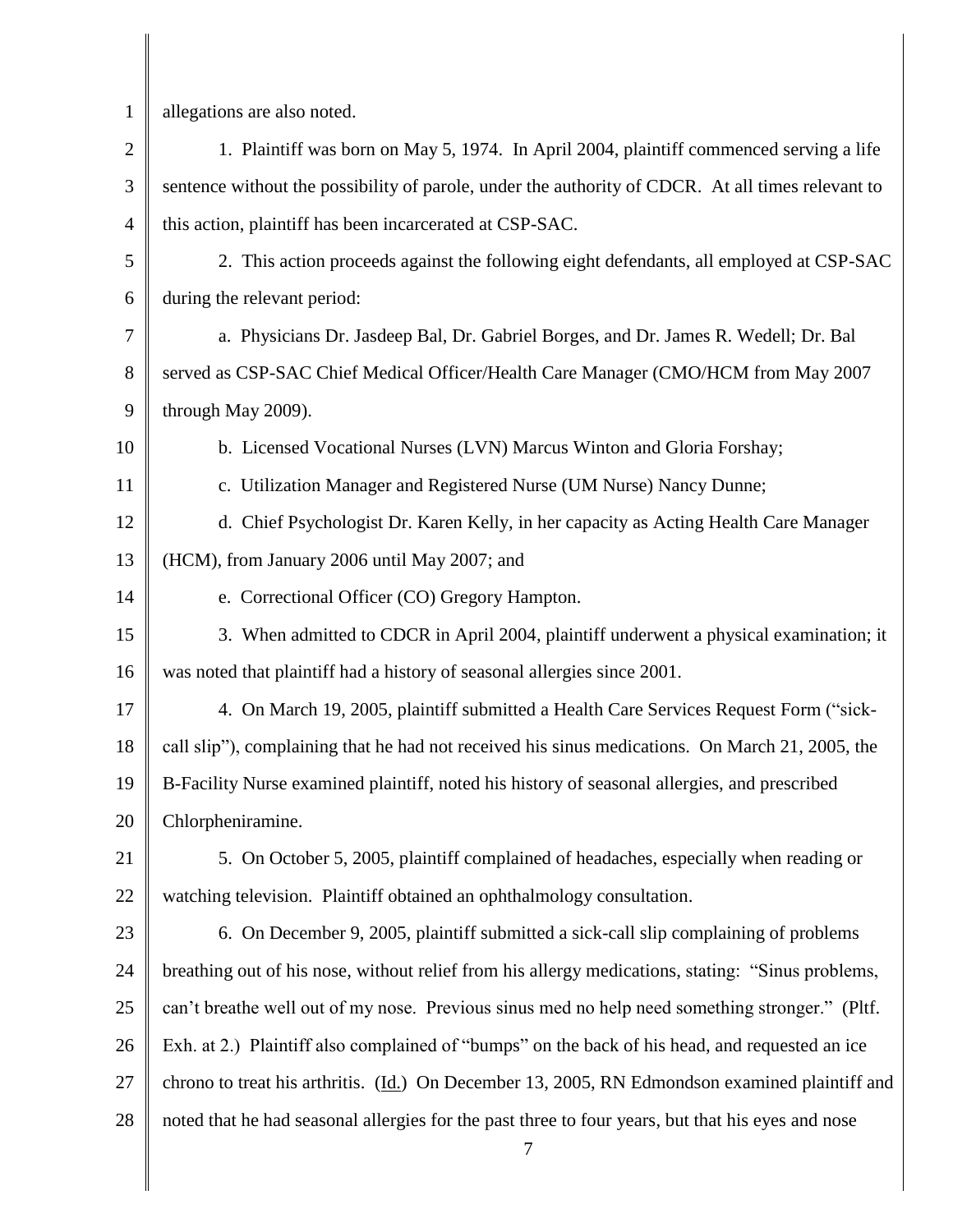| $\mathbf{1}$   | were clear. The nurse assessed a "stuff (sic) nose," and referred plaintiff to a physician on a                                        |
|----------------|----------------------------------------------------------------------------------------------------------------------------------------|
| $\overline{2}$ | "routine" basis. (Dfs. Exh. B at 9.)                                                                                                   |
| 3              | 7. On December 30, 2005, plaintiff was seen by defendant Dr. Wedell for the first time                                                 |
| $\overline{4}$ | pertinent to this action. (Dfs. Exh. B at 10, 86.) Plaintiff states that Dr. Wedell used an anterior                                   |
| 5              | rhinoscopy to perform a "cursory examination" of his nasal cavities. (Pltf. Decl. at $\P$ 5.) This is                                  |
| 6              | the first date that plaintiff was diagnosed with a nasal polyp. Reviewing his treatment notes for                                      |
| $\overline{7}$ | plaintiff on this date, Dr. Wedell explained as follows (Wedell Decl. at $\P$ [7-9):                                                   |
| 8              | After examining Kilgore I noted allergic rhinitis with red, swollen                                                                    |
| 9              | nostrils, but no discharge. Kilgore's oral pharynx was within<br>normal limits and his lungs were clear. My assessment was that        |
| 10             | Kilgore had allergic rhinitis with nasal polyps, and I prescribed<br>Benadryl and topical nasal steroids.                              |
| 11             | Inflammatory polyps, such as those I diagnosed in Kilgore, are<br>associated with allergic rhinitis, and are generally benign growths. |
| 12             | The community standard of practice for the treatment of nasal                                                                          |
| 13             | polyps relies mostly on an anti-inflammatory effect of<br>antihistamines and topical steroids. Occasionally a supplemental             |
| 14             | burst of oral steroids are effective in shrinking the size of the<br>polyps.                                                           |
| 15             |                                                                                                                                        |
| 16             | Dr. Wedell prescribed Benadryl (Diphenhydramine), and Nasarel nasal spray (Flunisolide, or                                             |
| 17             | Nasalide, an anti-inflammatory glucocorticosteroid), as well as Naproxen to treat plaintiff's                                          |
| 18             | arthritis. (Dfs. Exh. B at $10, 86$ ; Pltf. Exh. at $5$ .)                                                                             |
| 19             | 8. On January 26, 2006, plaintiff was seen at the medical clinic for complaints of a                                                   |
| 20             | "stuffy nose," for the past two to three months, stating that his current medications were                                             |
| 21             | "ineffective." (Id. at 88.) The attending nurse, RN Ogbeide, submitted a sick-call slip on behalf                                      |
| 22             | of plaintiff, and referred plaintiff to the medical line for further evaluation.                                                       |
| 23             | 9. Dr. Wedell renewed plaintiff's prescription for Benadryl on January 17, 2006, January                                               |
| 24             | 25, 2006, and February 3, 2006, without seeing plaintiff. (Pltf. Exh. at 5.) On February 6, 2006,                                      |
| 25             | Dr. Borges, without seeing plaintiff, renewed his prescription for Flunisolide, and prescribed                                         |
| 26             | Sudafed/Actifed (Triprolidine/Pseudodeophedrine). (Id. at 5-6, 15-6; Dfs Exh. B at 11.)                                                |
| 27             | 10. On February 9, 2006, plaintiff submitted a sick-call slip complaining that he was                                                  |
| 28             | "recently referred to see the doctor for sinus problems," but the appointment was cancelled.<br>$8\,$                                  |

║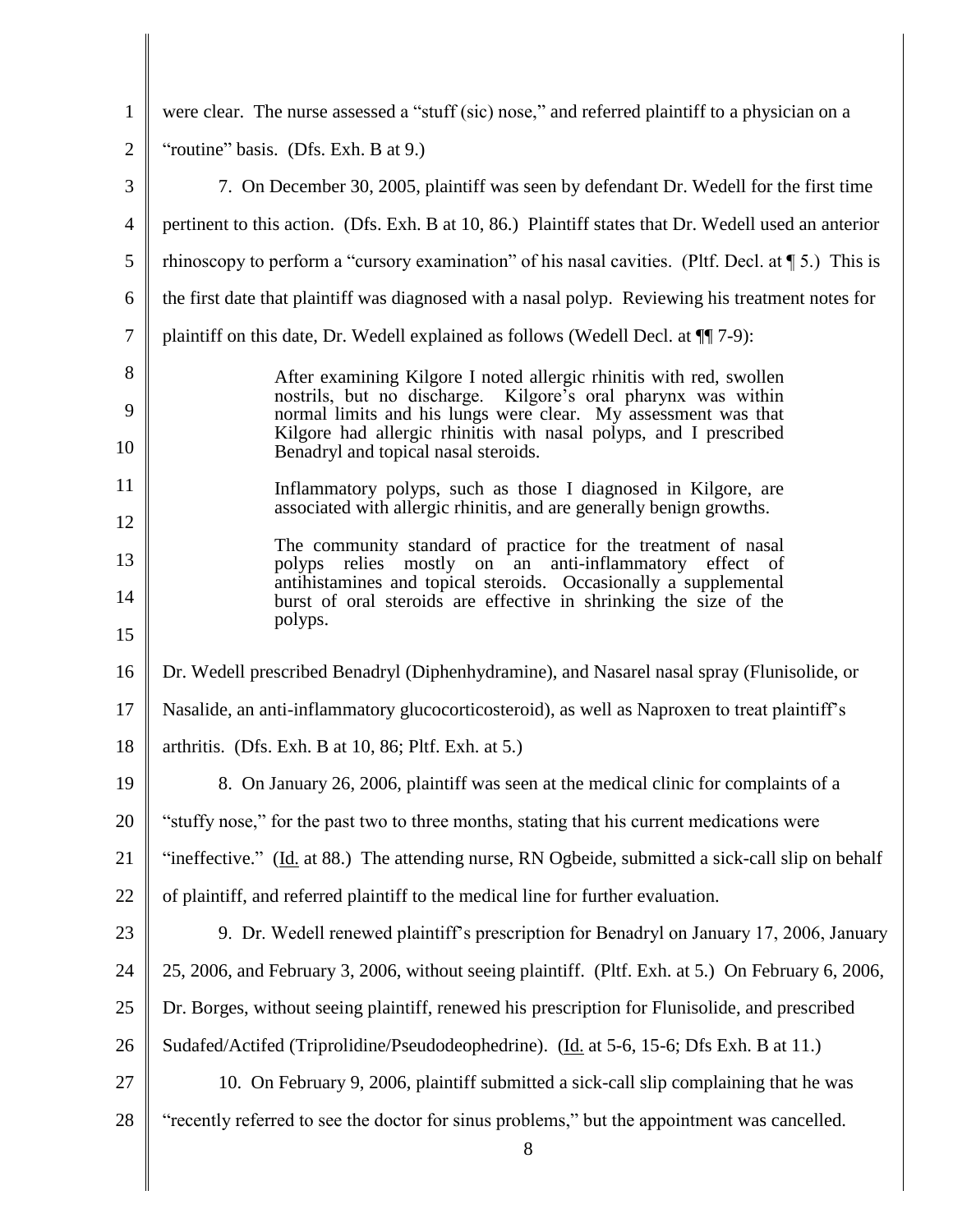Plaintiff stated that he "was given meds for sinus [b]ut wasn"t seen for the bumps (rash) on the back of my head. I request to see the Dr. as referred by the nurse to examine this rash in my head. ASAP." (Dfs. Exh. B at 154.)

1

2

3

4 5 6 7 8 9 10 11 12 11. On February 21, 2006, plaintiff was seen by defendant Dr. Borges for the first time pertinent to this action. Plaintiff states that Dr. Borges conducted a "cursory clinical examination" with "the assistance of an anterior rhinoscopy," and concluded that plaintiff had "a common nasal polypsis (nasal polyp)." (Pltf. Decl. at ¶ 13.) Plaintiff states that, despite explaining to Dr. Borges that plaintiff had "been prescribed these medications on February 9th, [and] they were ineffective (the Flunisolide) and the Sudafed provided temporary relief.] [t]he defendant insisted I continue taking the prescribed medications until the next follow-up visit." (Id.) Dr. Borges also prescribed Benzoyl peroxide gel, for a three-month period, to treat the rash on plaintiff"s head. (Id.; Dfs. Exh. B at 12; Pltf. Exh. at 6, 16.)

13 14 15 16 17 18 19 20 21 22 23 24 25 12. On March 6, 2006, plaintiff was seen for the second time by Dr. Borges. Plaintiff states that he told Dr. Borges his "breathing complications had became worse and, again, the prescribed medications were now completely ineffective." (Pltf. Decl. at ¶ 14.) Plaintiff avers that Dr. Borges explained that medical staff needed to first prescribe "any and all sinus medications available at the prison pharmacy to show they were ineffective," as a "prerequisite" to referring plaintiff to the Ears, Nose and Throat Clinic (ENT) at the University of California at Davis (UCD). (Id.) Dr. Borges reportedly stated that this requirement was imposed by the "Health Care Manager (defendant Kelly) at CSP-SAC." (Id.) Dr. Borges's treatment notes indicate plaintiff"s complaints of nasal swelling since August 2005; Dr. Borges diagnosed allergic rhinitis; added a prescription for Claritin (Loratadine), while continuing Nasarel and Actifed; and asked plaintiff to return in 6 to 8 weeks. (Borges Depo. at 13-7, and Exhs. 3-5; Pltf. Exh. at 20; Dfs. Exh. B at 13.) Dr. Borges also prescribed the antibiotic tetracycline to treat plaintiff"s rash. (Id.)

26 27 28 13. Plaintiff requested the discontinuation of oral Benadryl on March 8, 2006. (Dfs. Exh. B at 14.) On March 23, 2006, plaintiff requested refills of his prescriptions for Actifed and Nasarel; and, on April 5, 2006, plaintiff requested a refill of his prescription for Actifed and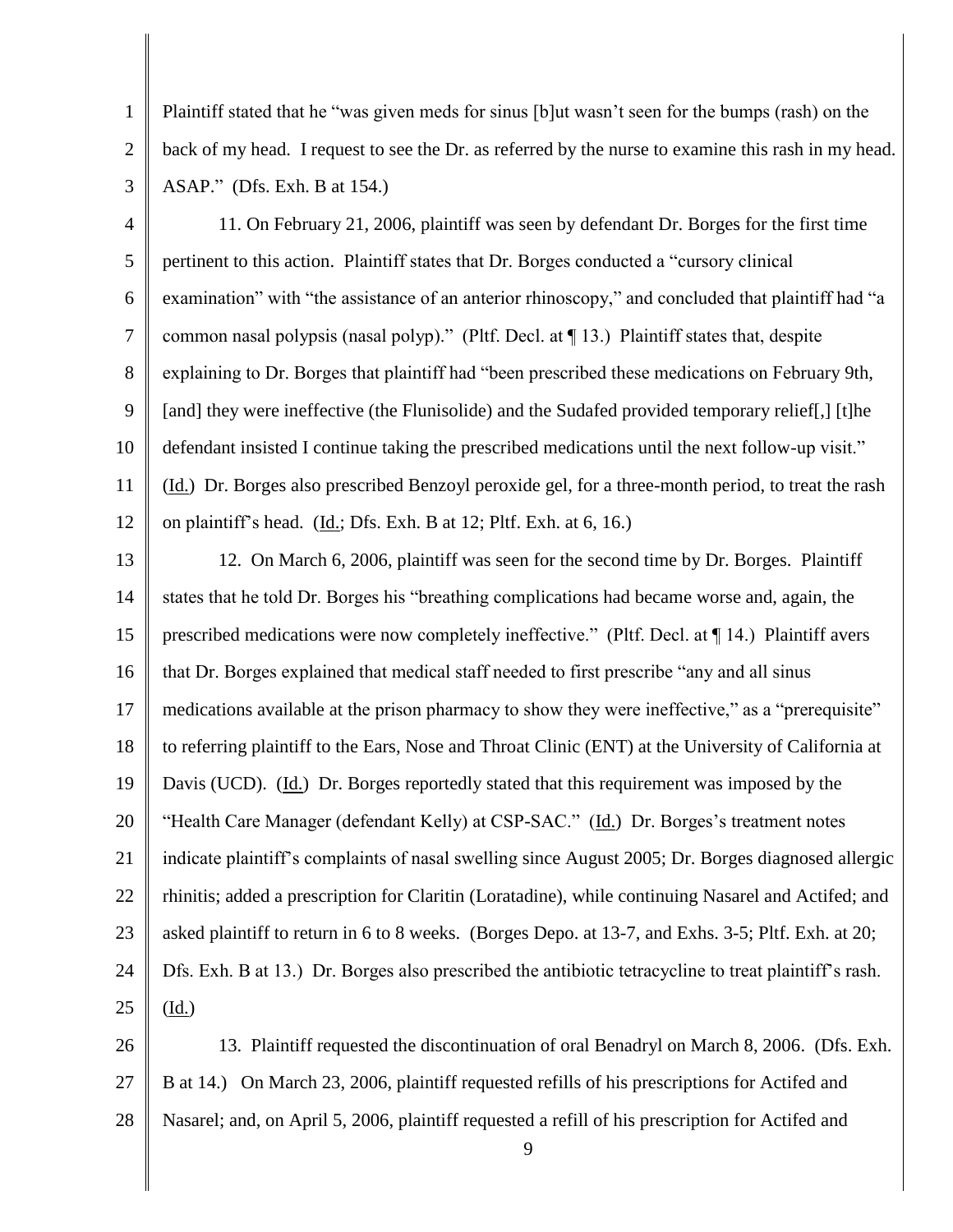1

requested an antacid. (Dfs. Exh. B at 155-56.)

2 3 4 5 6 14. Plaintiff states that, on April 6, 2006, he "was again seen by defendant Borges . . . regarding gas. During this visit I informed the defendant that the sinus medications were ineffective and that my breathing complications were worse. The defendant prescribed an antacid and renewed Actifed." (Pltf. Decl. at  $\P$  15; accord, Dfs. Exh. B at 15 (Dr. Borges' treatment notes); Pltf. Exh. at 6, 21.)

7 8 9 10 11 12 13 14 15 16 17 15. On April 17, 2006, upon examining plaintiff, Dr. Borges submitted a Physician Request for Services (RFS), requesting that plaintiff be scheduled for an initial outpatient diagnostic appointment with UCD-ENT, to examine plaintiff"s right nasal polyp. Dr. Borges noted that plaintiff had the polyp for "yrs," that he could not breathe out of his right nostril, and that his medications weren"t working. The service request was designated "routine." (Dfs. Exh. B at 18; see also Borges Depo. at 18-22; id., Exhs. 8-11.) (Plaintiff states that Dr. Borges denied plaintiff's request to designate the request "urgent." (Pltf. Decl. at  $\P$  16.)) The request was received by defendant Dunne, the Utilization Management (UM) Nurse, on April 20, 2006, who approved it on May 9, 2006.<sup>3</sup> Dunne thereafter forwarded the request to the CSP-SAC schedulers, who reportedly faxed the request to UCD-ENT. (Dfs. SUDF at ¶ 26; Dunne Depo. at 9-14.)

18 19 20 16. On May 19, 2006, plaintiff had a 30-day follow-up appointment with Dr. Borges, who added a prescription for the oral steroid Prednisone. (Dfs. Exh. B at 91; Borges Depo. at 26-7; Pltf. Exh. at 7.)

21 22 23 24 25 17. On May 25, 2006, plaintiff was seen by Nurse Nicholson for a rash; the nurse, in consultation with Dr. Penner, opined that the rash may be an allergic reaction to the Prednisone, which was discontinued. Dr. Borges saw plaintiff on May 26, 2006, confirmed discontinuation of the Prednisone, and renewed plaintiff"s prescription for Benadryl. (Dfs. Exh. B. at 20-1, 92; Pltf. Exh. at 26.)

26

 $\overline{a}$ 

<sup>27</sup> 28  $3$  Defendants state that defendant Dunne was able to approve this pre-authorized diagnostic service without referring the request to the Medical Authorization Review (MAR) Committee. (See Dfs. SUDF at ¶¶ 22-4; accord, Dunne Depo. at 9-14.)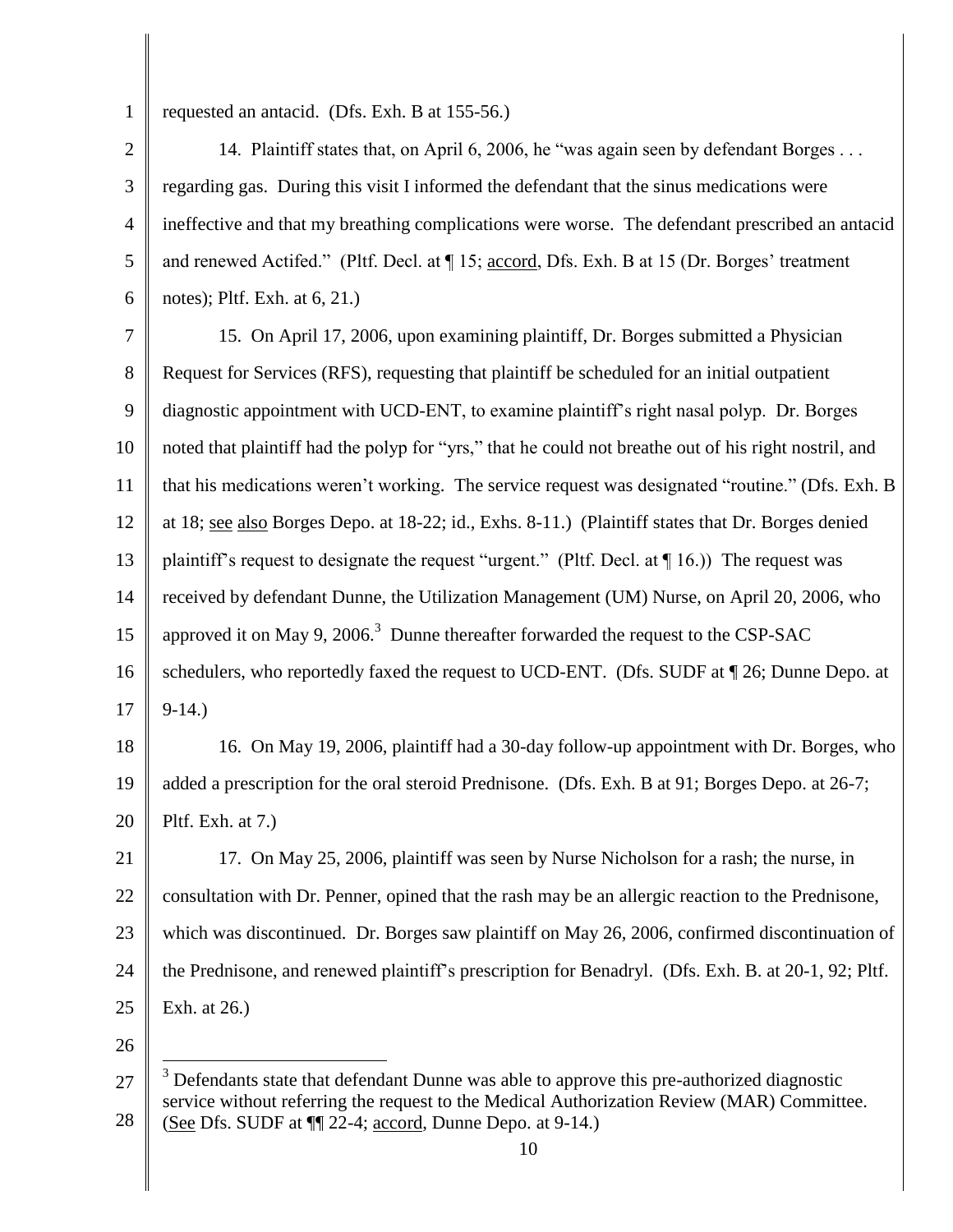| $\mathbf{1}$   | 18. On July 6, 2006, plaintiff submitted a sick-call slip, wherein he requested the renewal                                                                                    |
|----------------|--------------------------------------------------------------------------------------------------------------------------------------------------------------------------------|
| $\overline{2}$ | of his prescription for Actifed, and requested "to see Dr. Borges regarding my sinus condition."                                                                               |
| 3              | (Dfs. Exh. at 160.) The attending nurse submitted the refill request, and scheduled plaintiff for a                                                                            |
| $\overline{4}$ | "monthly follow up" on July 14, 2006. (Id.)                                                                                                                                    |
| 5              | 19. On July 14, 2006, plaintiff was seen by an "unknown doctor," pursuant to a "Thirty"                                                                                        |
| 6              | (30) Day Specialty Consultation Progress Note." This physician noted plaintiff's obstructive                                                                                   |
| 7              | right nasal polyp; found plaintiff's condition stable; found that plaintiff's scheduled specialty                                                                              |
| 8              | appointment in "August 1st two weeks" was clinically appropriate; and advised plaintiff to                                                                                     |
| 9              | continue his nasal steroids. (Dfs. Exh. B at 95.) Plaintiff avers that this physician telephoned                                                                               |
| 10             | defendant UM Nurse Dunne in plaintiff's presence, and requested that the appointment be made.                                                                                  |
| 11             | 20. On July 23, 2006, plaintiff submitted a sick-call slip, wherein he stated (Dfs. Exh. at                                                                                    |
| 12             | $161$ :                                                                                                                                                                        |
| 13             | I'm currently scheduled for a nasal sergery. My symptoms have                                                                                                                  |
| 14             | progressed to the point that I can see the pallips in my nostral. I<br>can't breath and I've developed a constant nasal drain in my right<br>nostral. I request to see the Dr. |
| 15             |                                                                                                                                                                                |
| 16             | 21. On July 26, 2006, plaintiff was examined by RN Cunningham, who noted plaintiff's                                                                                           |
| 17             | approximate one-year history of nasal polyps, and his complaints of throbbing headache pain                                                                                    |
| 18             | (designated an "8" on an ascending scale from 0 to 10). (Dfs. Exh. B at 96.) The nurse noted that                                                                              |
| 19             | plaintiff was scheduled for an ENT consult for the first week of August, and referred plaintiff to                                                                             |
| 20             | the physician's clinic. (Id.; Pltf. Decl. at $\P$ 24.)                                                                                                                         |
| 21             | 22. On August 1, 2006, plaintiff filed an "Inmate Request for Interview" with defendant                                                                                        |
| 22             | Kelly, in her position as Health Care Manager (HCM). The request provided in full (Pltf. Exh. at                                                                               |
| 23             | $362$ :                                                                                                                                                                        |
| 24             | On $4/17/06$ , Dr. Borges submitted a RFS for me to seen @ the ENT                                                                                                             |
| 25             | Clinic. I've yet to be seen. As a result of the delay of treatment,<br>I'm experiencing pain and suffering related to an every-increasing                                      |
| 26             | nasal polyp. I have filed numerous sick call slips with no results.<br>Request that immediate arrangements be made for surgery to                                              |
| 27             | remove polyp.                                                                                                                                                                  |
| 28             | $\frac{1}{1}$                                                                                                                                                                  |
|                | 11                                                                                                                                                                             |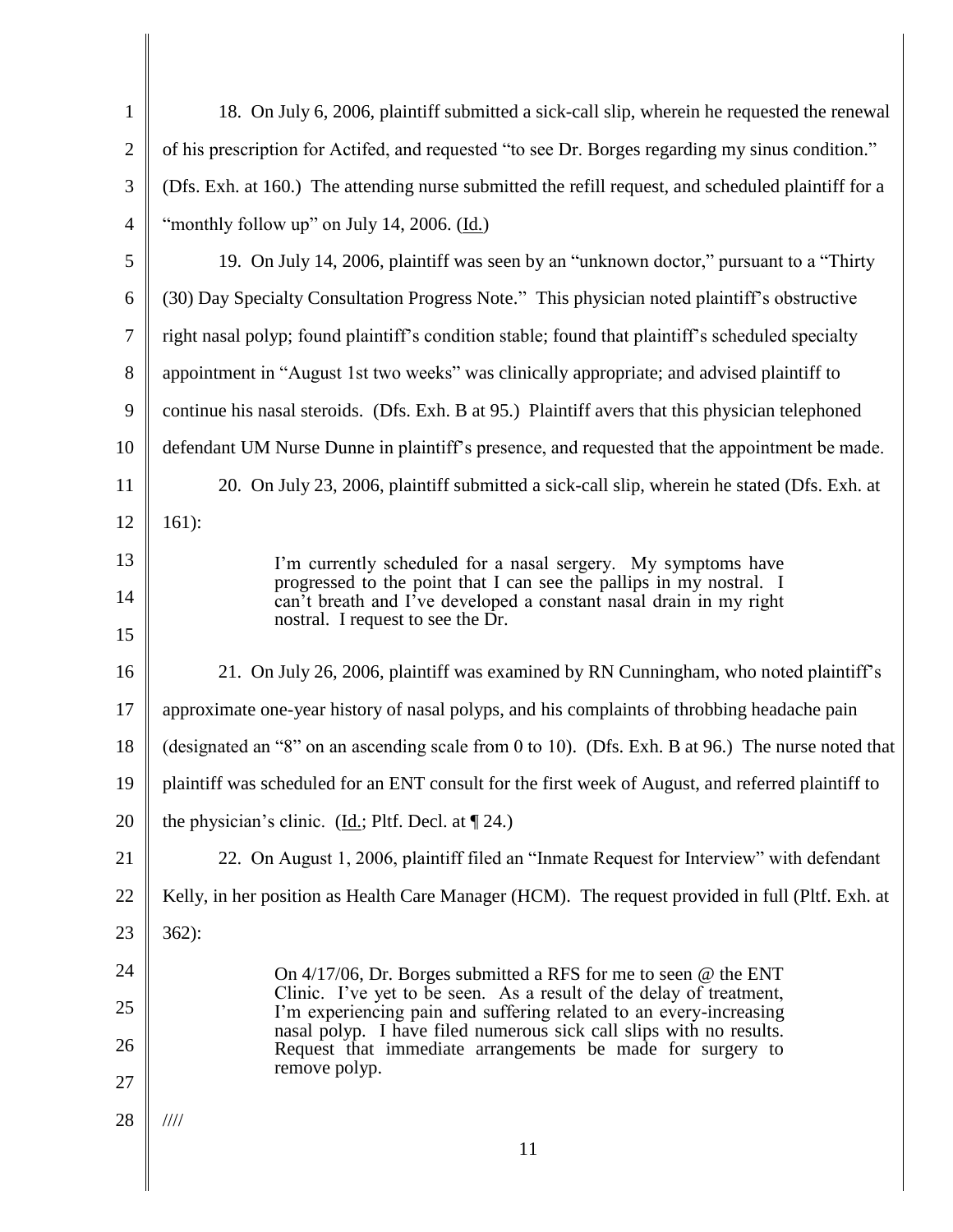| $\mathbf{1}$   | 23. On August 9, 2006, plaintiff was seen for the first time by Dr. Duc (not a defendant in                                                                                                                     |
|----------------|-----------------------------------------------------------------------------------------------------------------------------------------------------------------------------------------------------------------|
| $\overline{c}$ | this action), who noted that plaintiff had a large right nostril polyp since August 2005, and that it                                                                                                           |
| 3              | was "obstructing totally" plaintiff's right nostril. (Dfs. Exh. B at 97.) Dr. Duc changed Dr.                                                                                                                   |
| $\overline{4}$ | Borges' April 17, 2006 Physician RFS from "routine" to "urgent," and gave the updated request                                                                                                                   |
| 5              | to defendant UM Nurse Dunne. The request was returned with a notation that plaintiff's                                                                                                                          |
| 6              | appointment was scheduled for August 31, 2006. (Id. at 24, 97; Dunne Decl. at $\P$ 17.)                                                                                                                         |
| 7              | 24. On August 28, 2006, plaintiff submitted a sick call slip, and was seen by RN                                                                                                                                |
| 8              | Cunningham on August 30, 2006. (Pltf. Exh. at 54.) Plaintiff complained that his nasal condition                                                                                                                |
| 9              | had been diagnosed in April, but he had not yet received treatment; that he was suffering "nose                                                                                                                 |
| 10             | bleeds, severe head[ache]s and breathing complications and dizziness;" and that his pain level                                                                                                                  |
| 11             | was at a 9 to 10, on an ascending scale from 0 to 10. (Id.) The nurse noted that plaintiff had an                                                                                                               |
| 12             | ENT consultation scheduled.                                                                                                                                                                                     |
| 13             | 25. On August 31, 2006, plaintiff was seen for the first time at UCD-ENT, by Dr. Vishal                                                                                                                         |
| 14             | Doctor. In his report (signed by Dr. Doctor on September 6, and faxed to CSP-SAC on                                                                                                                             |
| 15             | September 20, 2006), Dr. Doctor noted plaintiff's complaints of a right-sided nasal mass for 9                                                                                                                  |
| 16             | months and that it "was increasing in size." (Dfs. Exh. B at 203.) Dr. Doctor noted plaintiff's                                                                                                                 |
| 17             | complaints of discomfort, nasal obstruction and mucous discharge. Dr. Doctor further noted (id.):                                                                                                               |
| 18             | It has mainly been causing problems with nasal obstruction. He                                                                                                                                                  |
| 19             | denied any facial numbness or weakness. He denies any epistaxis<br>[bleeding]. He denies any changes in his vision. He does have                                                                                |
| 20             | drainage of a moderate amount of mucous when he blows his nose<br>from the right side. He also does have some discomfort from his                                                                               |
| 21             | sinuses when he sleeps at night. He has no history of recurrent<br>sinus infections He has tried Flonase as well as Benadryl and                                                                                |
| 22             | Actifed for this without much benefit. He has never had a biopsy or<br>any other procedure on the mass.                                                                                                         |
| 23             | Examination with an anterior rhinoscopy revealed the following (id.):                                                                                                                                           |
| 24             | On the right side he has a very large polypoid mass, which extends                                                                                                                                              |
| 25             | up to the nasal vestibule and fills the entire right nasal cavity.<br>Visualization distal to this was not possible. The mass is slightly<br>friable and nontender. It was not actively bleeding. His septum is |
| 26             | intact. The left side of the nasal cavity appears normal. There are<br>no masses and no polyps.                                                                                                                 |
| 27             |                                                                                                                                                                                                                 |
| 28             | $\frac{1}{1}$                                                                                                                                                                                                   |
|                | 12                                                                                                                                                                                                              |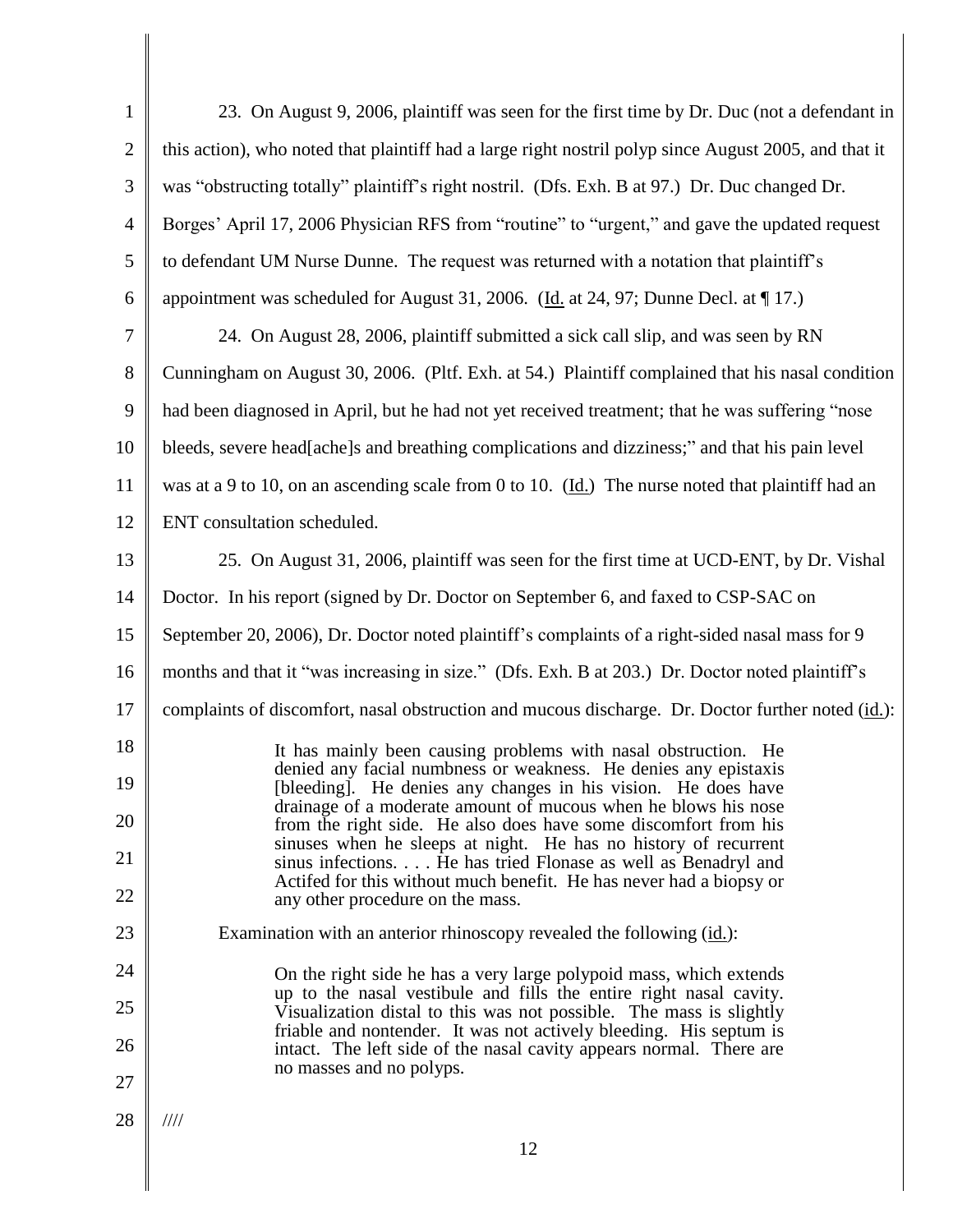| 1                   | Dr. Doctor recommended the following course of action (id.):                                                                                                                                                                                              |
|---------------------|-----------------------------------------------------------------------------------------------------------------------------------------------------------------------------------------------------------------------------------------------------------|
| $\overline{2}$      | Prior to biopsy or operative intervention, we would like to obtain                                                                                                                                                                                        |
| 3                   | imaging of this. I have ordered a facial CT with stealth protocol<br>with contrast in order to better evaluate this mass in its extent. The                                                                                                               |
| $\overline{4}$<br>5 | differential includes nasal polyposis, inverting papilloma, or nasal<br>carcinoma. Depending on the extent of the MRI, we will then<br>probably schedule him for operative biopsy versus debridement.<br>We will see him again after the CT scan is done. |
| 6                   | 26. On September 14, 2006, plaintiff saw Dr. Bal for the first time, as a follow-up visit to                                                                                                                                                              |
| $\tau$              | plaintiff's UCD-ENT consultation. However, Dr. Bal had not yet received a copy of Dr. Doctor's                                                                                                                                                            |
| 8                   | August 31, 2006 report, and his efforts to obtain the report from the CSP-SAC "consult desk"                                                                                                                                                              |
| 9                   | were unsuccessful. (See Dr. Bal's Sept. 14, 2006 Treatment Note (Pltf. Exh. at 58).)                                                                                                                                                                      |
| 10                  | 27. On September 22, 2006, Dr. Bal submitted a Physician RFS for the recommended CT                                                                                                                                                                       |
| 11                  | scan. (Pltf. Exh. at 59; Dfs. Exh. B at 27.) The request was received that day by defendant                                                                                                                                                               |
| 12                  | Dunne, the CSP-SAC Utilization Manager (UM) Nurse, who approved the request on October 3,                                                                                                                                                                 |
| 13                  | 2006. (Id.) The request included no requested time frame.                                                                                                                                                                                                 |
| 14                  | 28. On September 26, 2006, plaintiff was seen by Dr. Bal for complaints of right knee                                                                                                                                                                     |
| 15                  | pain. Dr. Bal called the consult desk to ascertain the date of the CT scan at UCD, and was told                                                                                                                                                           |
| 16                  | that they were "awaiting schedule through UCD-ENT." Dr. Bal made a notation that plaintiff                                                                                                                                                                |
| 17                  | should follow up with him in 30 days. (Dfs. Exh. B at 98.)                                                                                                                                                                                                |
| 18                  | 29. On October 20, 2006, plaintiff was seen by Dr. Wedell for complaints of arthritis                                                                                                                                                                     |
| 19                  | pain. Dr. Wedell prescribed Naproxen, and provided plaintiff with a low bunk chrono. (Wedell                                                                                                                                                              |
| 20                  | Depo. at 17-20, and Exhs. 8, 9.)                                                                                                                                                                                                                          |
| 21                  | 30. On October 25, 2006, the CT scan was conducted at UCD. The findings were as                                                                                                                                                                           |
| 22                  | follows (Dfs. Exh. B at 205):                                                                                                                                                                                                                             |
| 23                  | There is a large soft tissue mass in the right maxillary sinus                                                                                                                                                                                            |
| 24                  | breaking through into the nasal cavity and ethmoid region, which<br>contains an internal region of high attenuation approximately 1 cm                                                                                                                    |
| 25                  | in diameter which may represent destroyed bone or possibly<br>contrast enhancement. The sphenopalatine fossa is compressed and                                                                                                                            |
| 26                  | extension into the fossa cannot be excluded. No breakthrough into<br>the brain is identified. The bone, the sinus is also remodeled as                                                                                                                    |
| 27                  | Squamous cell carcinoma, or other<br>well as destroyed.<br>$\blacksquare$<br>pathology cannot be excluded.                                                                                                                                                |
| 28                  | 1111                                                                                                                                                                                                                                                      |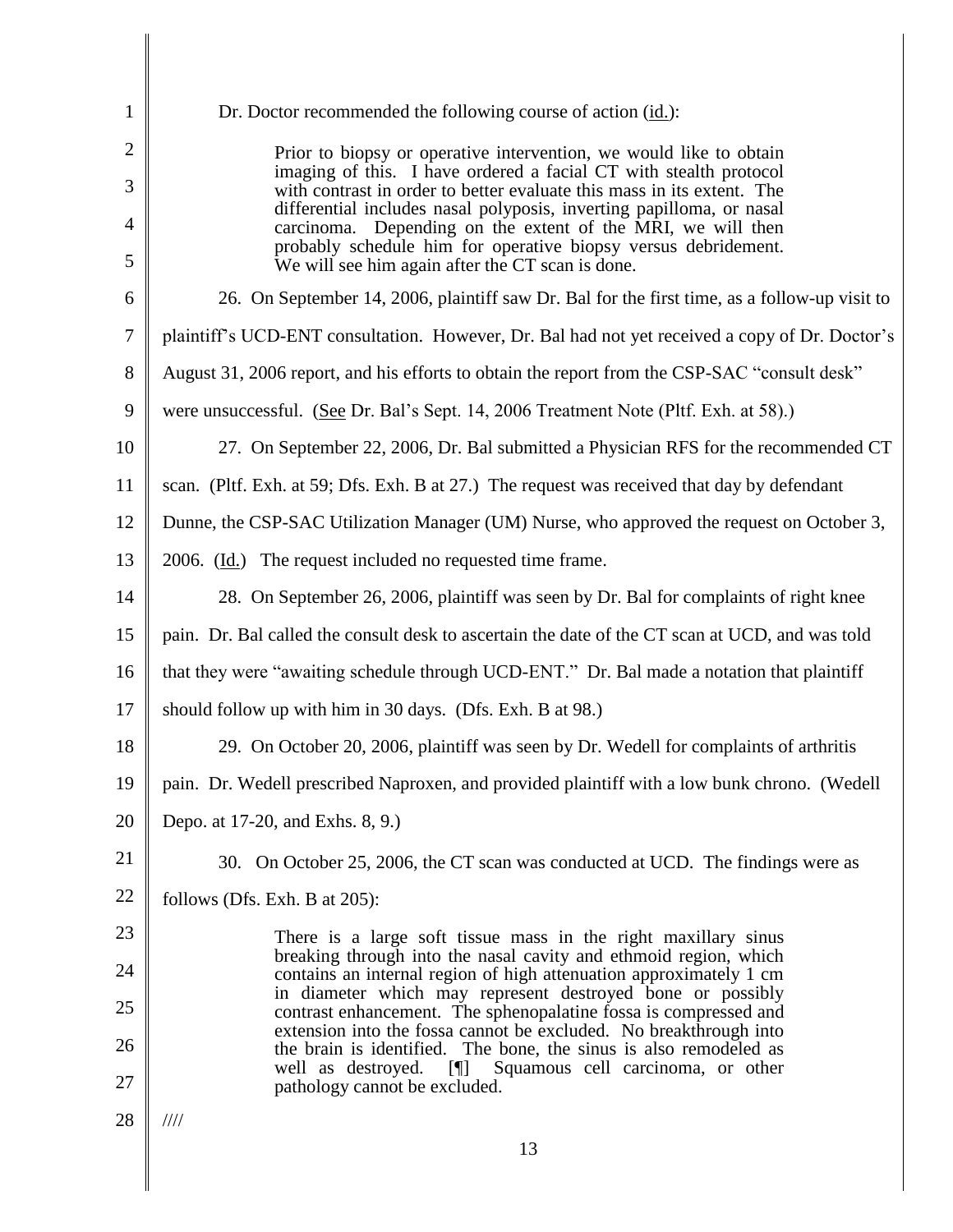1 2 3 4 5 6 7 8 9 10 11 12 13 14 15 16 17 18 19 20 21 22 23 24 25 26 27 28 14 31. The October 26, 2006 CT scan report was received by CSP-SAC on October 31, 2006. Dr. Bal reviewed the report the same day, and submitted a Physician RFS, requesting an "urgent" follow up appointment for plaintiff at UCD-ENT. (Dfs. Exh. B at 32-3; Pltf. Exh. at 63.) Defendant UM Nurse Dunne approved the request the same day, on October 31, 2006. (Id.) 32. On November 15, 2006, Dr. Wedell prescribed hemorrhoid cream for plaintiff, at the request of a nurse. (Wedell Depo. at 20-1, and Exh. 10.) 33. On November 17, 2006, plaintiff was seen by defendant Dr. Wedell, pursuant to a "Thirty (30) Day Specialty Consult Progress Note." Although Dr. Wedell noted that plaintiff"s condition had worsened (with occasional nosebleeds and headaches), he noted that plaintiff had received paperwork for his next UCD appointment, a biopsy, and confirmed with the consult desk that it was scheduled; Dr. Wedell found that the scheduled biopsy date (although not indicated on the progress note) was "clinically appropriate." (Pltf. Exh. at 67; Pltf. Decl. at ¶ 46; see also Wedell Depo. at 21-4, and Exhs. 11, 12.) 34. On November 22, 2006, plaintiff was seen by defendant Dr. Bal, at the C-Facility clinic, with whom he discussed the results of the CT scan "at great length," and who confirmed with the consult desk that plaintiff had a further appointment with UCD-ENT "very soon." Dr. Bal noted that he would follow-up with plaintiff after his next ENT appointment. (Pltf. Exh. at 68.) 35. On November 29, 2006, the operative biopsy was performed at UCD by Dr. James Tate. The procedure included "aggressive debridement" and suction of the tumor. Plaintiff was to return within two days for removal of his post-surgical nasal packs. (Dfs. Exh. B at 206-07.) Dr. Tate prescribed an antibiotic (Keflex) and pain medication (Vicodin, 500 mg every 4-6 hours, for 5 days, as needed). (Pltf. Exh. at 71.) 36. On the evening of November 30, 2006, plaintiff complained of a rash. RN Nicholson opined that plaintiff"s rash was a side effect to Vicodin. The nurse called Dr. Reddy, between 10:50 p.m. and 11:10 p.m., who directed the discontinuation of Vicodin and ordered an injection of, and 5-day prescription for, Benadryl. (Pltf. Exh. at 9, 72-4; Pltf. Decl. at ¶ 49.) ////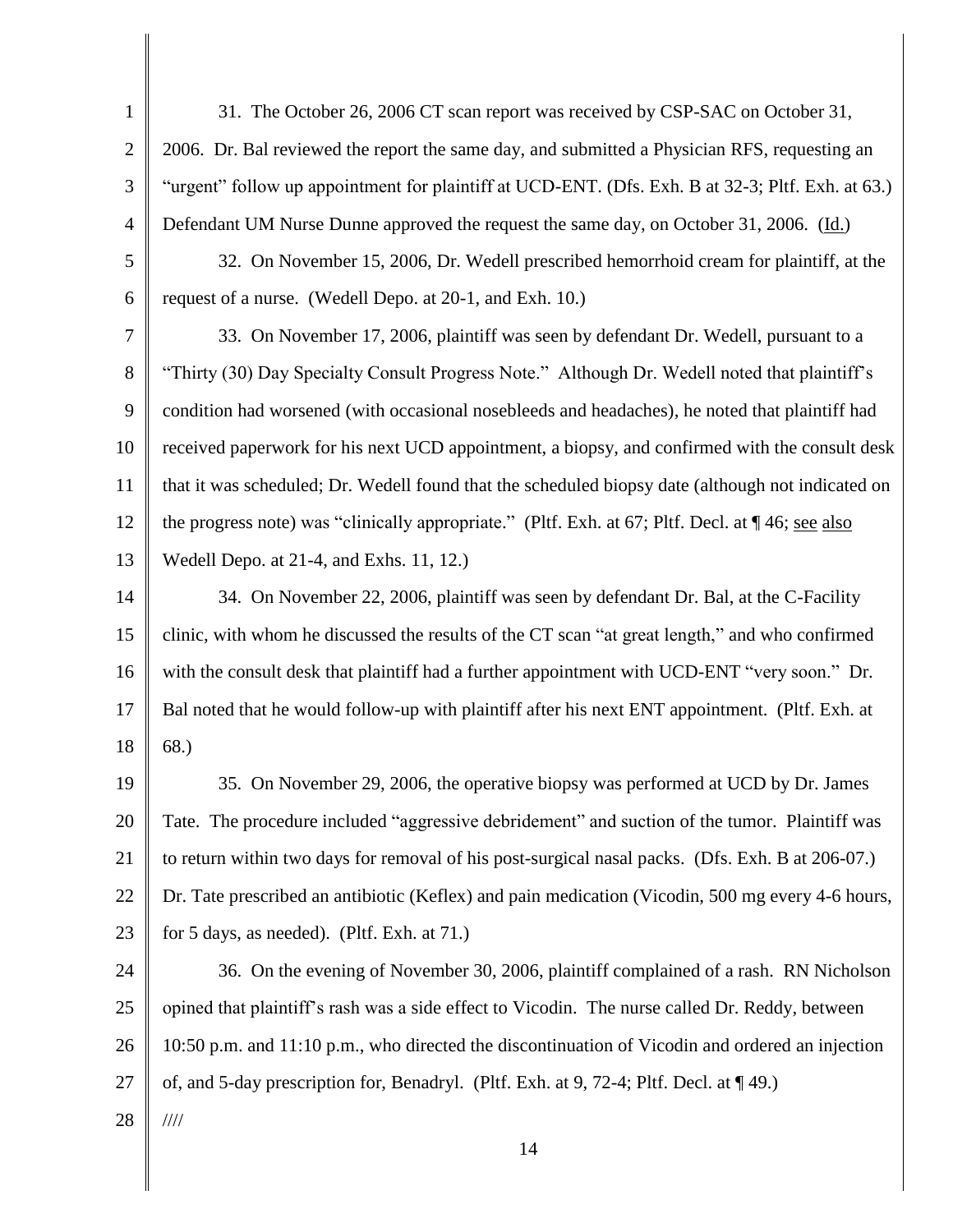1 2 3 4 5 6 7 8 9 10 11 12 13 14 15 16 17 18 19 20 21 22 37. On December 1, 2006, plaintiff was seen by Dr. Bal, who prescribed an alternative pain medication, Percocet (Oxycodone/APAP (7.5/325), 1 tab every 6 hours for 7 days). (Pltf. Exh. at 74, 76-7.) However, plaintiff states that he did not receive his first dose of Percocet until 8 p.m., on December 1, 2006, and asserts that he was therefore without pain medication and "in agony" for approximately 24 hours. (Pltf. Decl. at  $\P$  49; Pltf. SDF at  $\P$  42.) 38. The next day, on December 2, 2006, plaintiff was informed "at pill call" that the dosage of Percocet he was receiving was "out of stock" at the CSP-SAC pharmacy and they were seeking an alternative. Plaintiff was not provided Percocet at 8:00 a.m., or 12:00 p.m. (Pltf. Exh. at 458.) Plaintiff states that, by 3:00 p.m., his "pain became unbearable; I was then experiencing severe pain, dizziness and a migraine." (Pltf. Decl. at 53.) At 3:20 p.m., Dr. Wedell prescribed a different dosage of Percocet (Oxycodone/APAP (5/325), 1 tab every 6 hours for 7 days). (Pltf. Exh. at 75, 80.) 39. Meanwhile, plaintiff states that he had to inform Dr. Bal, on December 1, 2006, that his nasal packing was to be removed at UCD within two days of the biopsy. Reportedly, upon inquiry, Dr. Bal was told by UM Nurse Dunne that no such arrangements had been made, and Dr. Bal asked that they be made immediately. Plaintiff states that he was taken to UCD-ENT that day for removal of his nasal packing. (Pltf. Decl. at ¶ 49-50.) 40. After the removal of plaintiff"s nasal packing, on December 1, 2006, UCD"s Dr. Tate prescribed Afrin Nasal Spray to reduce inflammation; the prescription order was made on the same day by Dr. Wedell. However, plaintiff states that the spray was not provided to him until December 3, 2006. (Pltf. Exh. at 78-9, 85. Pltf. Decl. at ¶ 51-2; Pltf. SDF at ¶ 42.) Dr. Wedell testified that he did not know the reason for the delay. (Wedell Depo. at 24-7, and Exhs. 13, 14.)

23 24 25 26 41. On December 8, 2006, UCD Otolaryngologist Dr. Scott Fuller met with plaintiff to discuss the November 29, 2006 biopsy results, and recommended surgery. In a report received by CSP-SAC on December 28, 2006, Dr. Fuller provided the following biopsy results (Dfs. Exh. B at 208):

27

28

The patient's pathology came back as an inverted papilloma and we had a discussion with him today about the prospect of a lateral rhinotomy and medial maxillectomy on the right side for resection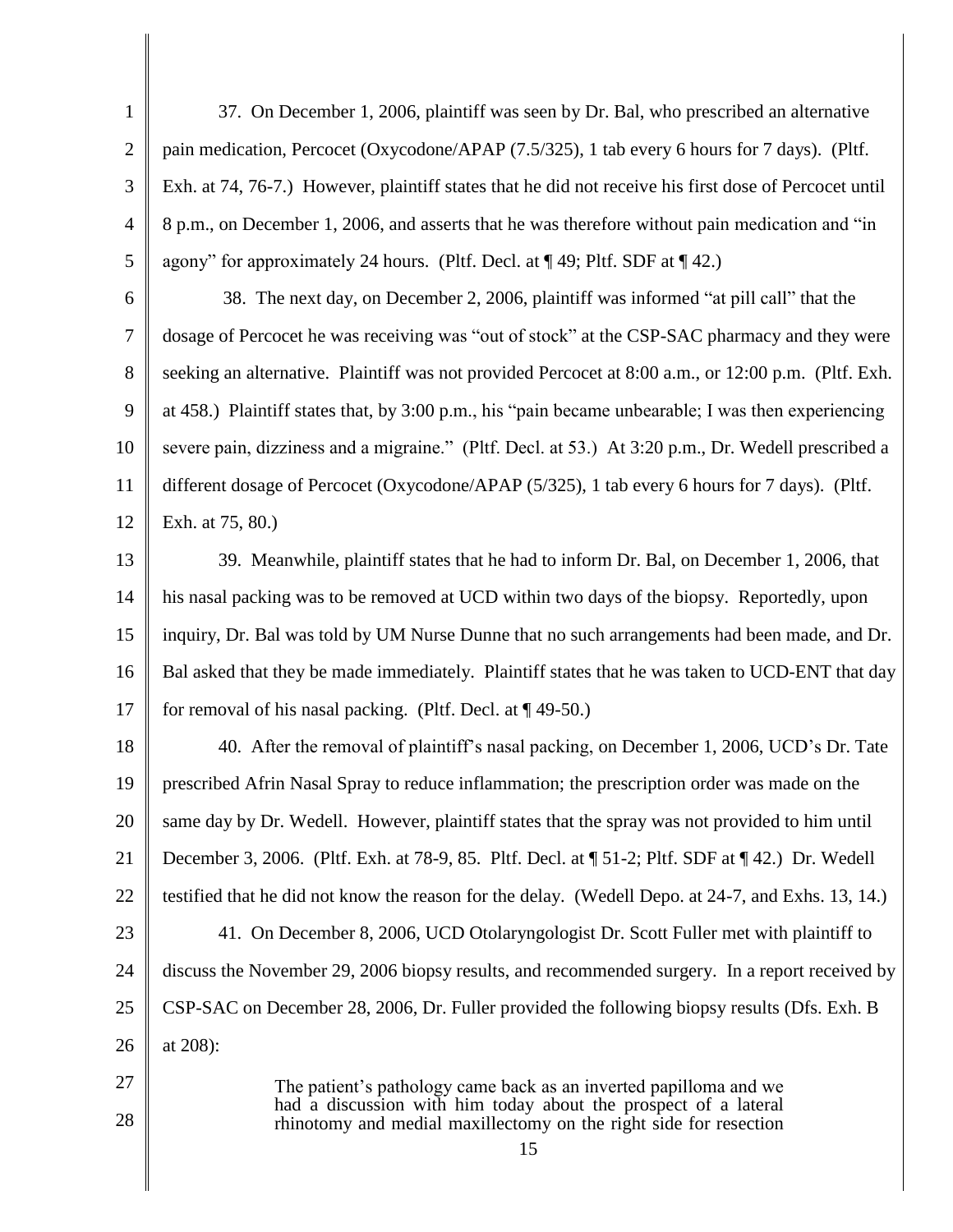2

1

of the inverted papilloma. [¶] The patient is in agreement with the plan and a booking slip has been submitted and we are waiting an OR date and preop date at this point in time. We will keep you advised of any additional appointments in regard to his upcoming surgery.

3

4 5 6 7 8 9 42. Also on December 8, 2006, following his UCD appointment, plaintiff was examined by Dr. Bal. Plaintiff states that he conveyed to Dr. Bal the results of his biopsy and surgical recommendation. Dr. Bal noted that plaintiff had no symptoms of nose bleeding, diplopia (double vision), fever or chills; that his medications were up to date; that plaintiff was awaiting a return to UCD-ENT for surgery, and had a follow-up appointment "very soon;" Dr. Bal noted that he would follow-up post-surgically. (Pltf. Exh. at 90.)

10

11 12 13 14 15 16 17 18 43. On December 18, 2006, plaintiff was again seen by Dr. Bal, pursuant to a "Thirty (30) Day Specialty Consult Progress Note." (Pltf. Exh. at 91.) Dr. Bal found plaintiff's condition stable, and noted plaintiff"s statements that his biopsy did not reveal a malignancy, and that he was "currently enrolled for surgery for further treatment (esp. excision) of R nasal mass." (Pltf. Exh. at 91.) Plaintiff states that he asked Dr. Bal to verify arrangements for his surgery; that Dr. Bal spoke with UM Nurse Dunne, who reportedly expressed her misconception that the biopsy had been the recommended surgery, and informed Dr. Bal that she would make arrangements for the surgery. (Pltf. Decl. at ¶ 58.) Dr. Ball found the "scheduled appointment" to be "clinically appropriate." (Pltf. Exh. at 91.)

19

20 44. On January 17 and 30, 2007, Dr. Wedell approved unrelated prescription requests for plaintiff. (Wedell Depo. at 37-8, and Exhs. 21, 22.)

21 22 23 24 25 26 27 45. On January 18, 2007, after allegedly submitting a sick-call slip, plaintiff was seen by Family Nurse Practitioner (FNP) Blackwell. Plaintiff complained, inter alia, of a lack of followup treatment for his nasal polyp. On the same day, "per Dr. Fuller – Otolaryngology at UCD," FNP Blackwell submitted a Physician RFS, requesting an "urgent" outpatient referral to UCD-ENT for removal of plaintiff"s "nasal/sinus mass," and noted that pre-op procedures had already been conducted. The request was approved [signature illegible] on January 23, 2007. (Pltf. Exh. at 92-3.)

28

////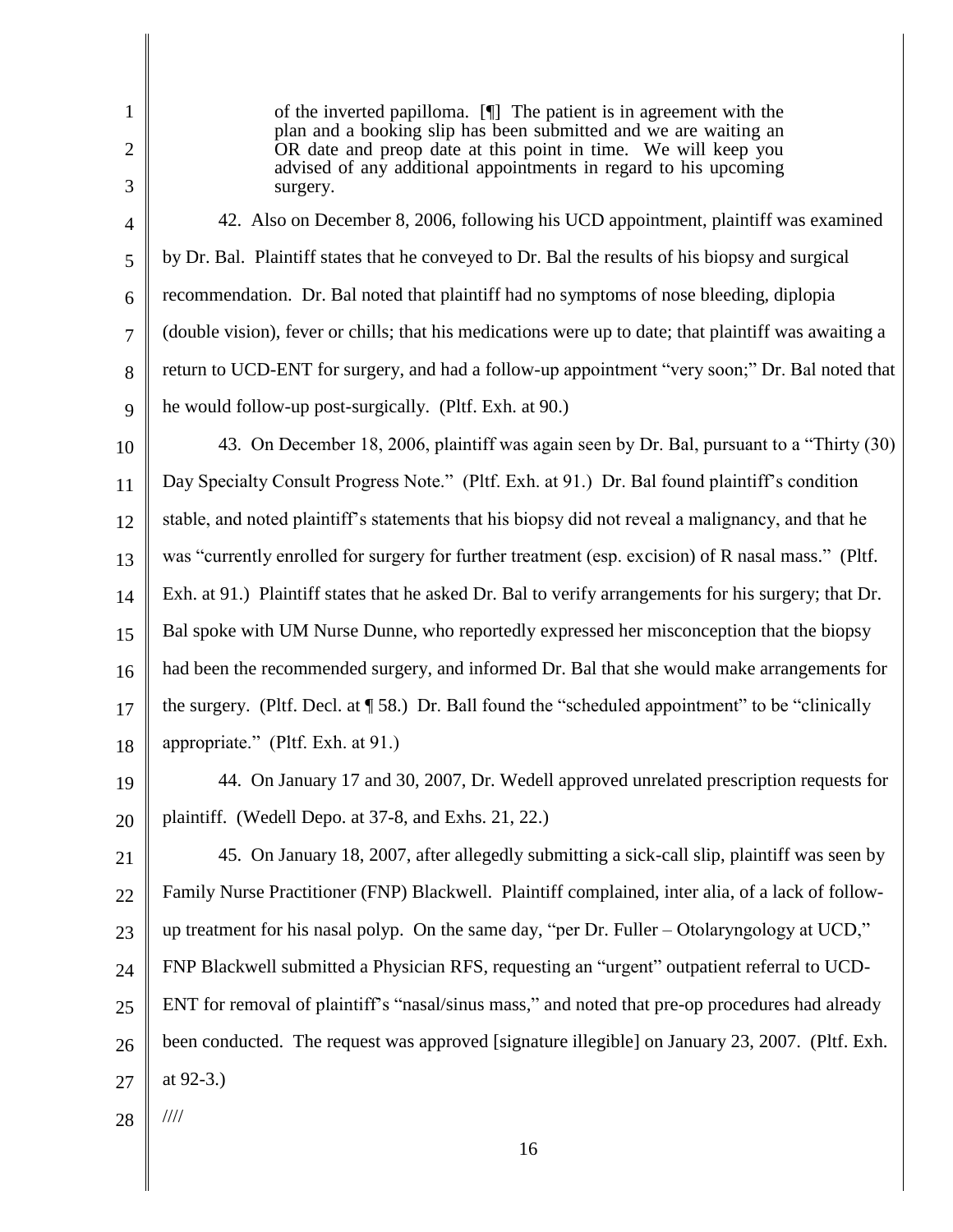| $\mathbf{1}$     | 46. On February 16, 2007, plaintiff submitted a sick-call slip complaining that he was                                                                   |
|------------------|----------------------------------------------------------------------------------------------------------------------------------------------------------|
| $\overline{2}$   | "suffering from a tumor in my sinuses that I believe to have grown to the point that it's now                                                            |
| 3                | causing some damage to the nerves in my eye for I'm experiencing involuntary twitching of my                                                             |
| $\overline{4}$   | left eye." (Pltf. Exh. at 94.) Plaintiff was seen by Dr. Wedell on February 21, 2007, who noted,                                                         |
| 5                | despite his calls to the consult desk being unanswered, that plaintiff was awaiting his next UCD-                                                        |
| 6                | ENT appointment. (Id. at 95.) Dr. Wedell prescribed Tramadol (50 mg) for 30 days, and told                                                               |
| $\boldsymbol{7}$ | plaintiff to return in three weeks. Dr. Wedell testified that he didn't recall what pain he was                                                          |
| 8                | treating, but it might have been for plaintiff's knee. (Wedell Depo. at 38, and Exh. 22.)                                                                |
| 9                | 47. On February 22, 2007, plaintiff was transported to UCD-ENT for his pre-operative                                                                     |
| 10               | evaluation. Dr. Kolstad and Dr. Kees noted in pertinent part (Pltf. Exh. at 65-6):                                                                       |
| 11               | [T]he patient originally noticed this mass approximately one year<br>He was subsequently referred to our clinic.                                         |
| 12               | Biopsy<br>ago.<br>demonstrated inverting papilloma. Radiographic evidence revealed<br>opacification of his right maxillary sinus with extension past the |
| 13               | septum as well as superiorly to the ethmoids. It was therefore<br>recommended that he undergo lateral rhinotomy approach for                             |
| 14               | resection of this tumor due to its extent                                                                                                                |
| 15               | The benefits as well as the risks of the procedure, which including<br>bleeding, infection, damage to surrounding vessels, nerves,                       |
| 16               | structures, loss of vision, CSF leak, nasal obstruction, recurrence,<br>need for re-procedure were discussed with the patient. However,                  |
| 17               | despite these risks, he stated he would like to proceed as planned.                                                                                      |
| 18               | 48. On February 26, 2007, UCD-ENT surgeons Dr. Donald and Dr. Chopra performed on                                                                        |
| 19               | plaintiff's nose a lateral rhinotomy, medial maxillectomy, and complete right ethmoidectomy.                                                             |
| 20               | The "Postoperative Plan" provided that "[t] he patient will be monitored in-house for five to seven                                                      |
| 21               | days before his packing is removed. He will then be started on saline irrigation to prevent                                                              |
| 22               | crusting. He will follow up in one week's time." (Dfs. Exh. B at 215-16.)                                                                                |
| 23               | 49. Six days later, on March 4, 2007, plaintiff was seen by UCD pain management                                                                          |
| 24               | pharmacist, Dr. Ryan Cello. Plaintiff complained of constant pain on the right side of his face,                                                         |
| 25               | including his right teeth, and sharp headache behind his right eye, but manageable with pain                                                             |
| 26               | medications; plaintiff also complained of significant itching, which Dr. Cello opined was a side                                                         |
| 27               | effect to plaintiff's pain medications. Dr. Cello noted that plaintiff was currently prescribed                                                          |
| 28               | Percocet, MS Contin, Roxanol, and Morphine. The pharmacist suggested continuing the MS<br>17                                                             |

║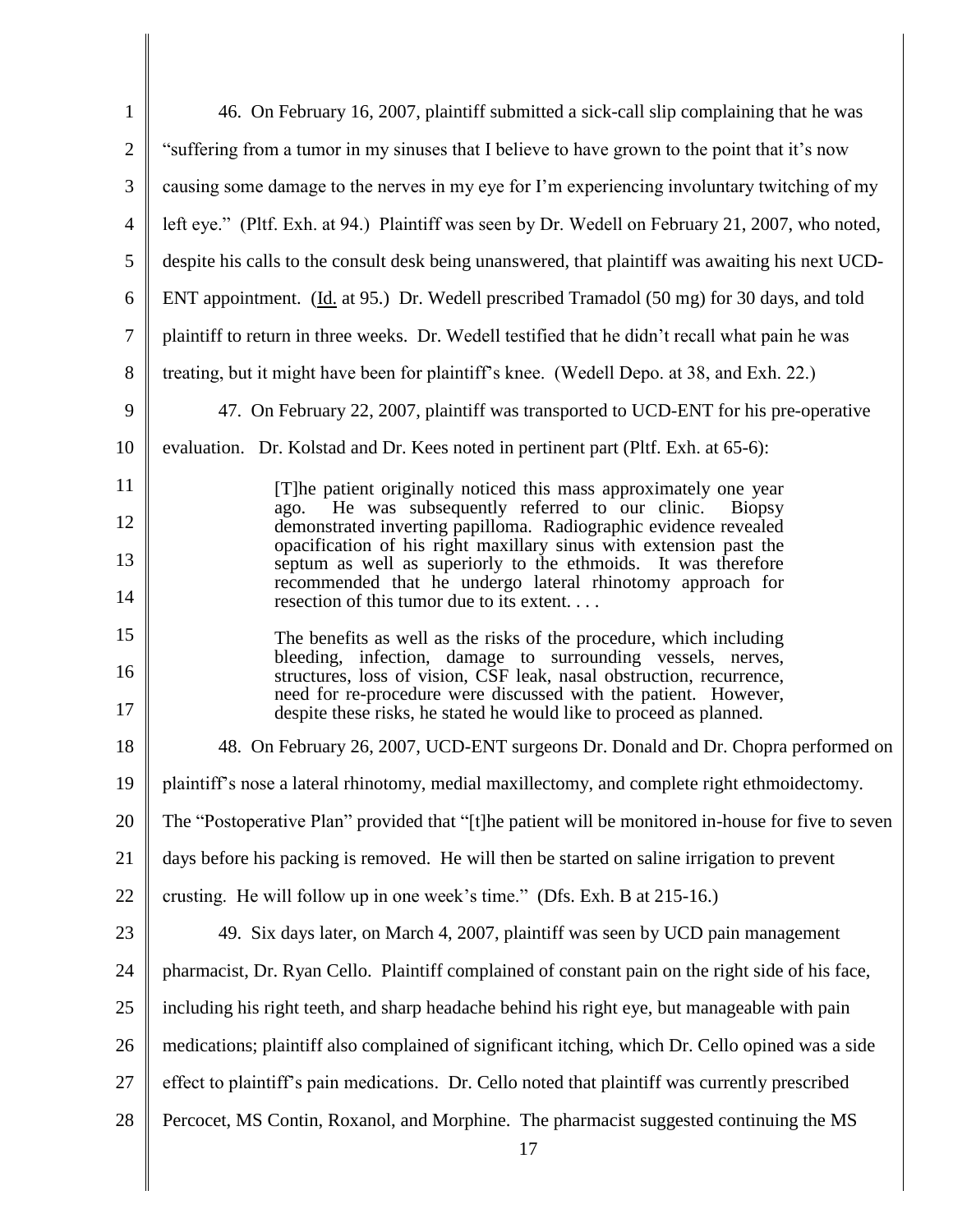1 2 3 4 5 6 7 8 Contin but, if the itching continued, to switch to Oxycontin. Dr. Cello discontinued the Roxanol, but continued the Percocet (5/325 mg, 1 to 2 tabs every 4 to 6 hours, as needed for pain), noting that the "patient reports good pain relief from 2 Percocets." (Pltf. Exh. at 98-100.) Dr. Cello continued plaintiff"s prescription for Morphine as long as he remained in the hospital. Plaintiff was instructed to continue taking Benadryl, to relieve his itching. Finally, Dr. Cello emphasized that, when plaintiff was ready for discharge, the prison should be contacted to verify the availability of his pain medications, noting that plaintiff had reported a problem getting prescribed medications after his biopsy. (Dfs. Exh. B at 223-24; Pltf. Exh. 98-100.)

9 10 11 12 50. On March 5, 2007, while plaintiff was still at UCD, his nasal pack and sutures were removed. Dr. Donald ordered that plaintiff would remain in the hospital for an additional 24 hours but, if there was no further bleeding, plaintiff could be released back to the prison the following day. (Dfs. Exh. B at 226-27; see also id. at 221-22.)

13 14 15 16 17 18 19 51. The following day, on March 6, 2007, plaintiff was discharged to CSP-SAC at approximately 1:05 p.m. The admitting nurse at the prison"s Treatment and Triage Area (TTA), RN Valente, noted plaintiff"s prescriptions and, with Dr. Bal"s authorization, forwarded them to the CSP-SAC pharmacy. These included MS Contin (30 mg, twice a day for 7 days), Percocet (Oxycodone) (5/325 mg, 1 tab three times a day as needed, for 7 days), Benadryl, saline nasal spray, and sterile Q-tip packages to be exchanged one-to-one for fourteen days, to enable plaintiff to provide his own wound care. (Pltf. Exh. at 10, 100-02.)

20 21 22 23 24 25 52. Plaintiff alleges that RN Valente telephoned Dr. Bal in plaintiff"s presence to request a reduction in plaintiff"s Percocet dosage, "from one (1) to two (2) tabs every four hours, to one (1) tab three times a day as needed," allegedly because otherwise "the amount of pain medication was too much for [plaintiff] to have in the general population." (Pltf. Decl. at  $\P$  65.) Plaintiff alleges that Dr. Bal reduced the dosage as requested, without reviewing Dr. Cello"s report or examining plaintiff.

26 27 28 53. Later on March 6, 2007, plaintiff was moved to the general population in CSP-SAC"s C Facility, Building 6. At this time, defendant Correctional Officer Hampton was working in the Control Booth (aka Tower). Plaintiff alleges that, at approximately 2:30-3:00 p.m., he began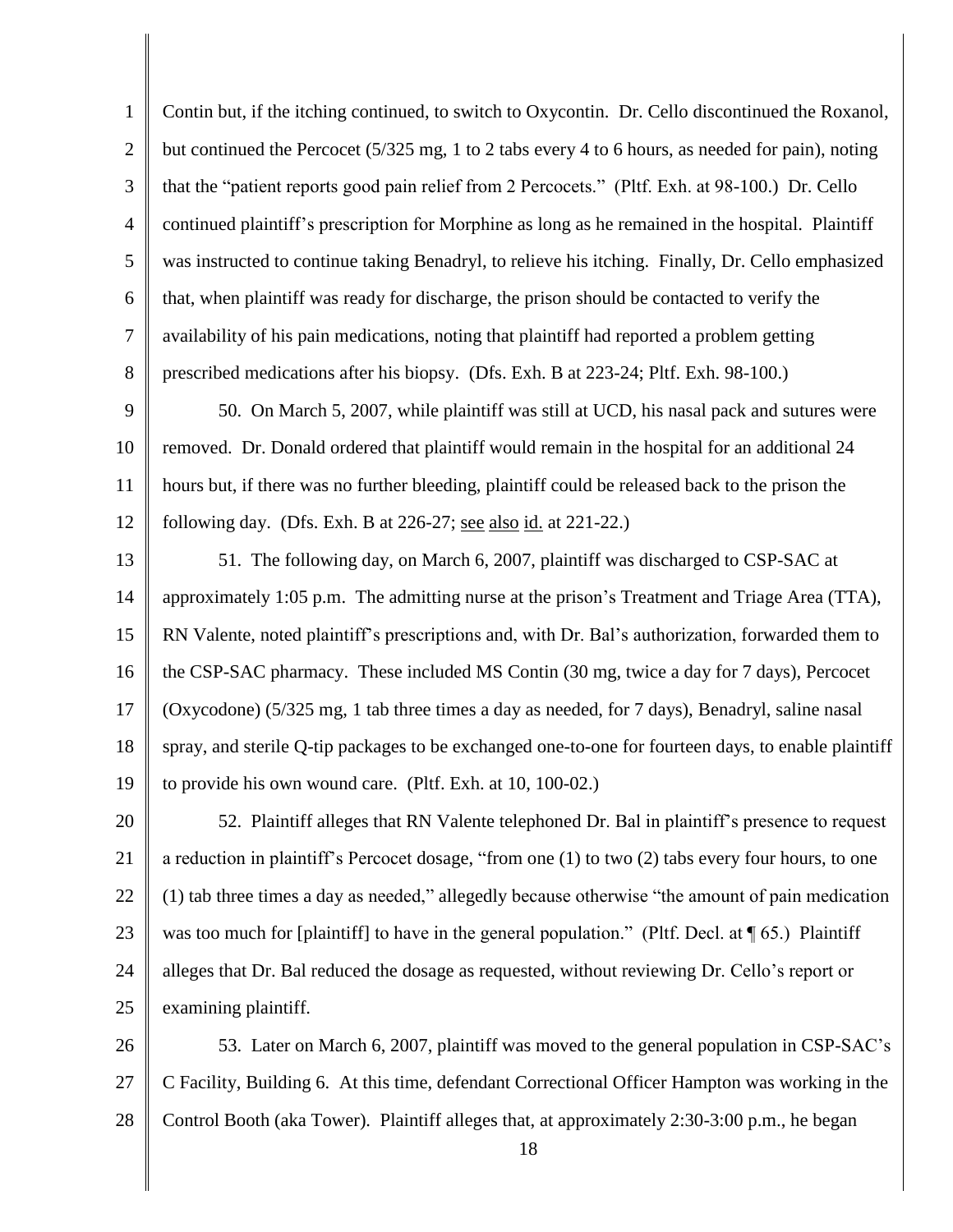1 2 3 4 5 6 7 8 experiencing severe pain, and requested that defendant Hampton contact medical staff concerning plaintiff"s need for pain medication. Defendant Hampton did so, and then conveyed to plaintiff that medical staff (allegedly defendant LVN Winton) refused to provide the requested medication, stating that it would be provided at the evening pill call. When plaintiff explained to Hampton that he had not had any pain medication since that morning at the UCD Medical Center, Hampton stated that he had done all he could and that plaintiff would need to take the matter up with medical staff at a later time. Hampton declined to pursue the matter further and ordered plaintiff back to his cell. (Pltf. Decl. at ¶ 66; Pltf. Exh. at 103-05.)

9 10 11 12 13 14 15 16 17 54. Still later on March 6, 2007, at approximately 5:30-5:45 p.m., plaintiff"s cellmate, D. Lakey, told defendant Hampton that plaintiff"s pain had worsened, and requested that Hampton contact medical staff. Hampton refused but apparently directed Correctional Officer Omand (who was working on the floor) to check on plaintiff. Omand went to plaintiff"s cell. When plaintiff attempted to comply with Omand"s order that plaintiff to approach the cell door, plaintiff slowly collapsed to the floor, without injury. Officer Omand and/or defendant Hampton immediately requested emergency medical attention. (Pltf. Decl. at ¶ 67; Pltf. Exh. at 103-05.) Emergency clinic notes commence at 5:45 p.m; plaintiff complained, inter alia, of dizziness and he appeared to be off balance. (Pltf. Exh. at 106-09.)

18 19 20 21 22 23 55. Plaintiff states that, "[a]fter being rushed to the C-Facility emergency clinic, defendant Winton then administered my pain medications [Percocet]. However, at this time I became aware of the fact that the medication order for the Percocet pain medication was changed because defendant Winton only gave me one, then refused my request for another due to the fact, as he stated, the medication order by defendant Bal was for one (1) tab only. I informed Winton at the time the order was not correct/contrary to the orders of the UCD Davis medical staff."

24 (Pltf. Decl. at ¶ 68; Pltf. Exh. at 119.)

25 26 27 28 56. Plaintiff states that "[d]uring the emergency visit RN Nicholson suggested that my pain prescription for MS Contin was possibly the cause for my symptoms of dizziness," as well as dehydration. (Pltf. Decl. at ¶ 69; Pltf. Exh. at 119; Pltf. SDF ¶ 52.) Plaintiff stated that his last dosage for MS Contin had been given at 3:00 a.m., when plaintiff was still at UCD. (Pltf. Exh. at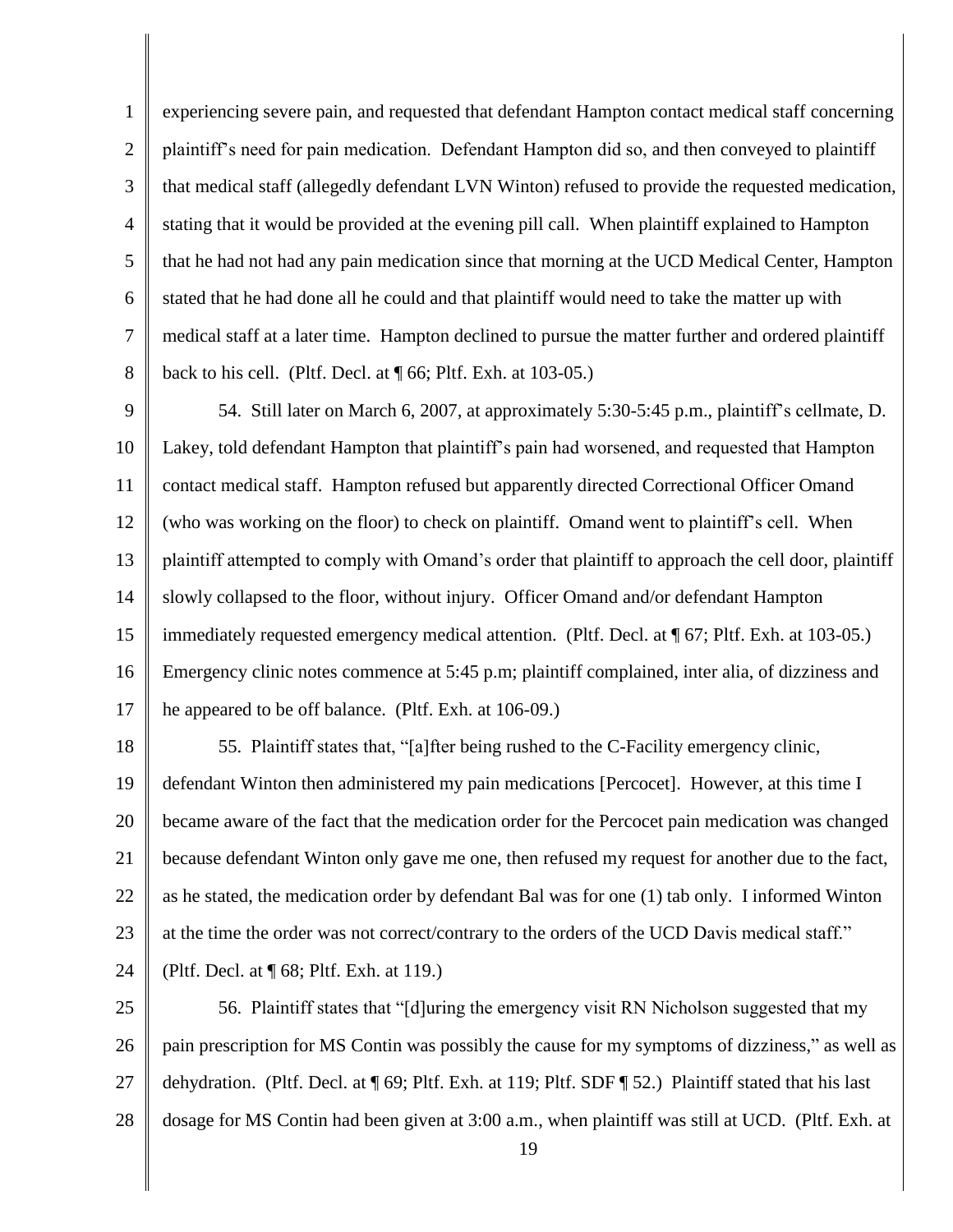| $\mathbf{1}$   | 119.) At 7:15-7:45 p.m., Dr. Bal, via telephone, ordered that plaintiff be provided fluids, and that       |
|----------------|------------------------------------------------------------------------------------------------------------|
| $\overline{2}$ | his prescription for MS Contin be discontinued. At 8:45 p.m., plaintiff became argumentative               |
| 3              | about the reduction in his pain medication. After trying to explain about the suspected side               |
| $\overline{4}$ | effects to his medications, RN Nicholson called Dr. Bal, who reinstated plaintiff's prescription for       |
| 5              | MS Contin, 30 mg, at 1 tab every 12 hours, provided he moved to the Outpatient Housing Unit                |
| 6              | (OHU). Plaintiff also retained his prescription for Percocet.                                              |
| 7              | 57. At 9:15 p.m., on March 6, 2007, plaintiff was transferred to the (OHU), where he was                   |
| 8              | admitted at 10:30 p.m., and remained for two days. Plaintiff states that, while he was in the              |
| 9              | OHU, he spoke with Dr. Bal about the reduction in his pain medication. Dr. Bal reportedly stated           |
| 10             | that the prison had not timely received the UCD pharmacist's recommendations, but he                       |
| 11             | nonetheless believed that plaintiff's current pain medications were adequate to provide relief.            |
| 12             | (Pltf. Decl. at $\P$ 70; <u>see also</u> Cmplt. at $\P$ 38; Pltf. SDF $\P$ 54).                            |
| 13             | 58. Plaintiff was discharged to C-Facility on March 8, 2007, at 9:50 a.m.                                  |
| 14             | 59. Plaintiff states that, on March 8, 2007, he did not receive Percocet "in the afternoon                 |
| 15             | [at noon] and evening." (Pltf. Decl. at $\P$ 71; Pltf. Exh. at 119.) Plaintiff states that he brought this |
| 16             | to the attention of defendant Forshay "who blatantly disregarded my request" (Pltf. Decl. at ¶             |
| 17             | 71.) Plaintiff adds that, "[t]hereafter, I received the Percocet, though not the prescribed dosage as      |
| 18             | recommended by UC Davis. As a result I often remained in agony." ( $\underline{Id}$ . at $\P$ 72.)         |
| 19             | 60. Plaintiff states that, on March 9, 2007, he did not receive MS Contin, which he                        |
| 20             | "brought to the attention of the medical staff to no avail. As a result I often remained in agony."        |
| 21             | (Id. at ¶ 73.) Plaintiff stated that he instead received two 50 mg Tramadol, which had been                |
| 22             | prescribed by Dr. Wedell prior to plaintiff's surgery, and was ineffective in reducing plaintiff's         |
| 23             | post-surgical pain. (Pltf. Exh. at 119.)                                                                   |
| 24             | 61. On March 11, 2007, plaintiff submitted a sick-call slip (which he states he misdated                   |
| 25             | as March 12, 2007), requesting a continuation of his pain medications, which were due to                   |
| 26             | conclude on March 12. (Id. at 174; Pltf. Exh. at 114, 119.) Plaintiff states that his request was          |
| 27             | submitted to defendant Forshay, who allegedly told plaintiff he should not be experiencing that            |
| 28             | much pain, and allegedly refused to call a doctor. (Pltf. Decl. at ¶74.) Nevertheless, plaintiff<br>20     |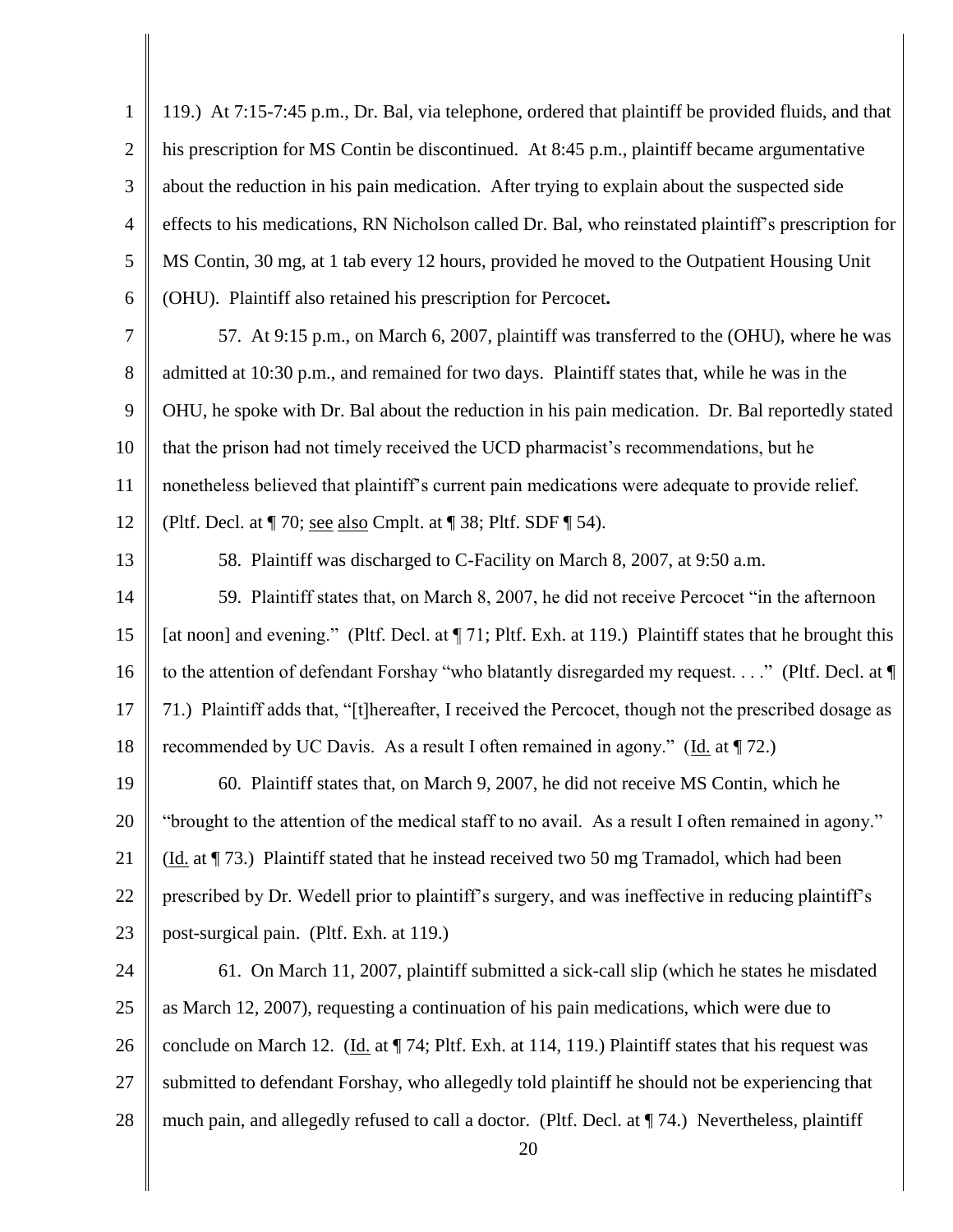1 2 3 4 5 6 7 8 9 10 11 12 13 14 15 16 17 18 19 20 21 22 23 24 25 states that, on March 12, 2007, at noon, and then again in the afternoon, Medical Technical Assistant (MTA) Spinks gave plaintiff a "debridged" dose of pain medication, apparently pending his appointment with a physician. (Pltf. Decl. at  $\P$  75; Pltf. Exh. at 119.) Plaintiff states that he received one 50 mg Tramadol tablet on March 13, 2007, when he informed MTA Spinks that "the prior evening I did not receive pain medications and was currently experiencing severe pain." (Pltf. Decl. at ¶ 76.) Spinks allegedly told plaintiff that, when she tried to speak with Dr. Wedell about plaintiff"s need for pain medications, Dr. Wedell "refused to attend to my medical needs." (Id. at ¶¶ 76, 77.) 62. Plaintiff states that he received no pain medication on March 14 or 15, 2007, and submitted a sick-call slip. (Pltf. Exh. at 114-15, 119.) However, he states that, "[f]ortunately, I was seen at the ENT Clinic on March 16, 2007, and was prescribed pain medication Motrin." (Id. at  $\P$  78.) In addition, it appears that plaintiff's prescription for Tramadol (50 mg), 1 tab three times a day, continued to be filled from March 16, through March 24, 2007. (Wedell Depo., Exh. 25.) 63. On March 16, 2007, plaintiff had his first post-operative follow-up appointment at UCD-ENT. Dr. Senchak found, upon examining plaintiff, that he was "doing well at postop three weeks. . . . For the patient's symptoms, I have given him a prescription for Motrin. We also encouraged continued use of saline irrigations inside the nose. We would like to see him back in three weeks for follow-up appointment." (Dfs. Exh. B at 228-29.) 64. Plaintiff alleges that, on March 18, 2007, defendant Forshay refused to provide plaintiff with sterile cleaning supplies for the self-care of his surgical incision. (Pltf. Decl. at ¶ 80.) 65. Plaintiff states that, on March 20, 2007, he was seen by Dr. Wedell, who reportedly told plaintiff that there had been no documentation supporting MTA Spinks" request that plaintiff have additional pain medication; plaintiff further alleges that Dr. Wedell conceded that "a biopsy

- 26 is imperative to determine pathology." (Pltf. Decl. at ¶ 79.) In his progress notes, Dr. Wedell
- 27 noted plaintiff"s reported pain level, on March 20, 2007, at 4/10. (Pltf. Exh. at 116.) Dr. Wedell
- 28 briefly recounted plaintiff"s recent medical history, including that plaintiff had been seen at UCD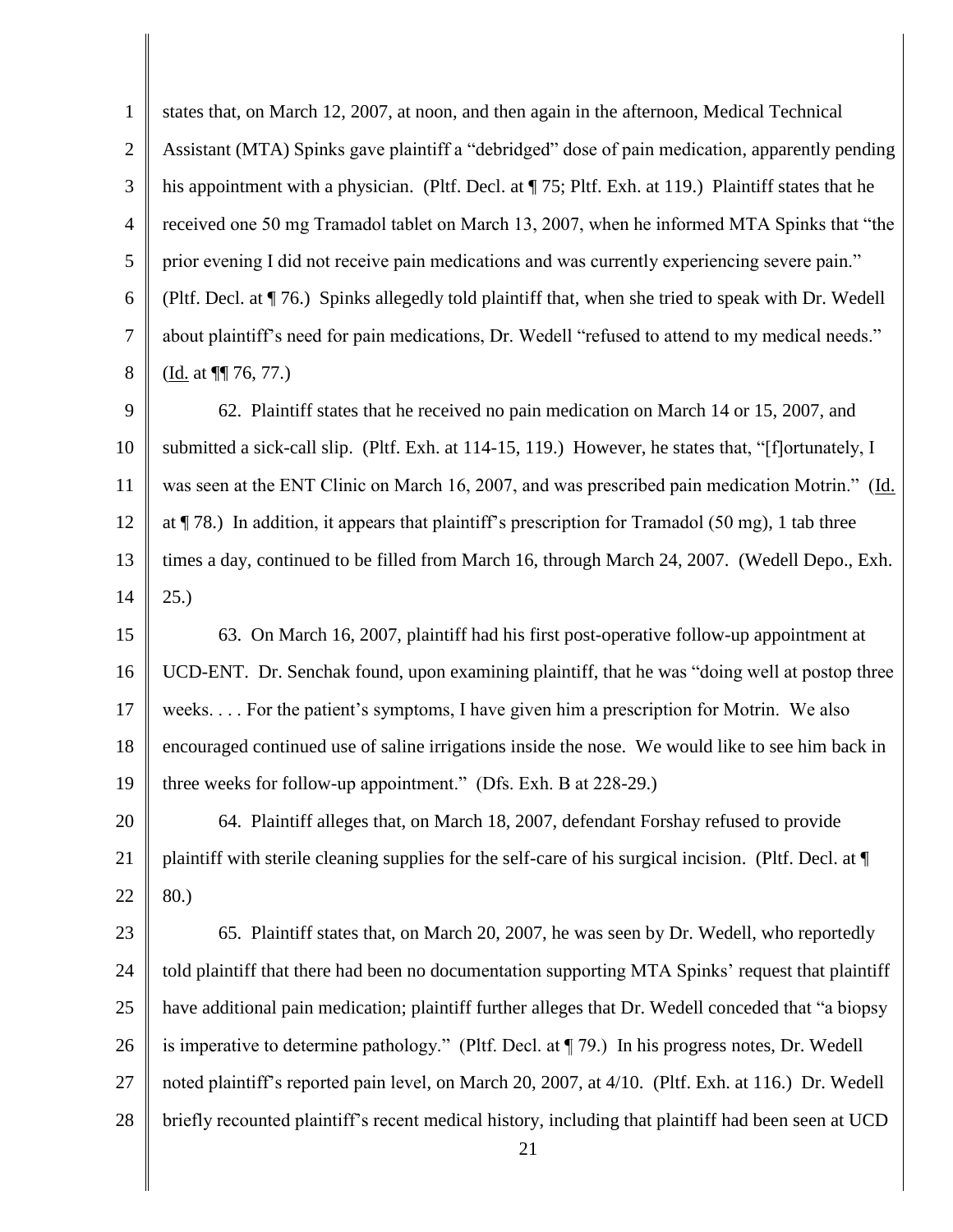1 2 3 4 on March 16, 2007, and that CSP-SAC was awaiting the surgical report; plaintiff"s nose was cultured, and he was directed to continue using the nasal sodium chloride; Dr. Wedell made a notation to follow-up after receiving plaintiff"s surgical report from UCD. (Id.; Wedell Depo. at 46.)

5 6 7 8 9 10 11 12 13 14 15 16 17 66. Meanwhile, back on August 11, 2006, plaintiff submitted an administrative grievance (No. SAC-H-06-02090), complaining that Dr. Borges had requested plaintiff"s referral to UCD-ENT in April 2006, to obtain the surgical removal of plaintiff"s nasal polyp, but the referral had not yet been made; plaintiff requested an "immediate . . . out-patient specialist for the surgery." (Pltf. Exh. at 34-53.) On November 6, 2006, Dr. Borges issued the First Level Review decision, granting the appeal because plaintiff saw the UCD-ENT specialist on August 31, 2006. (Id. at 49.) On December 28, 2006, defendant Kelly, in her capacity as Health Care Manager (HCM), partially granted the appeal, on the further ground that plaintiff had a biopsy on December 1, 2006, and would obtain surgery "according to the schedule dictated by the ENT specialist." (Id. at 50-1.) On April 18, 2007, plaintiff"s appeal was denied at the Director"s Level, on the additional grounds that plaintiff had surgery on February 26, 2007, and a follow-up appointment on March 16, 2007, with a further follow-up appointment scheduled for April 20, 2007. (Id. at 52-3.)

18 19 20 21 22 23 24 67. On March 28, 2007, plaintiff submitted another administrative grievance (No. SAC-H-07-00851), challenging the quality and details of his medical care from March 6 through March 13, 2007. (Pltf. Decl. at ¶ 81; Pltf. Exh. at 117-29.) The grievance was partially granted at the First Level. While noting plaintiff"s complaint that "the RN urged the physician to change his order for pain medications," plaintiff was reminded "that it was the physician who orders the medication and that the nursing staff must follow this order." (Pltf. Exh. at 125.) The grievance was partially granted at the Second Level, with the following findings (id. at 127):

You were discharged from UC Davis Medical Center on March 6, 2007, following Ear, Nose, and Throat (ENT) Surgery. Our records show that Dr. Bal wrote the post-operative orders at 13:30 hours which included MS Contin-CR 30 mg po b.i.d., and Percocet one tablet possession (sic) t.i.d. for seven  $(7)$  days to control pain. In the evening of March 6, 2007, you became dizzy and after you were evaluated, you were transferred to Outpatient Housing Unit (OHU)

25

26

27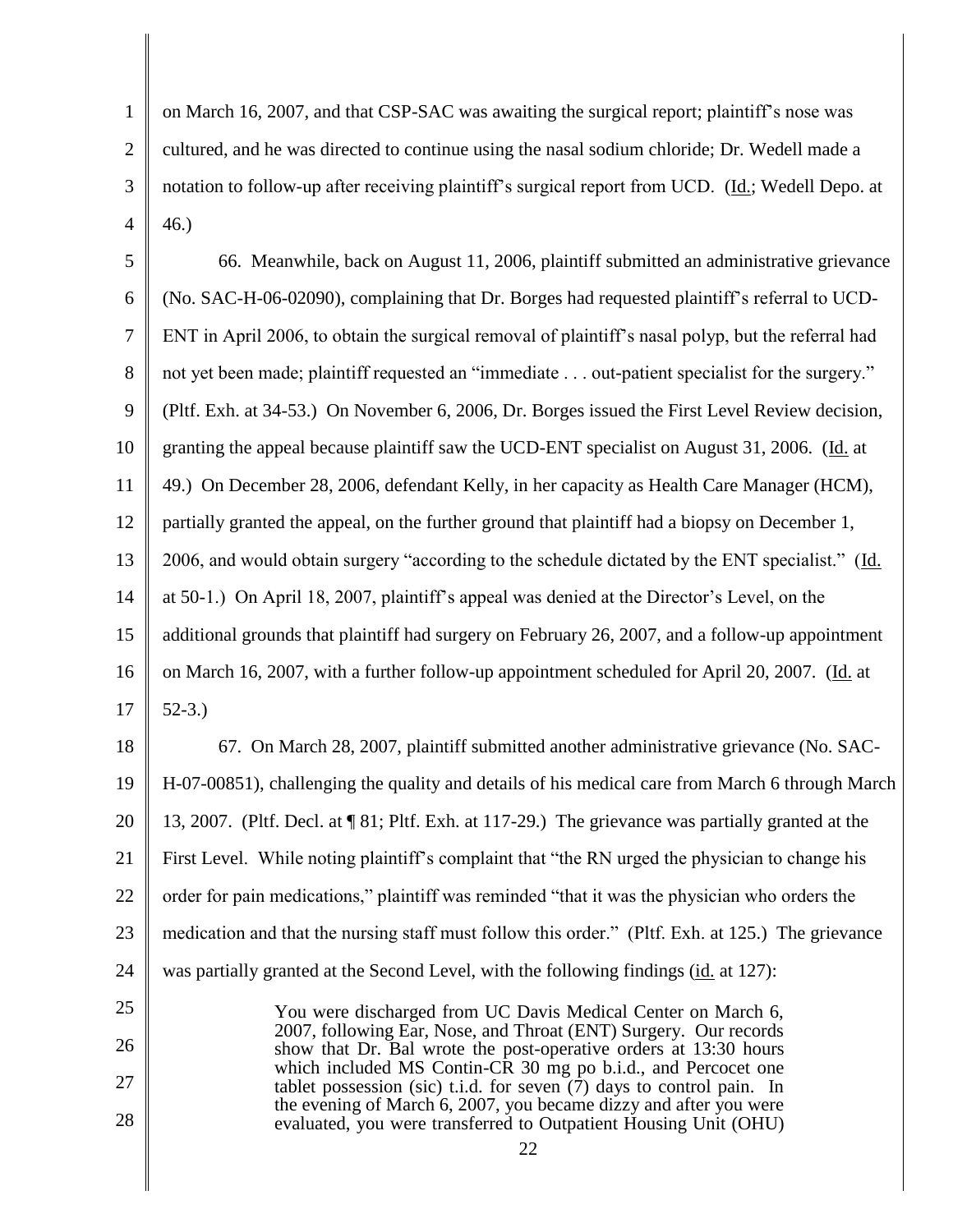| $\mathbf{1}$<br>$\overline{2}$ | for observation with the same level of pain medication. You were<br>transferred back to C-Facility on March 8, 2007 after your status<br>had been stabilized.                                                 |
|--------------------------------|---------------------------------------------------------------------------------------------------------------------------------------------------------------------------------------------------------------|
| 3                              | The grievance was denied at the Director's Level, with the findings, inter alia, that "inmates may                                                                                                            |
|                                | not demand a particular medication, diagnostic evaluation, or course of treatment In this                                                                                                                     |
| $\overline{4}$                 |                                                                                                                                                                                                               |
| 5                              | particular matter, the appellant's contention that he has not received adequate medical care is                                                                                                               |
| 6                              | refuted by the medical records and professional staff familiar with the appellant's medical                                                                                                                   |
| 7                              | history." (Pltf. Exh. at $128-29$ .)                                                                                                                                                                          |
| 8                              | 68. On April 20, 2007, at plaintiff's second post-operative follow-up appointment,                                                                                                                            |
| 9                              | plaintiff complained of "intermittent nasal blockage on the right side and he also has some                                                                                                                   |
| 10                             | concerns about the nature of the lesion, whether it is recurrent or not. There is no other history of                                                                                                         |
| 11                             | any interval complaints or any other symptoms." (Dfs. Exh. B at 230.) Dr. Chopra examined                                                                                                                     |
| 12                             | plaintiff's nostrils with a flexible fiberoptic nasal endoscope. He found that plaintiff's nasal                                                                                                              |
| 13                             | cavities were "healing well. There is no evidence of any residual disease. There is a minimal                                                                                                                 |
| 14                             | amount of crusting which is present in the posterior nasal cavity but there is no active discharge                                                                                                            |
| 15                             | or bleeding or masses. The rest of the nasal examination is normal." $(\underline{Id})$ Dr. Chopra made the                                                                                                   |
| 16                             | following assessment and plan (id.):                                                                                                                                                                          |
| 17<br>18                       | The patient is $1\frac{1}{2}$ months postop a right lateral<br>Assessment:<br>rhinotomy and medial maxillectomy for an inverted papilloma of<br>the nasal cavity on the right side.                           |
| 19                             | Plan: The patient is to come back in six weeks' time. He was                                                                                                                                                  |
| 20                             | counseled about nasal irrigations and he will continue to do that 4-5<br>times a day for his complaint of intermittent nasal blockage.<br>Otherwise, he continues to do well. He is to follow with us earlier |
| 21                             | in case of any new complaints or any persistent nasal blockage or                                                                                                                                             |
| 22                             | drainage from his nose.                                                                                                                                                                                       |
| 23                             | 69. On June 7, 2007, at plaintiff's third post-operative follow-up appointment, Dr. Chopra                                                                                                                    |
| 24                             | again examined plaintiff's nostrils with a flexible fiberoptic nasal endoscope. He found "a well-                                                                                                             |
| 25                             | healing surgical cavity on the right side with a mild amount of crusting present on the right                                                                                                                 |
| 26                             | lateral nasal wall. There were no findings suggestive of residual or recurrent tumors. Nasal                                                                                                                  |
| 27                             | patency is bilaterally positive. Examination of the left nasal cavity did not reveal any masses or                                                                                                            |
| 28                             | ulcers." (Pltf. Exh. at 166.) Dr. Chopra made the following assessment and plan (id.):                                                                                                                        |
|                                | 23                                                                                                                                                                                                            |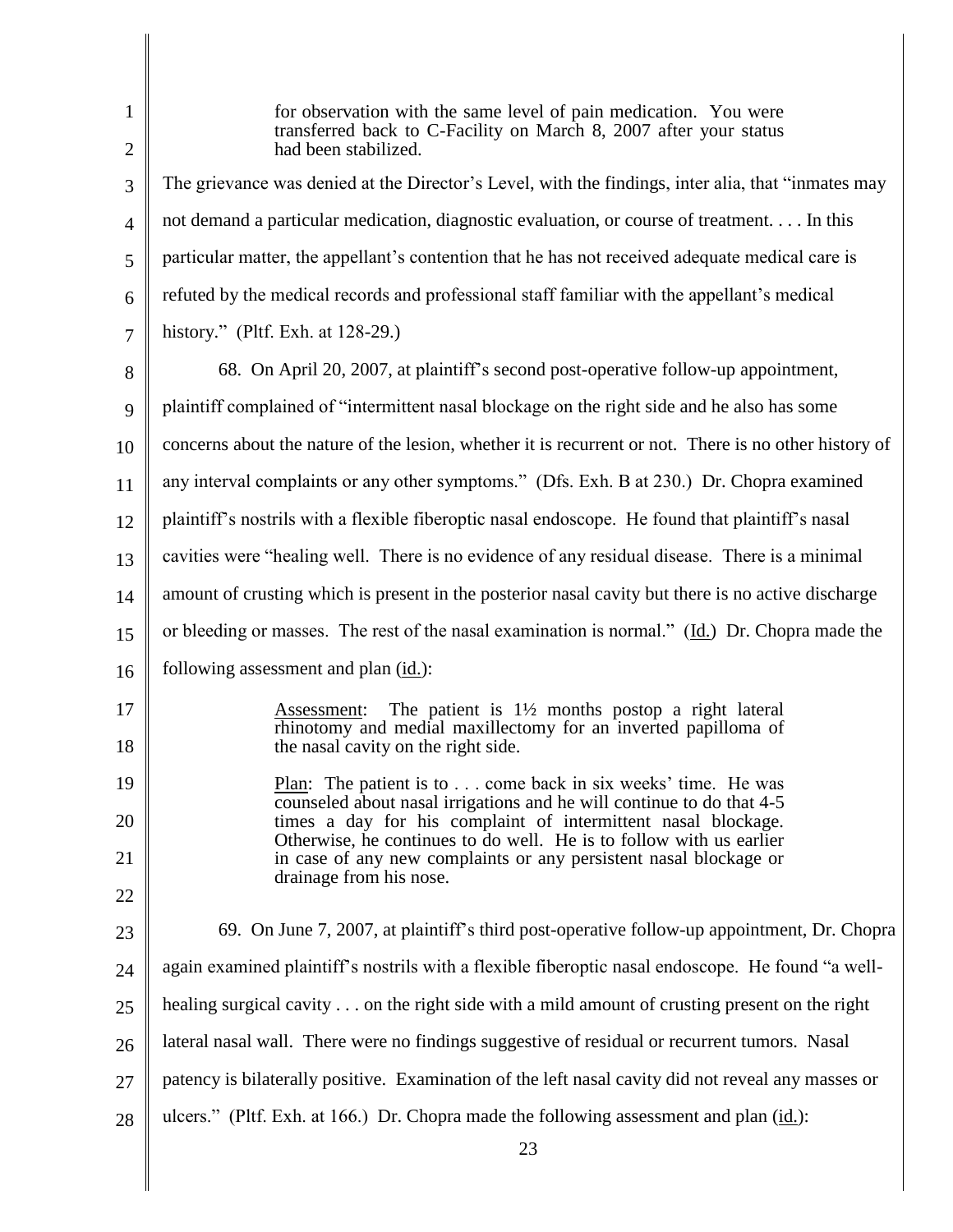| 1              | Assessment: The patient is now more than three months postop<br>removal of inverted papilloma and continues to do well.                                                                                                                               |
|----------------|-------------------------------------------------------------------------------------------------------------------------------------------------------------------------------------------------------------------------------------------------------|
| $\overline{2}$ |                                                                                                                                                                                                                                                       |
| 3<br>4         | Plan: The patient is to follow up with us for re-evaluation in three<br>months' time or sooner in the case of any new or worsening<br>complaints. At that time, he will be re-evaluated for any signs or<br>symptoms suggestive of recurrent disease. |
| 5              | 70. On September 21, 2007, plaintiff was transported to UCD-ENT for his fourth post-                                                                                                                                                                  |
| 6              | operative follow-up appointment. However, when he arrived at the ENT parking lot, the prison                                                                                                                                                          |
| 7              | transportation officers were informed that plaintiff would not be seen that day due to a scheduling                                                                                                                                                   |
| 8              | mix-up. Apparently, the appointment had previously been scheduled for August 21, 2007, but                                                                                                                                                            |
| 9              | "was cancelled for reasons not explained." (Pltf. Decl. at ¶86.) Plaintiff avers that his Primary                                                                                                                                                     |
| 10             | Care Physician failed to monitor plaintiff's ongoing care, and failed to inform plaintiff of the                                                                                                                                                      |
| 11             | cancellation of his August 21, 2007 appointment, or properly schedule another appointment. The                                                                                                                                                        |
| 12             | transportation officers reportedly told plaintiff that defendant Dunne would reschedule the                                                                                                                                                           |
| 13             | appointment. $(\underline{Id})$ (As set forth below, plaintiff did not have his fourth post-operative follow-up                                                                                                                                       |
| 14             | appointment until January 24, 2008.)                                                                                                                                                                                                                  |
| 15             | 71. On October 14, 2007, plaintiff submitted a sick-call slip which stated (Pltf. Exh. at                                                                                                                                                             |
| 16             | $150$ :                                                                                                                                                                                                                                               |
| 17             | On Aug. 21, 2007, I was scheduled for a follow-up visit $\omega$ the                                                                                                                                                                                  |
| 18             | UCD-ENT. That appointment was mistakenly thought to be Sept.<br>This info was discovered once I was taken to ENT. @ this                                                                                                                              |
| 19             | point I was informed an appointment would be rescheduled. I<br>request to confer with my medical staff to assure a rescheduling has                                                                                                                   |
| 20             | been made.                                                                                                                                                                                                                                            |
| 21             | 72. On October 16, 2007, plaintiff was seen by RN Melegrito, who reportedly telephoned                                                                                                                                                                |
| 22             | defendant Dunne and was informed that a follow-up appointment had not yet been made (Pltf.                                                                                                                                                            |
| 23             | Decl. at ¶ 88; Pltf. Exh. at 150.)                                                                                                                                                                                                                    |
| 24             | 73. On October 18, 2007, plaintiff was examined by Dr. Chen, who also reportedly                                                                                                                                                                      |
| 25             | telephoned defendant Dunne, and was informed that no arrangements had yet been made. (Pltf.                                                                                                                                                           |
| 26             | Decl. at ¶ 89; Pltf. Exh. at 151.) Dr. Chen reportedly told defendant Dunne that the appointment                                                                                                                                                      |
| 27             | was urgent. In addition, Dr. Chen completed a Physician RFS, backdated to October 10, 2007,                                                                                                                                                           |
| 28             | wherein he requested an "urgent" follow-up appointment for plaintiff at UCD-ENT. (Pltf. Exh. at                                                                                                                                                       |
|                | 24                                                                                                                                                                                                                                                    |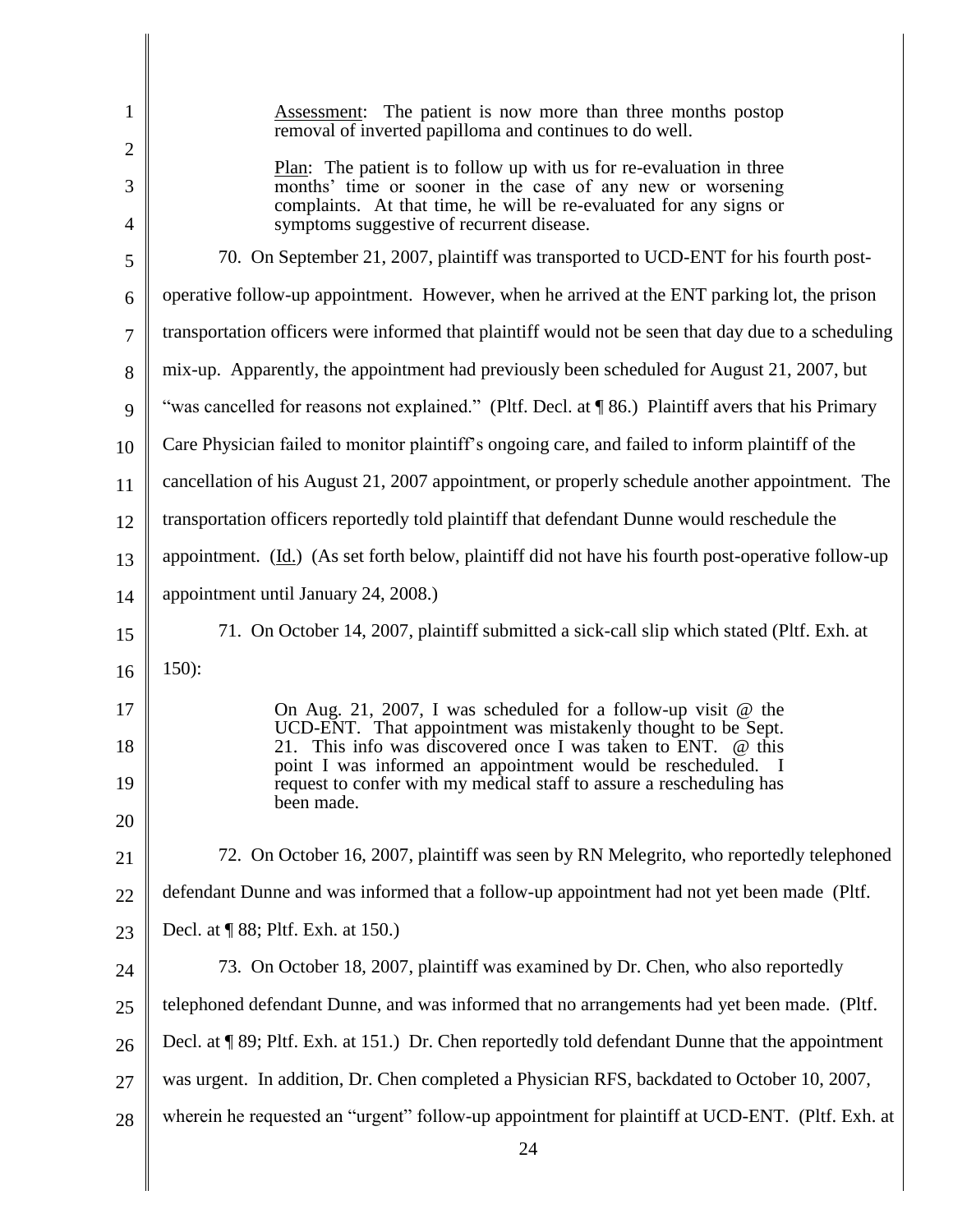| $\mathbf{1}$   | 152.) The request is marked "received" on October 22, 2007. Defendant Dunne approved the                                                                                                                                                             |
|----------------|------------------------------------------------------------------------------------------------------------------------------------------------------------------------------------------------------------------------------------------------------|
| $\overline{2}$ | request on October 25, 2007. (Id.)                                                                                                                                                                                                                   |
| 3              | 74. On November 16, 2007, plaintiff was again seen by Dr. Chen, who noted in pertinent                                                                                                                                                               |
| $\overline{4}$ | part: "F/U ENT medical hold" (the medical hold was to defer plaintiff's anticipated transfer to                                                                                                                                                      |
| 5              | CSP-Centinela). (Pltf. Exh. at 159, 162, 163.) Plaintiff states that Dr. Chen again telephoned                                                                                                                                                       |
| 6              | defendant Dunne, who reportedly informed him that the follow-up appointment had still not been                                                                                                                                                       |
| $\overline{7}$ | made. (Pltf. Decl. at $\P$ 92.)                                                                                                                                                                                                                      |
| 8              | 75. On December 18, 2007, plaintiff was seen by Dr. Wedell, whose treatment notes                                                                                                                                                                    |
| 9              | indicate that there had been a scheduling mix-up with plaintiff's follow-up appointment at UCD-                                                                                                                                                      |
| 10             | ENT, and that plaintiff was still waiting for the appointment. Dr. Wedell called the Utilization                                                                                                                                                     |
| 11             | Management desk, and left a message requesting that the follow-up appointment be rescheduled,                                                                                                                                                        |
| 12             | and that the desk return Dr. Wedell's call. (Pltf. Exh. at 177.)                                                                                                                                                                                     |
| 13             | 76. On January 24, 2008, plaintiff had his fourth follow-up appointment at UCD-ENT.                                                                                                                                                                  |
| 14             | Dr. Chopra again examined plaintiff's nose with a flexible fiberoptic nasal endoscope, which                                                                                                                                                         |
| 15             | revealed "no abnormalities including obstructions, tympanic membrane retractions or                                                                                                                                                                  |
| 16             | perforation." (Pltf. Exh. at 165.) There was "no evidence of any exophytic masses of polyps on                                                                                                                                                       |
| 17             | anterior rhinoscopy" in plaintiff's nasal cavity, oral cavity or oropharynx. (Id.) Dr. Chopra                                                                                                                                                        |
| 18             | concluded as follows (id.):                                                                                                                                                                                                                          |
| 19             | The patient is presently doing well. He has no significant signs or                                                                                                                                                                                  |
| 20<br>21       | symptoms. We can continue following him up on a three to four<br>monthly basis, and he will present to us sooner in the case of any<br>interval complaints, all of which were discussed with him at this<br>visit. Continue to follow him regularly. |
| 22             | 77. Meanwhile, on November 19, 2007, plaintiff submitted a third relevant administrative                                                                                                                                                             |
| 23             | grievance (No. SAC-H-07-02642), wherein he stated that "the medical staff at CSP-Sacramento                                                                                                                                                          |
| 24             | had mistakenly made arrangements for the post-op a month later [Sept. 21, 2007] than what the                                                                                                                                                        |
| 25             | ENT had scheduled [Aug. 21, 2007]," and that the appointment still had not been scheduled.                                                                                                                                                           |
| 26             | Plaintiff requested that the appointment be made on an urgent basis (as requested by Dr. Chen),                                                                                                                                                      |
| 27             | and that "the necessary steps be taken to prevent such medical delay of treatment in the future;"                                                                                                                                                    |
| 28             | plaintiff also requested that "those responsible for the negligence be held accountable."<br>25                                                                                                                                                      |

║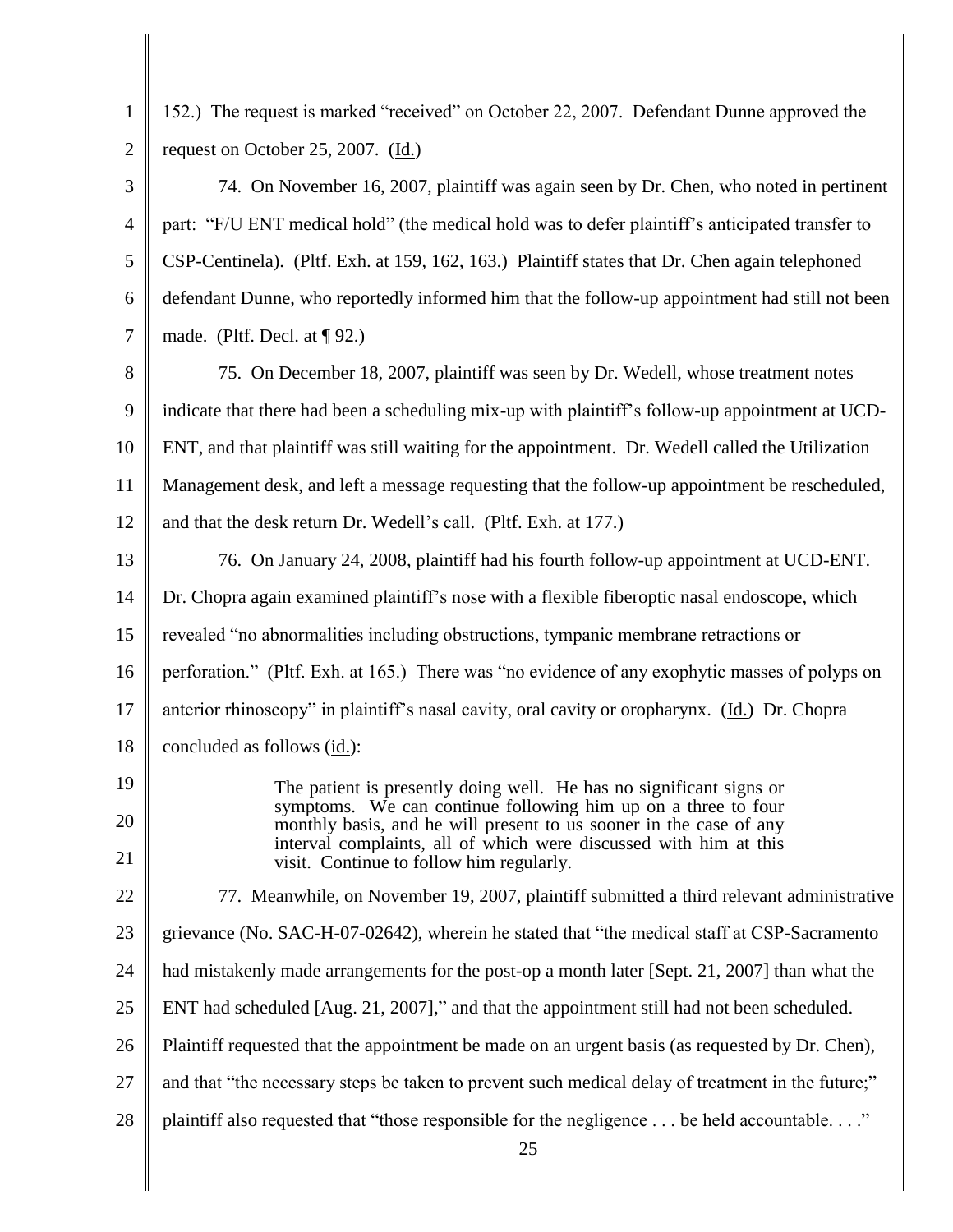| $\mathbf{1}$   | (Pltf. Exh. at 160-61; <u>see generally id.</u> at 160-76.) The appeal was denied at the First Level, on                                                                                                |
|----------------|---------------------------------------------------------------------------------------------------------------------------------------------------------------------------------------------------------|
| $\overline{2}$ | January 7, 2008, with a note that plaintiff had an appointment scheduled in the "near future."                                                                                                          |
| 3              | (Pltf. Exh. at 161, 174.) On February 4, 2008, at the Second Level, defendant Bal, as CMO,                                                                                                              |
| 4              | "partially granted" the appeal, noting that plaintiff had the follow-up appointment on January 24,                                                                                                      |
| 5              | 2008. (Id. at 173-74.) The Director's Level Review decision denied the appeal, reasoning in                                                                                                             |
| 6              | pertinent part (id. at 168-69):                                                                                                                                                                         |
| 7              | In reaching a decision at the DLR, a review of the medical care                                                                                                                                         |
| 8              | provided to the appellant determined there was an unfortunate<br>misunderstanding between the UCD specialty scheduling office and<br>the SAC outpatient medical consult staff. As soon as the error was |
| 9              | discovered the appellant was immediately rescheduled for follow-<br>up with the UCD-ENT Clinic. According to the Inmate Medical                                                                         |
| 10             | Services Policy & Procedures (IMSP&P) Manual for high priority<br>requests for services, the PCP shall follow the inmate-patient                                                                        |
| 11             | weekly until the appointment is accomplished. The weekly visit<br>shall be documented on a CDCR Form 7409, 20-Day Specialty                                                                             |
| 12             | Consult Progress Note. In this particular matter, the appellant's<br>contention that he was not afforded appropriate care is not                                                                        |
| 13             | supported by the medical records and professional health care staff<br>familiar with his medical history. After review, there is no                                                                     |
| 14             | compelling evidence that warrants intervention at the DLR, as the<br>appellant is receiving the health care services deemed medically                                                                   |
| 15<br>16       | necessary by his PCP, the Chief Medical Officer, and other member<br>of the SAC medical staff.                                                                                                          |
| 17             | V. Allegations and Claims Subsequent to the Filing Date of the Amended Complaint                                                                                                                        |
| 18             | In opposing the instant motion, plaintiff makes numerous factual allegations and legal                                                                                                                  |
| 19             | claims concerning matters that occurred after the filing of the operative Amended Complaint, on                                                                                                         |
| 20             | December 7, 2007. (See Pltf. Decl. at pp. 34-51.) With the exception of plaintiff's allegations                                                                                                         |
| 21             | concerning the delay in his fourth post-operative appointment at UCD-ENT, on January 24, 2008,                                                                                                          |
| 22             | the court finds none of plaintiff's new allegations or claims cognizable in this action. <sup>4</sup>                                                                                                   |
| 23             |                                                                                                                                                                                                         |
| 24             | The undersigned denied plaintiff's October 13, 2010 motion (ECF No. 84), for leave to file a                                                                                                            |
| 25             | Second Amended Complaint (SAC). The court noted that plaintiff's proposed SAC sought to add<br>twenty-five named defendants, include six defendants previously screened out from this action,           |
| 26             | and more than two hundred "Doe" defendants. Given the impracticable scope of the proposed<br>SAC, and the imminent deadline for filing dispositive motions pertinent to the Amended                     |
| 27             | Complaint, the court denied the motion, finding that "[t]o allow further amendment at this<br>juncture would cause undue delay and prejudice to defendants." (ECF No. 93 at 7-8.)                       |
| 28             |                                                                                                                                                                                                         |
|                | 26                                                                                                                                                                                                      |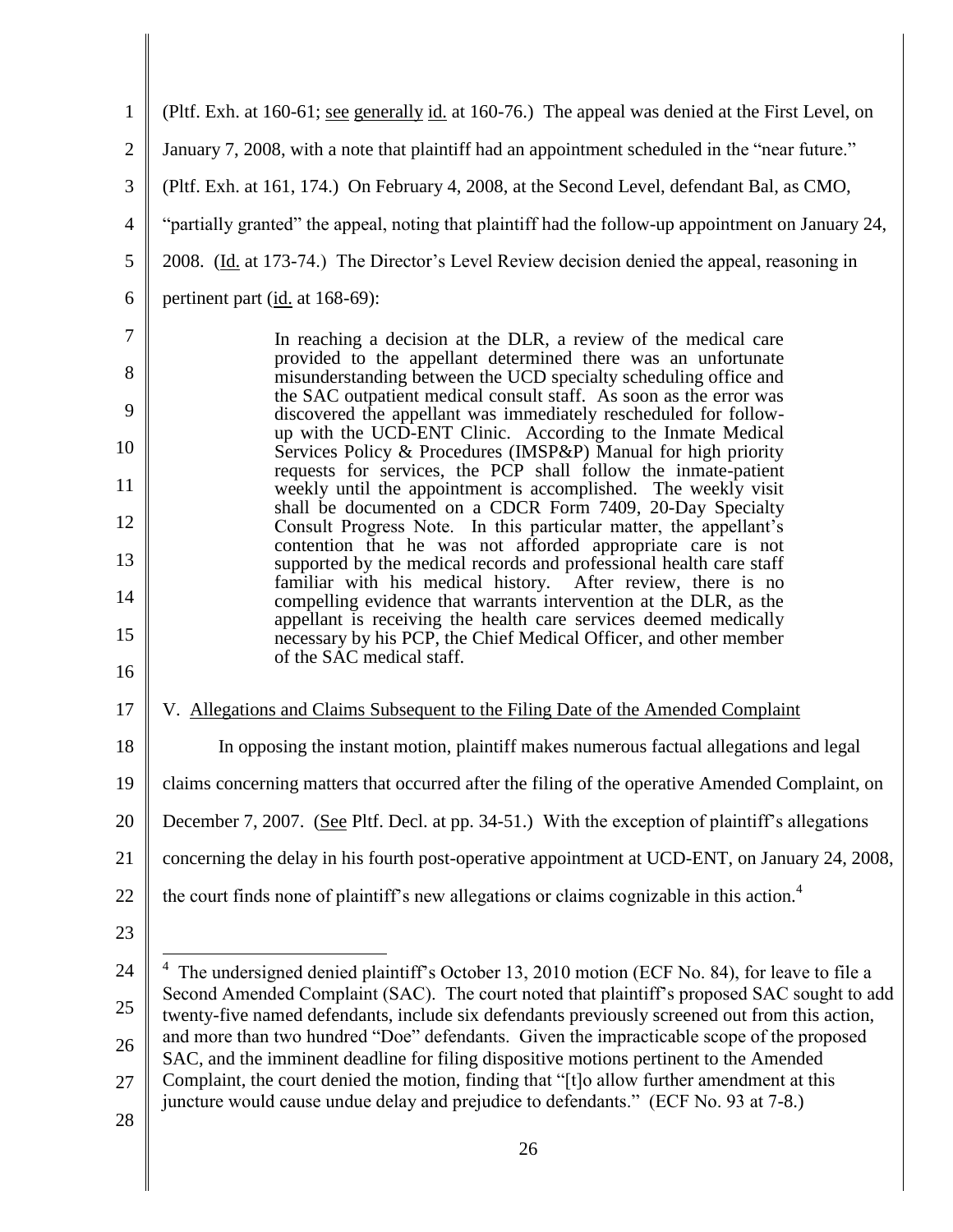| $\mathbf{1}$   | The court finds that none of plaintiff's new allegations against defendants in this action                                                                                                             |  |
|----------------|--------------------------------------------------------------------------------------------------------------------------------------------------------------------------------------------------------|--|
| $\overline{2}$ | state a cognizable claim. <sup>5</sup>                                                                                                                                                                 |  |
| 3              | Plaintiff also seeks to introduce new defendants and new legal claims. Plaintiff alleges                                                                                                               |  |
| 4              | new Eighth Amendment claims against various CSP-SAC medical staff, from 2007 through 2010;                                                                                                             |  |
| 5              | and a First Amendment denial of access claim against CSP-SAC Senior Librarian A. Nappim,                                                                                                               |  |
| 6              | "during the course of my litigating both the instant matter and criminal matters." (Pltf. Decl. at ¶                                                                                                   |  |
| $\tau$         | 130.) However, plaintiff has two other cases currently pending in this court which, together,                                                                                                          |  |
| 8              | appear to encompass most of plaintiff's new allegations.                                                                                                                                               |  |
| 9              | In Kilgore v. Grannis et al., Case No. 2:11-cv-01745 TLN DAD P, plaintiff asserts                                                                                                                      |  |
| 10             | deliberate indifference to his serious medical needs following his February 26, 2007 surgery,                                                                                                          |  |
| 11             | including the need for a second surgery on October 1, 2009. The initial complaint, 442 pages in                                                                                                        |  |
| 12             | $\mathfrak{S}$<br>Plaintiff makes the following new allegations against defendants Bal, Wedell and Dunne (ECF                                                                                          |  |
| 13             | No. $147-1$ :                                                                                                                                                                                          |  |
| 14             | Dr. Bal:                                                                                                                                                                                               |  |
| 15             | (1) On February 4, 2008, Dr. Bal, in his capacity as Health Care Manager (HCM), partially<br>granted plaintiff's administrative grievance, submitted November 19, 2007 (challenging the                |  |
| 16             | failure to timely schedule plaintiff's fourth post-operative follow-up appointment), at the Second<br>Level, but "failed to take the 'appropriate action requested' to prevent future delays in my on- |  |
| 17             | going follow-up treatment at the ENT Clinic." (Pltf. Decl. at $\P$ 97.)                                                                                                                                |  |
| 18             | (2) Dr. Bal, as HCM, partially granted plaintiff's administrative grievance submitted April 8,                                                                                                         |  |
| 19             | 2009 (alleging the denial of a medical device for cleansing plaintiff's sinuses), at the Second<br>Level, but it was denied at the Director's Level. (Id. at $\P$ 111.)                                |  |
| 20             | Dr. Wedell:                                                                                                                                                                                            |  |
| 21             | (1) On June 19, 2008, Dr. Wedell signed off on medications prescribed by Dr. Chopra, despite<br>"knowing that the medication[s] were ineffective given my medical history," and then "failed"          |  |
| 22             | to [timely] submit the necessary paperwork approving Dr. Chopra's recommendation for the CT<br>scan." (Pltf. Decl. at $\P$ 101.)                                                                       |  |
| 23             | <b>UM Nurse Dunne:</b>                                                                                                                                                                                 |  |
| 24             | (1) On May 18, 2008, plaintiff submitted an "Inmate Request for Interview" to Dunne, requesting                                                                                                        |  |
| 25             | that arrangements be made "for yet another past due ENT follow-up appointment as Dr. Chopra<br>requested in January 2008." Dunne replied on May 30, 2008, that plaintiff's ENT appointment             |  |
| 26             | was scheduled for the "near future." (Pltf. Decl. at ¶99.)                                                                                                                                             |  |
| 27             | (2) On August 12, and 13, 2008, Dunne reportedly informed RN John and a prison physician that<br>no arrangements had yet been made for plaintiff's next CT scan. (Pltf. Decl. at $\P$ 105, 106.)       |  |
| 28             |                                                                                                                                                                                                        |  |
|                | 27                                                                                                                                                                                                     |  |

║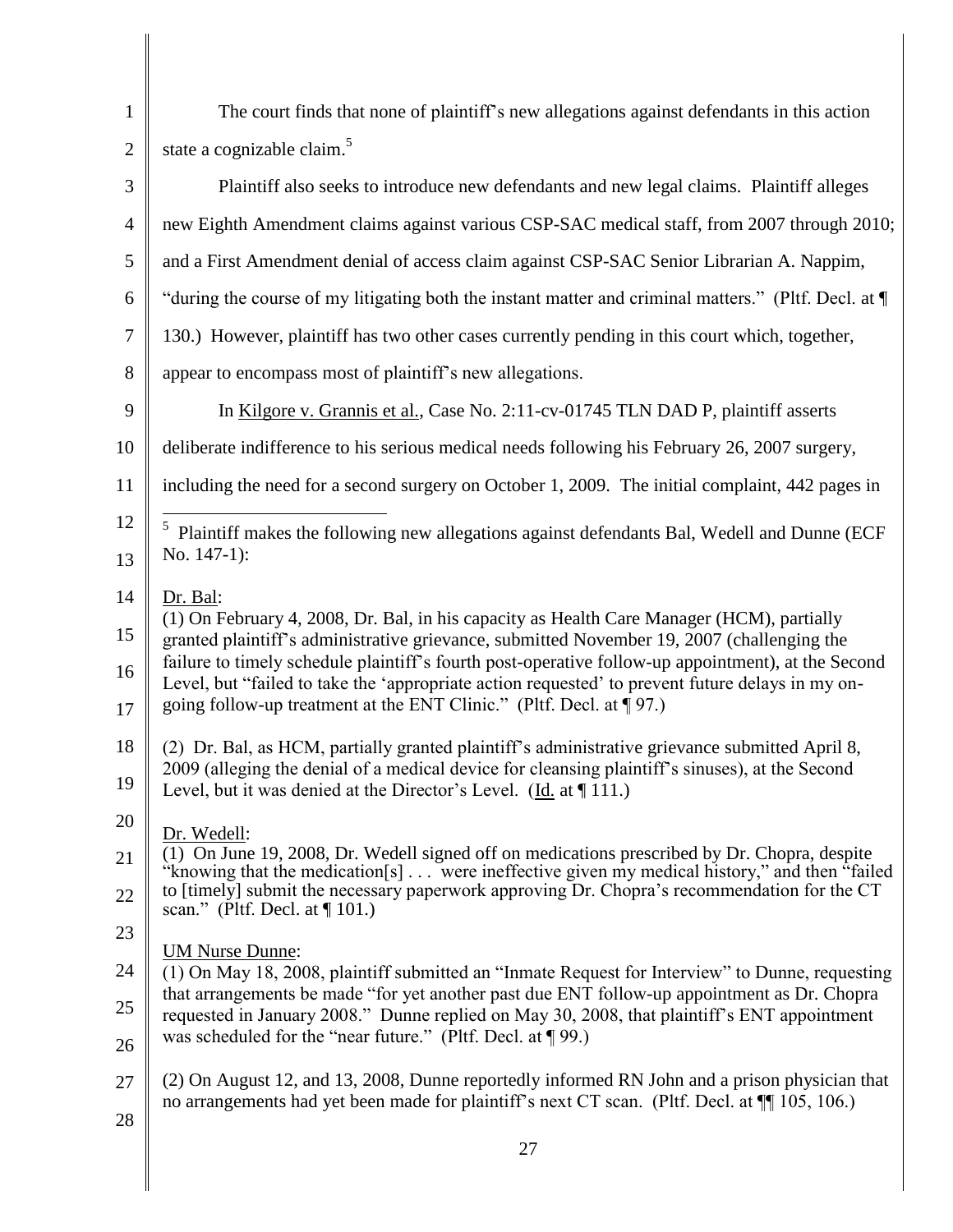1 2 3 4 5 6 7 8 9 10 11 12 13 14 15 16 17 18 19 20 21 22 23 24 25 26 27 28 28 length, "identified more than fifty doctors, nurses medical residents, and prison officials as defendants." (Id., ECF No. 5 at 3.) The operative Amended Complaint named twenty-three defendants; however, the court ordered service of process (which is currently proceeding) on only seven defendants, Riggs, O"Koroike, Mwai, Auer, Molina, King and Freitas, based on their alleged failure to adequately treat plaintiff"s pain when he was placed in CSP-SAC"s OHU in 2010, following his March 15, 2010 surgery. (Id., ECF No. 17.) Dr. Wedell, Dr. Bal, and UM Nurse Dunne, defendants in the instant action, were dismissed from Kilgore v. Grannis, pursuant to the court"s finding that plaintiff had stated no cognizable cause of action against them, based on events following plaintiff"s February 26, 2007 surgery. (Id.) In Kilgore v. Virga et al., Case No. 2:11-cv-01822 WBS KJN P, plaintiff asserts that defendants Nappim, Hamad and Johnson interfered with plaintiff"s right to access the courts. On October 16, 2013, the undersigned issued findings and recommendations recommending that plaintiff"s Second Amended Complaint be dismissed without leave to amend, for failure to state a cognizable claim. (Id., ECF No. 43.) As of this writing, those findings and recommendations remain pending for the district judge"s review. Review of these cases demonstrates that plaintiff is elsewhere pursuing his legal claims concerning matters that occurred after he filed the Amended Complaint in the instant action. Nevertheless, to provide a more complete picture of plaintiff"s medical challenges, the court sets forth plaintiff"s additional factual allegations concerning his ongoing nasal condition and treatments. In a further follow-up visit with UCD"s Dr. Chopra, on June 19, 2008, it was recommended that plaintiff obtain another CT scan. Dr. Chopra informed CSP-SAC that he had ordered the scan "to monitor for recurrence of disease," and would "see him back after the CT scan." (Pltf. Exh. at 187.) The request was made by UCD on June 24, 2008; Dr. Menon submitted a RFS on the same date; UM Nurse Dunne approved the request on June 26, 2008. (Id. at 192.) The CT scan was conducted on August 28, 2008. (Id. at 197-98.) A "small polypoid lesion" was identified that could "represent mucosal thickening" or "residual mass," and it was determined that a "contrast-enhanced CT or MR may be helpful in evaluation, if indicated." (Id.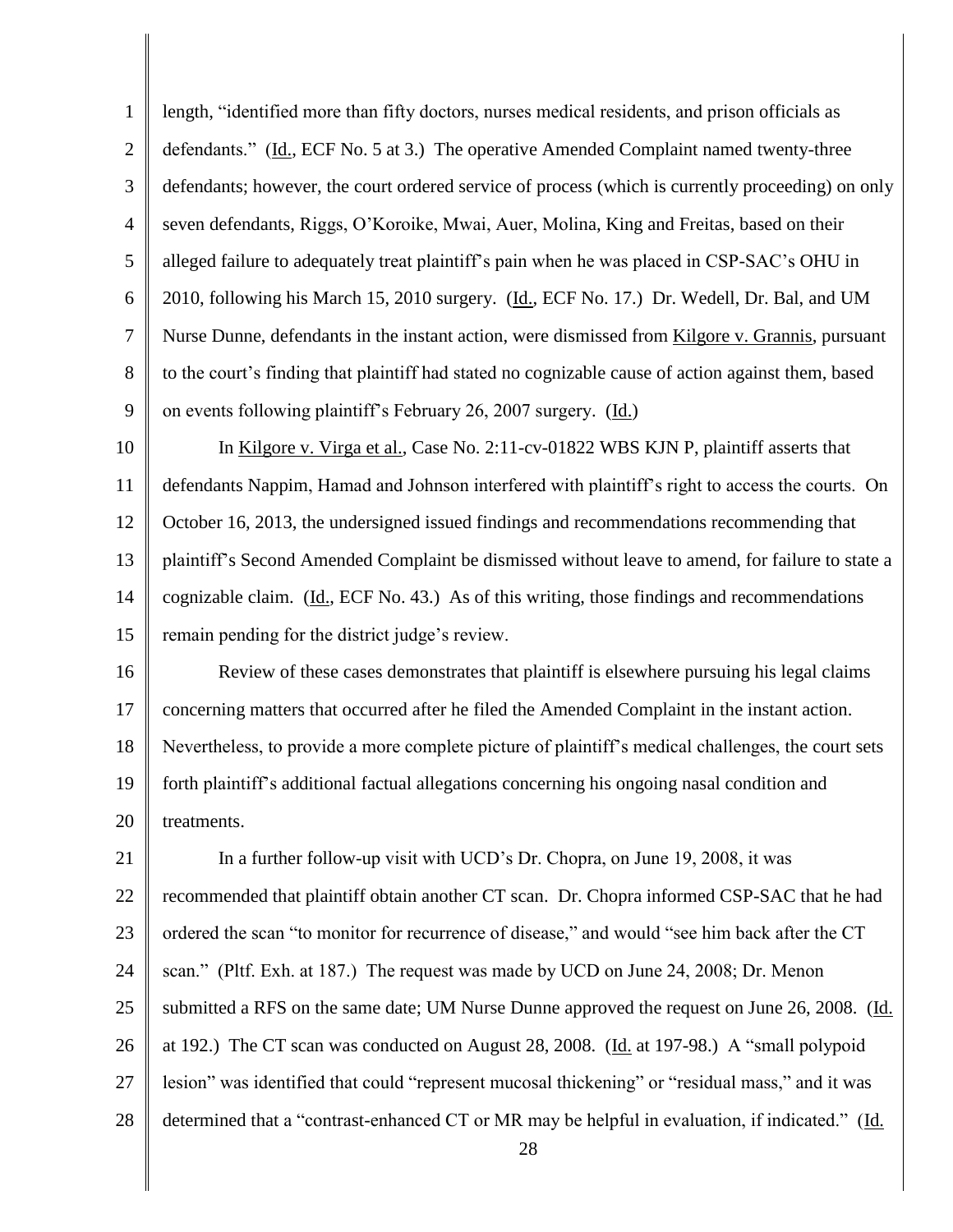1

2 3 4 5 6 7 8 9 10 11 12 13 14 15 16 17 18 19 20 21 22 23 24 25 26 27 28 29 at 197.) On January 2, 2009, plaintiff was again examined at UCD-ENT, for "routine postoperative surveillance," and was found to be "doing fairly well." (Id. at 199.) "No changes were noted in the small polypoid lesions, which appear to be redundant mucous in the posterior medial maxillary wall." (Id.) It was suggested that plaintiff return in three months for a "repeat examination . . . to watch for any recurrence of the lesions." (Id.) "On April 14, 2009, [plaintiff] suffered a broken nose after falling into a windowpane and was rushed to the U.C. Davis Emergency Dept." (Pltf. Decl. at ¶ 112.) Thereafter, a CT scan was conducted and revealed "residual thickening of the soft tissues which may represent . . . recurrence of inverted papilloma." (Pltf. Exh. at 214.) It was recommended that plaintiff have a follow-up at the ENT Clinic within the next week. On April 24, 2009, plaintiff was seen at UCD-ENT. Dr. Aminpour noted that plaintiff had a "chronic nasal deformity," including a septum that was "quite deformed" and "tortuous;" that plaintiff had a nasal bone fracture; and that plaintiff reported nasal obstruction, more on the left than the right. (Pltf. Exh. at 250.) Dr. Aminpour recommended that plaintiff "followup in three months once the bones have had a good chance to heal. He will subsequently undergo a septorhinoplasty with possible turbinectomy." (Id.; see also Pltf. Decl. at  $\P$  113.) Plaintiff was not seen again at UCD-ENT until September 23, 2009. He had a preoperative visit on October 1, 2009, and second surgery on October 7, 2009. Two masses, later identified as inverted papilloma, were removed from plaintiff"s right nostril. The postoperative diagnosis was: "(1) Chronic nasal deformity; (2) Deviated septum; and (3) Right nasal mass biopsied." (Pltf. Exh. at 241; Pltf. Decl. at 116-17.) Additional follow-up was recommended. At a follow-up examination at UCD-ENT on November 3, 2009, Dr. Aouad recommended that plaintiff have a further diagnostic CT scan with contrast to "better assess the deep extension of this tumor." (Pltf. Exh. at 239.) A CT scan was conducted on January 25, 2010. Dr. Aouad discussed the results with plaintiff on February 25, 2010. (Pltf. Exh. at 235-36.) "The CT revealed a soft tissue mass involving the anterior medial portion of the right maxillary antrum along the course of the right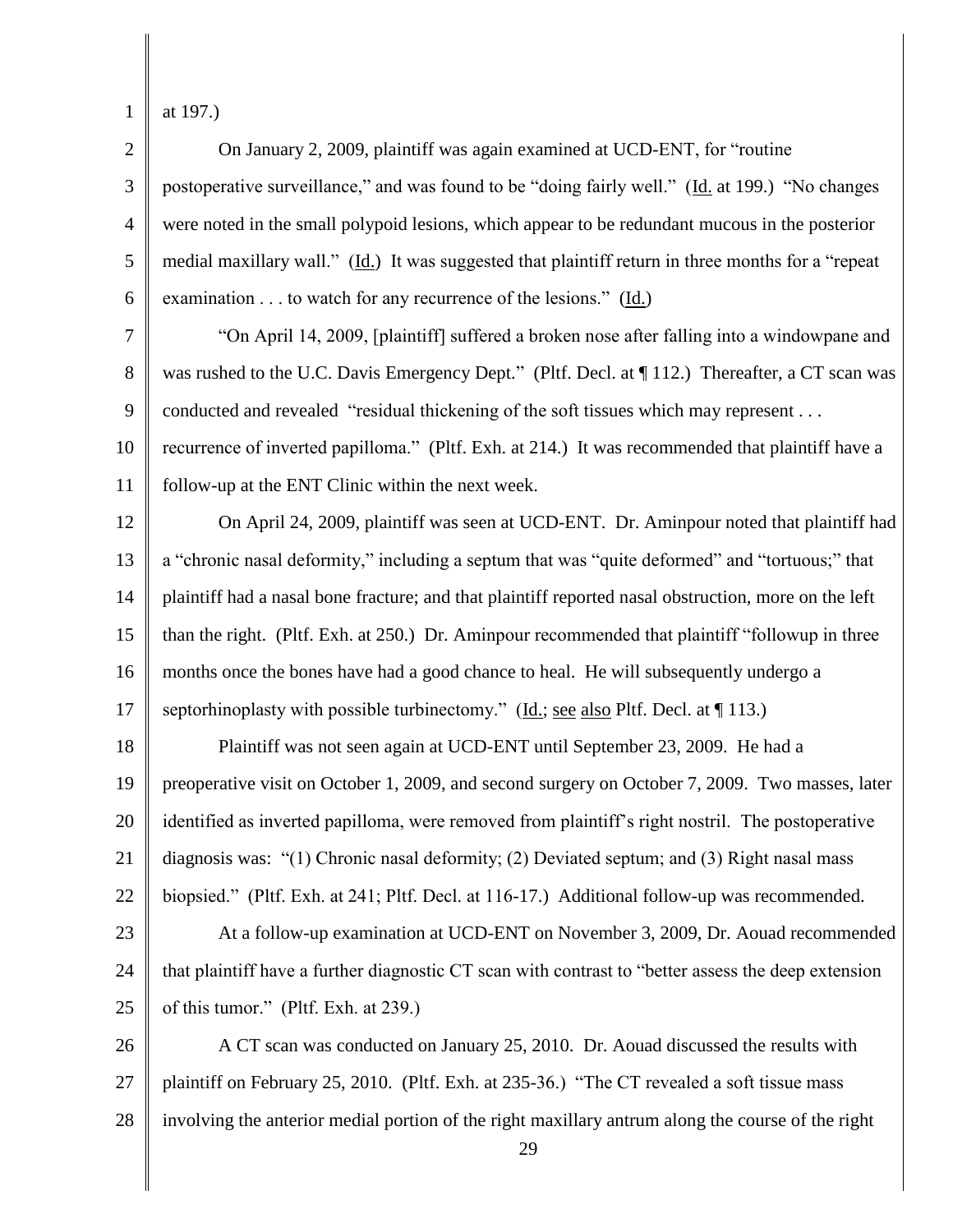| $\mathbf{1}$   | nasolacrimal duct." (Id. at 235.) Dr. Aouad noted that recurrence rates for inverted papilloma are                                                                            |
|----------------|-------------------------------------------------------------------------------------------------------------------------------------------------------------------------------|
| $\overline{2}$ | between 8% to 12%. (Id. at 236.)                                                                                                                                              |
| 3              | Plaintiff had a third surgery on March 15, 2010, described as an "[o]pen medial                                                                                               |
| $\overline{4}$ | maxillectomy via lateral rhinotomy approach, drill-out of right maxillary sinus, placement of                                                                                 |
| 5              | Guibor stent." (Pltf. Exh. at 225-26.) The anterior maxillary wall and right maxillary mucosa                                                                                 |
| 6              | were removed entirely. Both the preoperative and postoperative diagnoses were "recurrent"                                                                                     |
| $\overline{7}$ | inverted papilloma of the right maxillary sinus." (Id.)                                                                                                                       |
| 8              | Plaintiff was returned to the CSP-SAC OHU the following day, on March 16, 2010. As                                                                                            |
| 9              | earlier noted, plaintiff is currently challenging the quality of his medical care during that OHU                                                                             |
| 10             | placement, in Kilgore v. Grannis et al., Case No. 2:11-cv-01745 TLN DAD P.                                                                                                    |
| 11             | VI. Discussion                                                                                                                                                                |
| 12             | It is undisputed, at all times relevant to this action, that plaintiff's nasal polyp (inverted                                                                                |
| 13             | papilloma) and related symptoms, including plaintiff's need for adequate pain medications after                                                                               |
| 14             | his biopsy and surgery, were "serious medical needs" within the meaning of the Eighth                                                                                         |
| 15             | Amendment. See McGuckin, 974 F.2d at 1059-60. At issue is whether any defendant was                                                                                           |
| 16             | deliberately indifferent to plaintiff's serious medical needs, for the period December 30, 2005                                                                               |
| 17             | (when plaintiff's nasal polyp was discovered), through January 24, 2008 (when plaintiff had his                                                                               |
| 18             | last relevant post-operative appointment). <sup>6</sup>                                                                                                                       |
| 19             | The following is a summary of the significant dates in this action:                                                                                                           |
| 20             |                                                                                                                                                                               |
| 21             | December 30, 2005: Dr. Wedell first diagnosed plaintiff's nasal polyp.<br>February 21, 2006: Dr. Borges conducted his first examination of plaintiff's nasal polyp.           |
| 22             | April 17, 2006: Dr. Borges submitted a "routine" RFS referring plaintiff to UCD-ENT.<br>August 9, 2006: Dr. Duc redesignated Dr. Borges' RFS as "urgent," and resubmitted it. |
| 23             | August 31, 2006: Plaintiff's first appointment at UCD-ENT.                                                                                                                    |
| 24             | September 14, 2006: Dr. Bal treated plaintiff for the first time.<br>October 25, 2006: CT scan at UCD-ENT.                                                                    |
| 25             | November 29, 2006: Operative biopsy at UCD-ENT.<br>February 26, 2007: Surgery at UCD-ENT, and hospitalization at UCD Medical Clinic.                                          |
| 26             | March 6, 2007: Plaintiff returned to CSP-SAC, first to the TTA; then to the general<br>population; then to the Emergency Clinic; then to the OHU.                             |
| 27             | March 8, 2007: Plaintiff released from OHU to Facility C general population.                                                                                                  |
| 28             | March 16, 2007: First post-operative appointment at UCD-ENT.<br>April 20, 2007: Second post-operative appointment at UCD-ENT.                                                 |
|                | 30                                                                                                                                                                            |

 $\parallel$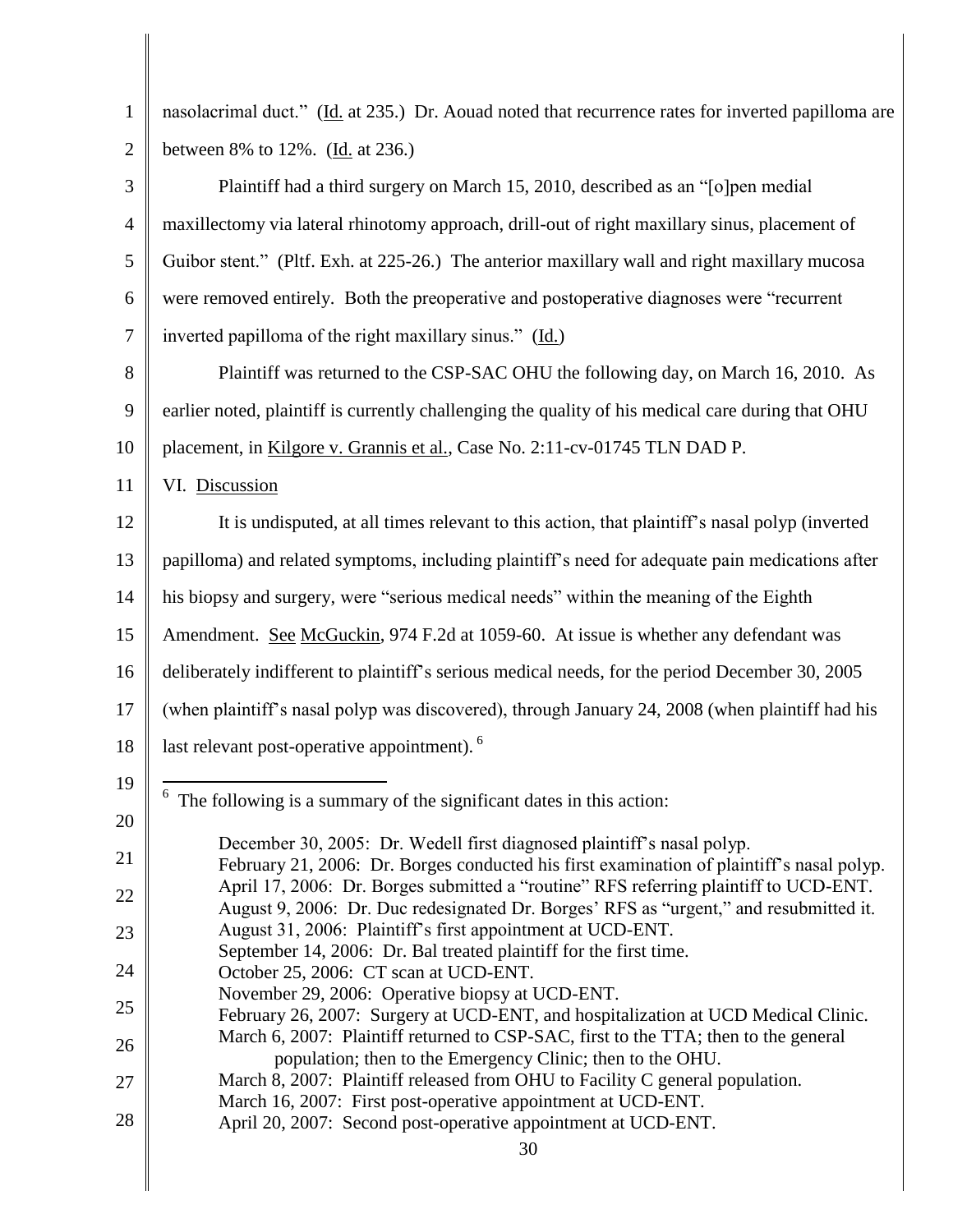1 2 3 4 5 6 7 8 9 10 11 12 13 14 15 16 17 18 19 20 21 22 23 24 25 26 27 A. Alleged Deliberate Indifference Prior to April 17, 2006 Plaintiff initially contends that, from December 30, 2005, until April 17, 2006, when plaintiff was first referred to UCD-ENT, defendant physicians Dr. Wedell and Dr. Borges were deliberately indifferent to plaintiff"s serious medical needs by continuing to prescribe medications that they allegedly knew were ineffective. Plaintiff also contends that this treatment reflected a policy allegedly imposed by defendant HCM Kelly, that required physicians to exhaust conservative medical treatments before referring a prisoner for outside medical care. Dr. Wedell was the first physician to diagnose plaintiff"s polyp, on December 30, 2005, using an anterior rhinoscopy. He immediately prescribed Benadryl and Nasarel. Dr. Wedell did not see plaintiff again until October 2006, but renewed his prescription for Benadryl on January 17, 2006, January 25, 2006, and February 3, 2006. On February 6, 2006, Dr. Borges renewed plaintiff"s prescription for Nasarel (Flunisolide), and added a prescription for Actifed (Sudafed). Dr. Borges saw plaintiff for the first time on February 21, 2006, and reportedly insisted that plaintiff continue taking his sinus medications until his next visit. Two weeks later, on March 6, 2006, Dr. Borges added a prescription for Claritin, while continuing Nasarel and Actifed, and asked plaintiff to return in 6 to 8 weeks. Six weeks later, when Dr. Borges examined plaintiff on April 17, 2006, he submitted the referral to UCD-ENT. Dr. Wedell and Dr. Borges each testified, at their respective depositions, that the medications they prescribed plaintiff during this period reflected the standard first-line medical treatment for allergic rhinitis and associated nasal polyps. Plaintiff has presented no evidence to the contrary. Dr. Wedell testified that a nasal polyp is "not an uncommon finding in people who have allergic disease." (Wedell Depo. at 8-9.) He explained that "a polyp is a swelling, a localized swelling in the nostrils. It can be seen for a variety of reasons, but it's commonly seen with people who have allergic disease[.]" Dr. Wedell testified that the medications Benadryl (an  $\overline{a}$ 

> June 7, 2007: Third post-operative appointment at UCD-ENT. January 24, 2008: Fourth post-operative appointment at UCD-ENT.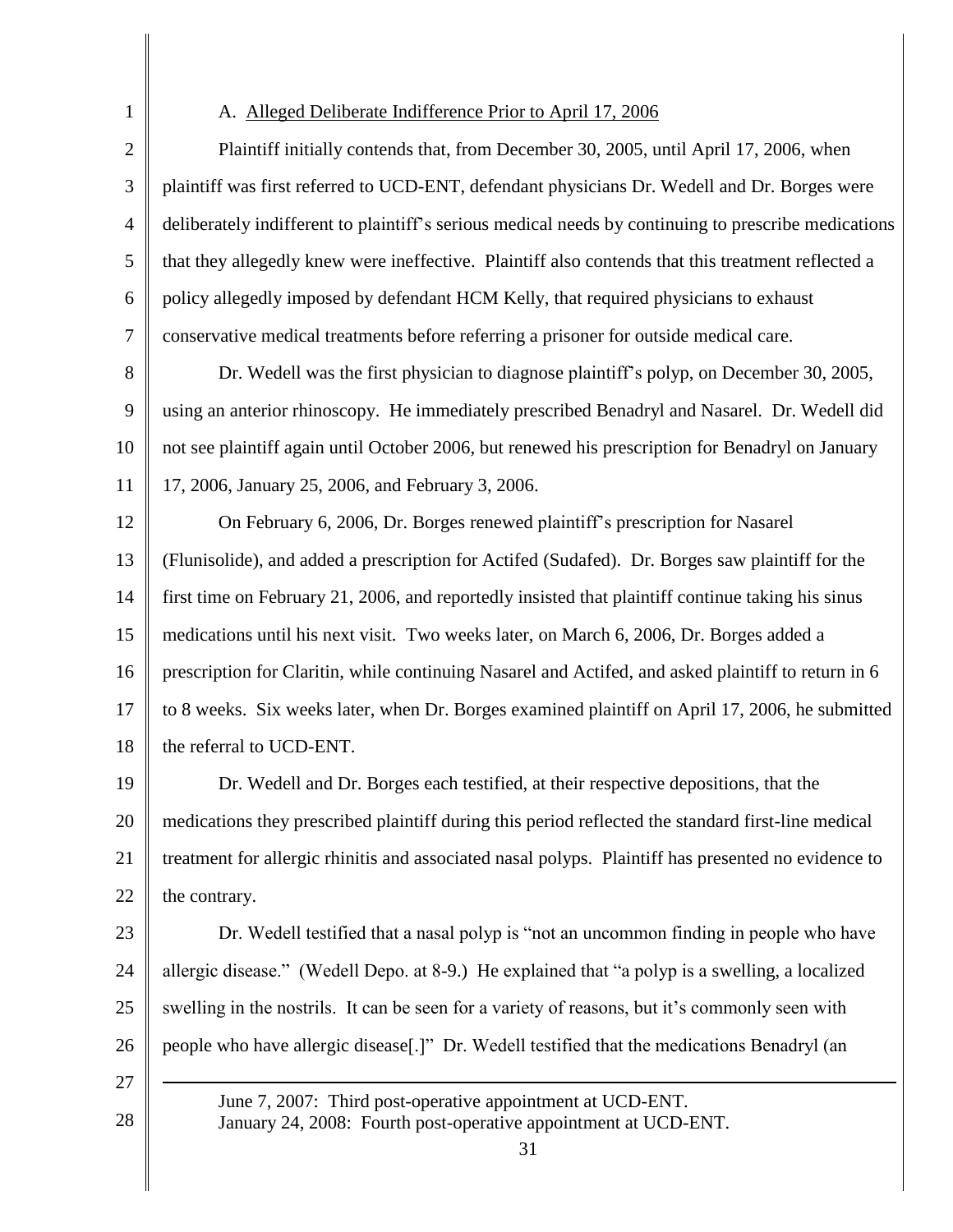1 2 antihistamine) and Nasalide (a nasal topical steroid), are "pretty thorough medications for allergic rhinitis."<sup>7</sup> (<u>Id.</u> at 9-11, 13.)

3 4 5 6 7 8 9 Dr. Borges described allergic rhinitis as "[s]inus congestion, runny nose, pressure. It could also be described as congestion in your nostrils, even to the point of, you know, having obstructive symptoms." (Borges Depo. at 14-5.) He testified that he added Claritin in March (and inferred that he added Actifed in February), because plaintiff was "still having symptoms," and so Dr. Borges wanted to try adding a "different class" of medication. (Id. at 11-7; Exhs. 3-5.) Six weeks after adding Claritin, when plaintiff"s symptoms had not subsided, Dr. Borges submitted the referral to UCD-ENT.

10 11 12 13 14 15 16 17 18 19 20 21 22 23 Plaintiff characterizes this period as an unconstitutional "delay" in receiving treatment. However, plaintiff simply disagrees with the conservative treatment provided him before his April 17, 2006 referral. Although plaintiff"s treatment during this period did not resolve his symptoms, he has presented no evidence indicating that the treatment was medically inappropriate. Both Dr. Wedell and Dr. Borges diagnosed allergic rhinitis, and prescribed medications that reasonably could have reduced plaintiff"s symptoms, including shrinking his nasal polyp. It was reasonable for both physicians to exhaust this conservative treatment option before referring plaintiff to UCD-ENT. A difference of opinion between a prisoner and his physicians concerning appropriate treatment does not support a deliberate indifference claim. Snow, 681 F.3d at 987; Jackson, 90 F.3d at 332. Moreover, the court does not find any evidence to support plaintiff"s contention that Dr. Kelly, who served as Acting HCM at CSP-SAC from January 2006 until May 2007, implemented or enforced an institutional policy<sup>8</sup> that was the "moving force" behind the decisions of Dr.

<sup>24</sup> 25  $\overline{a}$  $\frac{7}{1}$  Dr. Wedell also stated that patients "often go to the ear, nose and throat doctors and have their polyps shaved when that have some trouble breathing. It doesn"t cure them, but it temporarily provides a benefit." (Id. at 12.)

<sup>26</sup> 27 28 <sup>8</sup> "Supervisory liability exists even without overt personal participation in the offensive act if supervisory officials implement a policy so deficient that the policy 'itself is a repudiation of constitutional rights' and is 'the moving force of the constitutional violation." Thompkins v. Belt, 828 F.2d 298, 304 (5th Cir. 1987) (quoted with approval in Hansen v. Black, 885 F.2d 642, 646 (9th Cir.1989).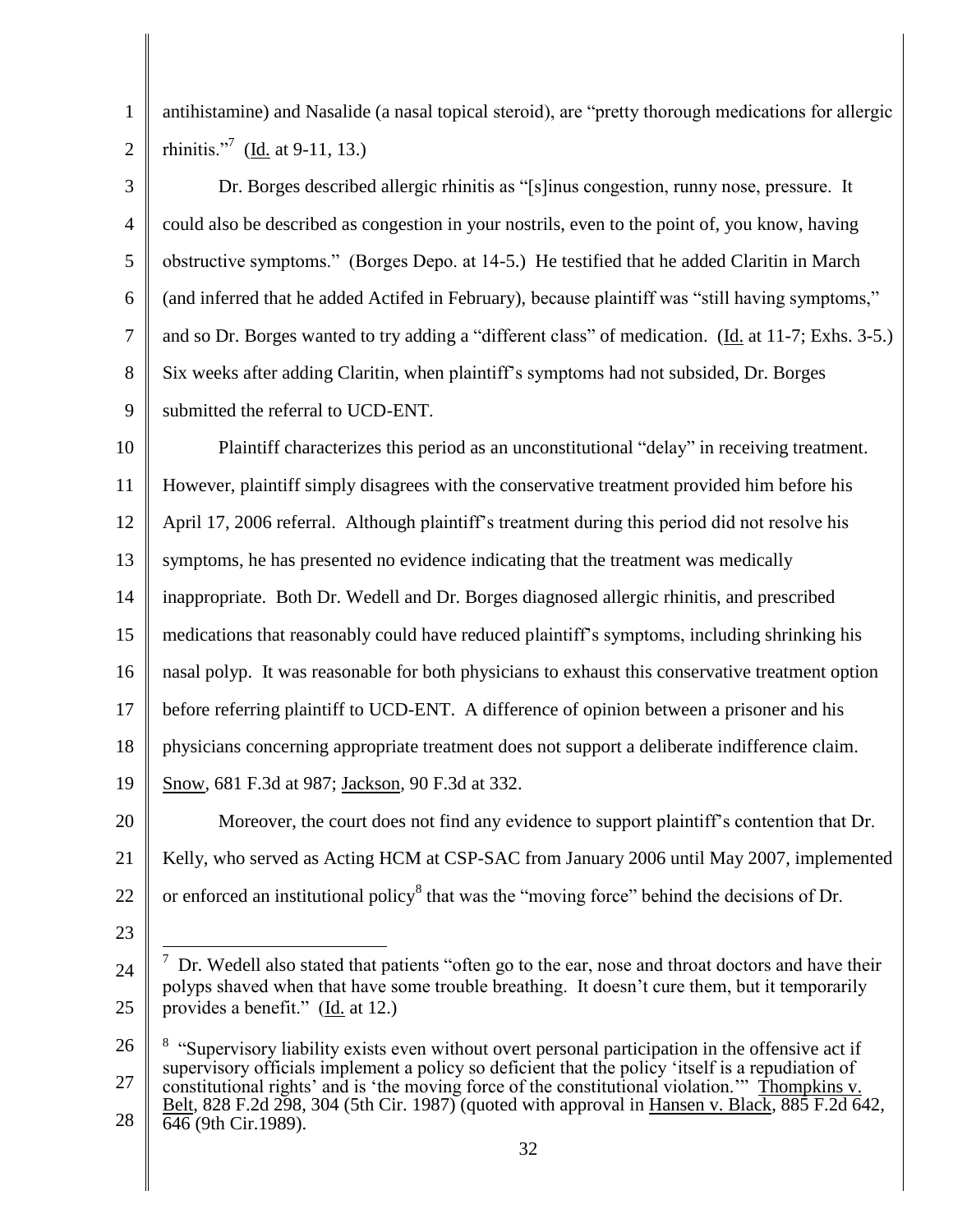| $\mathbf{1}$     | Wedell and Dr. Borges to conservatively treat plaintiff before referring him to UCD-ENT. As               |
|------------------|-----------------------------------------------------------------------------------------------------------|
| $\mathbf{2}$     | plaintiff notes, CDCR's Inmate Medical Services Policies & Procedures (IMSPP), Chapter 8                  |
| $\mathfrak{Z}$   | (Specialty Services), authorizes a prisoner's PCP to order outside specialty health care services         |
| $\overline{4}$   | when "medically necessary." (IMSPP, Chap. 8, Sec. II (May 2009).) However, this reasonable                |
| 5                | requirement is to be determined by a prisoner's treating physician on an individual basis, not by         |
| 6                | the HCM or pursuant to CDCR policy. Moreover, Dr. Kelly emphasized that "the position of                  |
| $\boldsymbol{7}$ | Health Care Manager is administrative in nature," without responsibility for medical policy. <sup>9</sup> |
| 8                | (Kelly's Responses to Plaintiff's Interrogatory Nos. 20, 30 (Set Two).) She also clarified, "I am         |
| 9                | not a medical doctor, and would not have been responsible for evaluating the diagnosis and                |
| 10               | treatment provided by either Dr. Wedell or Dr. Borges." (Kelly's Response to Plaintiff's                  |
| 11               | Interrogatory No. 20 (Set Two); see also Kelly's Amended Response to Plaintiff's Interrogatories          |
| 12               | $15-8.$                                                                                                   |
| 13               | The court finds no evidence to support plaintiff's contention that Dr. Kelly was                          |
| 14               | responsible for an institutional policy that limited physician treatment options. Rather, the record      |
| 15               | demonstrates that plaintiff received constitutionally adequate medical care during the period             |
| 16               | December 30, 2005, to April 17, 2006. Therefore, defendants Wedell, Borges, and Kelly are each            |
| 17               | entitled to summary judgment on plaintiff's deliberate indifference claims during this period.            |
| 18               | B. Alleged Deliberate Indifference Designating April 17, 2006 Referral as "Routine"                       |
| 19               | Plaintiff contends that Dr. Borges was deliberately indifferent to his serious medical needs              |
| 20               | when he designated plaintiff's April 17, 2006 referral to UCD-ENT as "routine" rather than                |
| 21               | "urgent." "Routine" specialty consultations and procedures are to be provided within 90 days              |
| 22               | after ordered by the prisoner's PCP, while "urgent" matters are to be provided within 14 days.            |
| 23               | (IMSPP, Chap. 8, Sec. III.A.2 (May 2009).)                                                                |
| 24               | $\frac{1}{1}$                                                                                             |
| 25               | $\frac{1}{1}$                                                                                             |
| 26               | 9<br>Consistently, Dr. Bal, who served as HCM from May 2007 through May 2009, stated that "the            |
| 27               | duties of the Health Care Manager were administrative only." (Bal's Response to Plaintiff's               |

Interrogatory No. 22 (Set Two).)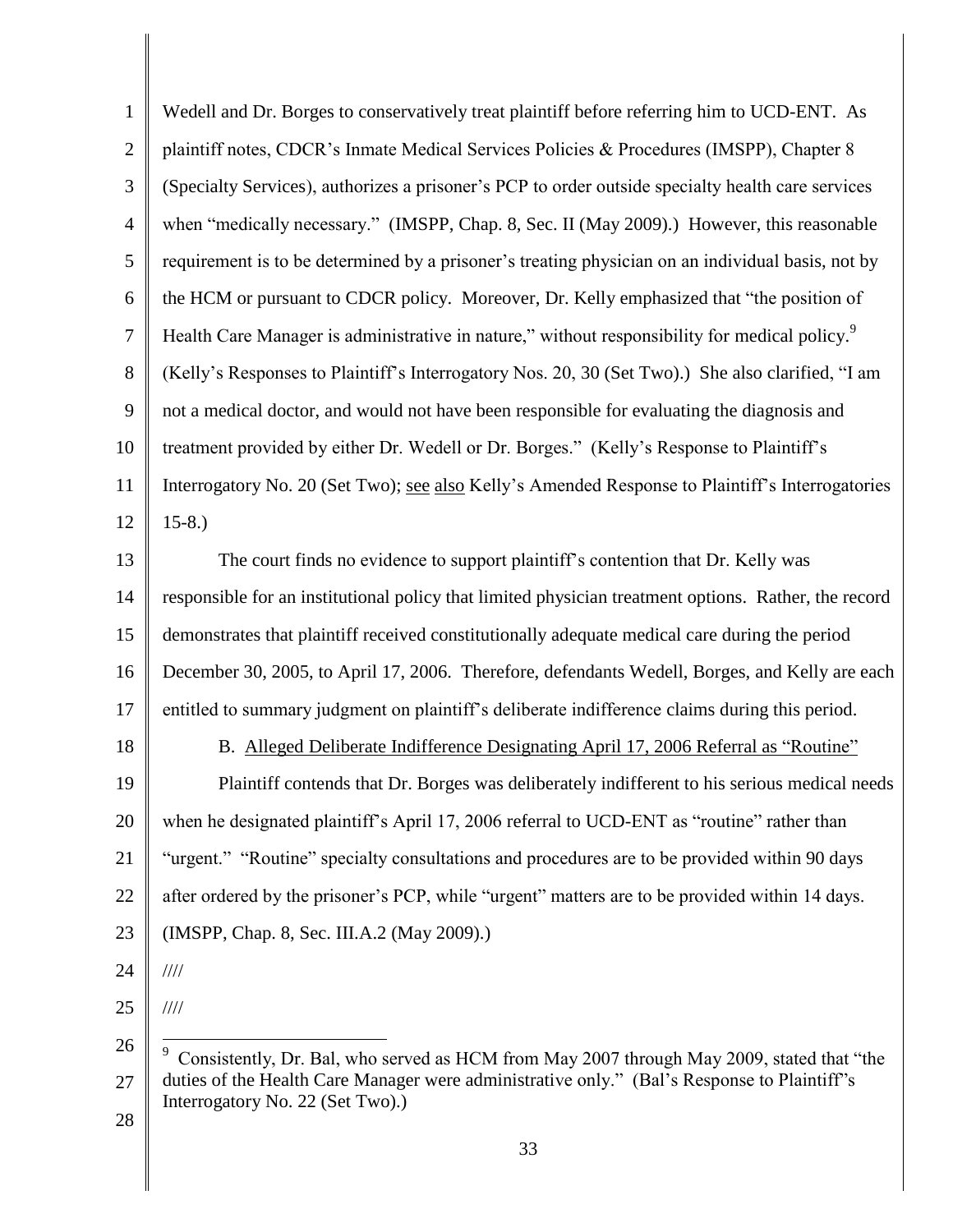| $\mathbf{1}$                                                                                         | Dr. Borges' decision <sup>10</sup> to designate this referral as "routine" reflected his medical                                                                                                                    |
|------------------------------------------------------------------------------------------------------|---------------------------------------------------------------------------------------------------------------------------------------------------------------------------------------------------------------------|
| $\overline{2}$                                                                                       | judgment at that time. Plaintiff relies on Dr. Duc's subsequent redesignation of the referral as                                                                                                                    |
| 3                                                                                                    | "urgent" to support his argument that Dr. Borges erred in designating it "routine." However, Dr.                                                                                                                    |
| $\overline{4}$                                                                                       | Duc redesignated the referral on August 9, 2006, nearly four months after it was submitted by Dr.                                                                                                                   |
| 5                                                                                                    | Borges. The requested consultation was then outside the 90-day limit established by the                                                                                                                             |
| 6                                                                                                    | IMSPP. <sup>11</sup> Additionally, Dr. Duc observed that plaintiff's polyp now appeared to be "obstructing                                                                                                          |
| $\tau$                                                                                               | totally" his right nostril. (Dfs. Exh. B at 97.) These subsequent factors were not part of Dr.                                                                                                                      |
| 8                                                                                                    | Borges's medical judgment on April 17, 2006. Moreover, as noted below, when Dr. Duc learned                                                                                                                         |
| 9                                                                                                    | that plaintiff's consultation was soon scheduled for August 31, 2006, he was reportedly "fine"                                                                                                                      |
| 10                                                                                                   | with it.                                                                                                                                                                                                            |
| 11                                                                                                   | Plaintiff's disagreement with Dr. Borges' decision to designate plaintiff's initial, April 17,                                                                                                                      |
| 12                                                                                                   | 2006, referral to UCD-ENT as "routine," amounts to no more than a difference of opinion                                                                                                                             |
| 13                                                                                                   | between plaintiff and Dr. Borges. As earlier noted, a difference of opinion between a plaintiff                                                                                                                     |
| 14                                                                                                   | and one of his physicians concerning appropriate medical care fails to support an Eighth                                                                                                                            |
| 15                                                                                                   | Amendment claim. Snow, 681 F.3d at 987.                                                                                                                                                                             |
| 16                                                                                                   | C. Alleged Deliberate Indifference from April 17, 2006, until August 31, 2006                                                                                                                                       |
| 17                                                                                                   | Plaintiff next contends that, after defendant Borges submitted the April 17, 2006 referral,                                                                                                                         |
| 18                                                                                                   | defendants Borges, Dunne and Kelly were each deliberately indifferent to plaintiff's serious                                                                                                                        |
| 19                                                                                                   | Dr. Borges testified that he believed this referral went through the Medical Authorization                                                                                                                          |
| 20                                                                                                   | Review (MAR) Committee, which agreed that the "routine" designation was appropriate, and                                                                                                                            |
| 21                                                                                                   | then the referral was routed to the UM Nurse for scheduling. (Borges Depo. at 21.) However,<br>defendant Dunne, the UM Nurse, testified that she was authorized to approve (but not deny) a                         |
| Physician RFS if the requested procedure was listed in the Medical Service Index of diagnostic<br>22 | codes; if the requested procedure was not listed, then the RFS was referred to the MAR                                                                                                                              |
| 23                                                                                                   | Committee. (Dunne Depo. at 7-8.) Dunne testified that she received Dr. Borges' April 17, 2006<br>RFS for plaintiff on April 20, 2006, and approved it on May 9, 2006. (Id. at 9-14.)                                |
| 24                                                                                                   |                                                                                                                                                                                                                     |
| 25                                                                                                   | $11$ The court notes that this 90-day limit is an institutional goal; if the limit is exceeded, the HCM,<br>upon notification, is generally directed to "identify whether there is a pattern of delay in a specific |
| 26                                                                                                   | specialty area and shall forward the matter to the Quality Management Committee for an<br>evaluation and recommendation." (IMSPP, Chap. 8, Sec. III.C.5 (May 2009).) Whether                                        |
| 27                                                                                                   | exceeding the deadline adversely impacts an individual prisoner's medical care is a matter to be<br>determined on a case-by-case basis, pursuant to the standards for assessing deliberate                          |
| 28                                                                                                   | indifference.                                                                                                                                                                                                       |
|                                                                                                      | 34                                                                                                                                                                                                                  |

Ш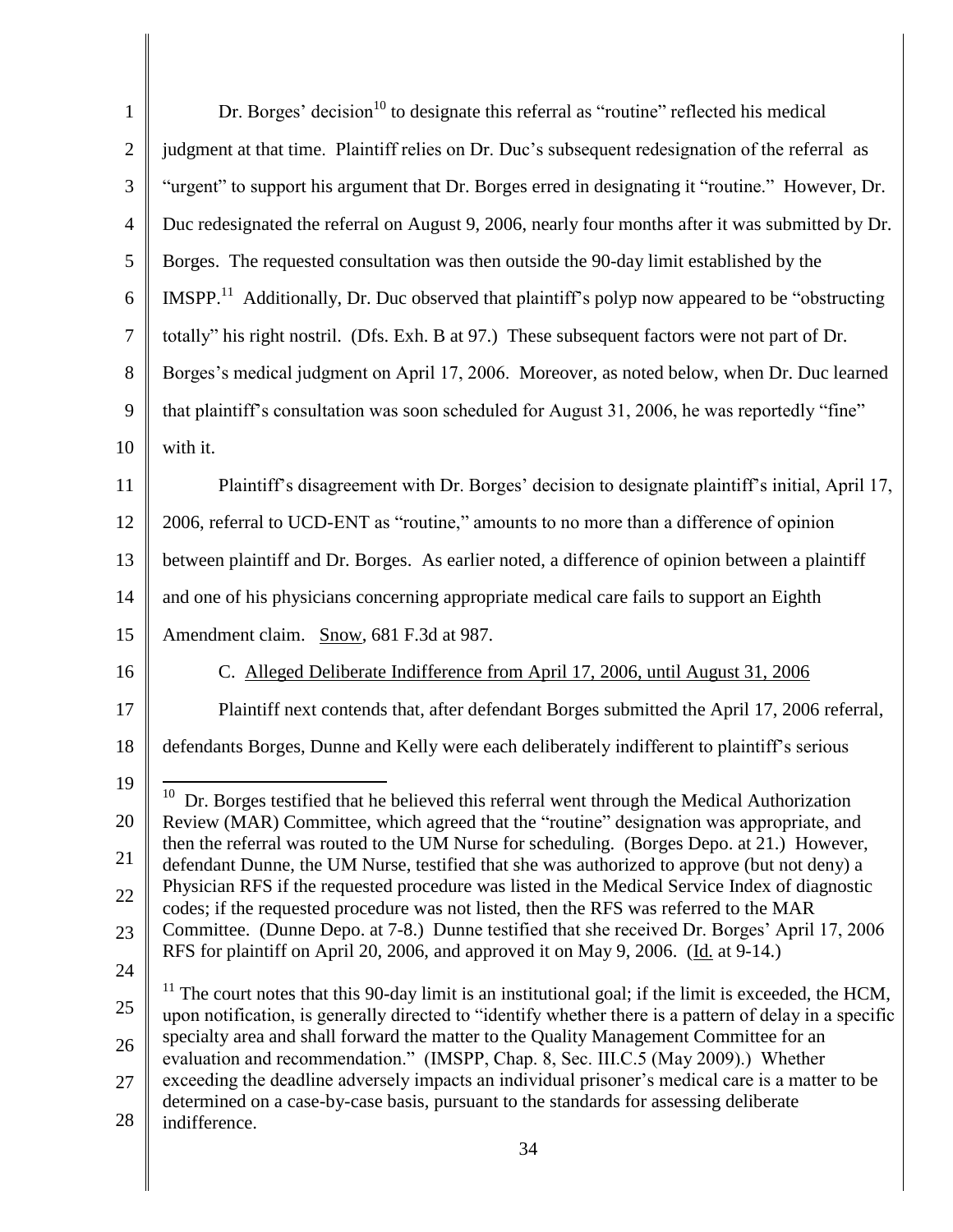1 2 3 4 5 medical needs by failing to ensure the timely scheduling of plaintiff"s initial consultation, which finally took place on August 31, 2006 (136 days later). However, the record fails to support any inference that the delay in securing plaintiff"s initial appointment at UCD-ENT was attributable to deliberate indifference by Dr. Borges, UM Nurse Dunne or HCM Kelly, or that plaintiff"s medical care during this period was deliberately indifferent.

6 7 8 9 10 11 12 13 UM Nurse Dunne testified that a Physician RFS is routinely submitted to the UM Nurse, who processes it and, if she approves it, gives it to the scheduler to work with the outside specialty provider to set an appointment. Significantly, Dunne testified that, once a referral is made to UCD, the scheduling of appointments and procedures is within UCD"s discretion. Dunne testified, "UC Davis is not employed by the state so we are . . . at their mercy for appointment times." (Dunne Depo. at 16-7; see also id. at 19 (appointments dictated by the specialty provider).) Dunne explained that seven prisons refer prisoners to UCD, and that CSP-SAC alone may send as many as 130 prisoners a week to UCD. (Id. at 18, 26.)

14 15 16 17 18 19 20 Dunne testified that she received Dr. Borges' April 17, 2006 RFS for plaintiff on April 20, 2006, approved it on May 9, 2006*,* and then gave it to the schedulers, who were responsible for contacting UCD-ENT. Dunne testified that "UC Davis was our place for ENT," and that "I had a scheduler who scheduled almost exclusively for UC Davis because we used them heavily." (Id. at 8-12; Exh. 1.) After Dunne gave the form to the scheduler, she had no further interaction with the form or the referring doctor, unless another referral was required, which needed to be requested in a new RFS. (Id. at 13.)

21 22 23 24 25 26 Dunne testified that she recalled Dr. Duc's August 10, 2006 redesignation of plaintiff's referral from routine to urgent, and recalled "talking to Dr. Duc about this that we already had this appointment." (Id. at 22; Exh. 2.) Dunne recalled that a scheduler was unsuccessful in attempting to move up plaintiff"s August 31, 2006 appointment, and Dunne explained this to Dr. Duc, who "was fine with it." (Id. at 33; see also id. at 19-33, 39-44.) Consistently, Dr. Borges testified (Borges Depo. at 23):

> I don"t schedule. What happens is the UM Nurse then gets involved in the scheduling process where we have different contracts with different facilities, some of them are more impacted

27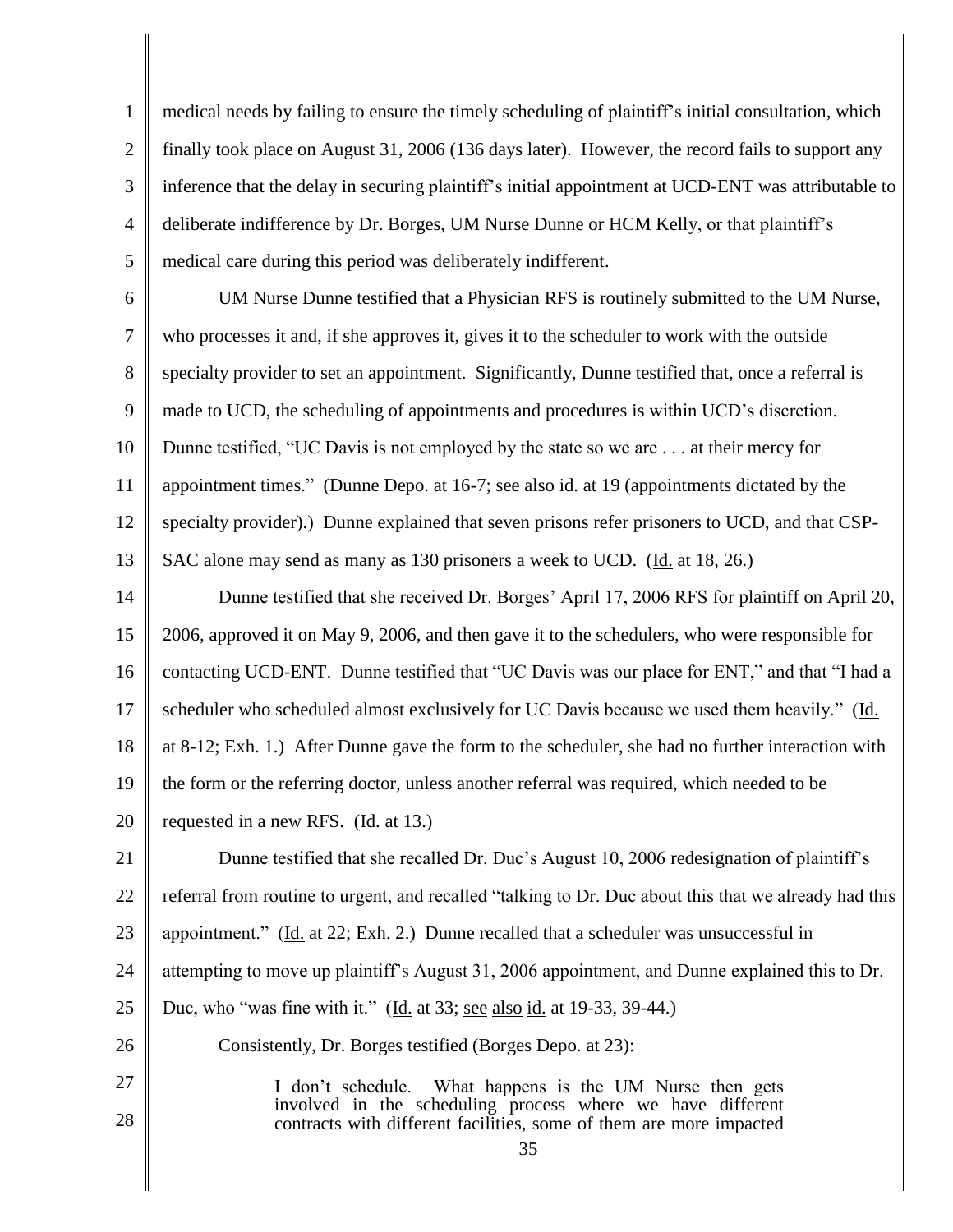| $\mathbf{1}$        | than others, and because of limited specialists, it may just be one<br>facility, so the UM Nurse then tries to arrange, expedite an                                                                      |
|---------------------|----------------------------------------------------------------------------------------------------------------------------------------------------------------------------------------------------------|
| $\overline{2}$<br>3 | appointment with that specific contracted facility. The doctor does<br>not call or arrange appointments.                                                                                                 |
| 4                   | Further, HCM Kelly testified that she had no responsibility for reviewing or approving a                                                                                                                 |
| 5                   | Physician RFS. Dr. Kelly did not recall seeing Dr. Borges' April 17, 2006 referral, and this is a                                                                                                        |
| 6                   | matter that she would not normally review. (Kelly Depo. at 10.) Similarly, Dr. Kelly did not                                                                                                             |
| 7                   | recall seeing plaintiff's August 1, 2006 Request for Interview, directed to Dr. Kelly, in which                                                                                                          |
| 8                   | plaintiff complained that his nasal polyp was "ever-increasing" in size as he waited for his April                                                                                                       |
| 9                   | 17, 2006 referral to UCD-ENT. (Id. at 8-9; Exh. 1.) Dr. Kelly testified that, had she seen the                                                                                                           |
| 10                  | Request, she would have referred it to the CMO (whose identity is not apparent from the                                                                                                                  |
| 11                  | record), $^{12}$ or the prisoner's treating physician (however, plaintiff's August request was made                                                                                                      |
| 12                  | between Dr. Borges' July 2006 departure and Dr. Bal's assumption of plaintiff's care in                                                                                                                  |
| 13                  | September $2006$ . <sup>13</sup>                                                                                                                                                                         |
| 14                  | For these reasons, the court finds no evidence to support plaintiff's contention that Dr.                                                                                                                |
| 15                  | Borges, UM Nurse Dunne, or HCM Kelly were responsible for the delay in scheduling plaintiff's                                                                                                            |
| 16                  | initial UCD-ENT consultation. Rather, it is apparent that UCD-ENT scheduled plaintiff's initial                                                                                                          |
| 17                  | consultation, and did so beyond CDCR's 90-day limit. There is no substance to plaintiff's further                                                                                                        |
| 18                  |                                                                                                                                                                                                          |
| 19                  | <sup>12</sup> Dr. Kelly opined that the CMO at the time may have been Dr. Bal (Kelly Depo. at 9), but Dr.<br>Bal stated that he became CMO in May 2007 (Bal Response to Plaintiff's Interrogatory No. 21 |
| 20                  | (Set Two)).                                                                                                                                                                                              |
| 21                  | Dr. Kelly did recall addressing two of plaintiff's other matters, both in December 2006. Kelly<br>testified that she routinely signed papers authorizing a prisoner's transport to specialty medical     |
| 22                  | care appointments, and acknowledged that she approved the transportation for plaintiff's                                                                                                                 |
| 23                  | December 8, 2006 appointment at UCD-ENT. (Kelly Depo. at 10-13; Exh. 5.)<br>Dr. Kelly also acknowledged that she signed the December 28, 2006 Second Level Response to                                   |
| 24                  | plaintiff's August 11, 2006 administrative grievance (No. SAC-H-06-02090). The grievance was<br>initially reviewed by Dr. Duc on behalf of Dr. Kelly. Dr. Kelly stated that, in reviewing this           |
| 25                  | grievance, she first learned of plaintiff's complaints concerning the delay in his initial referral to<br>UCD-ENT. However, by then, plaintiff had already had his first consultation, as well as his    |
| 26<br>27            | surgical biopsy; because plaintiff was already under UCD's care, Dr. Kelly partially granted<br>plaintiff's grievance at the Second Level, and did not further pursue the matter. (Kelly Depo. at        |
| 28                  | 14-8; Exh. 11.)                                                                                                                                                                                          |
|                     | 36                                                                                                                                                                                                       |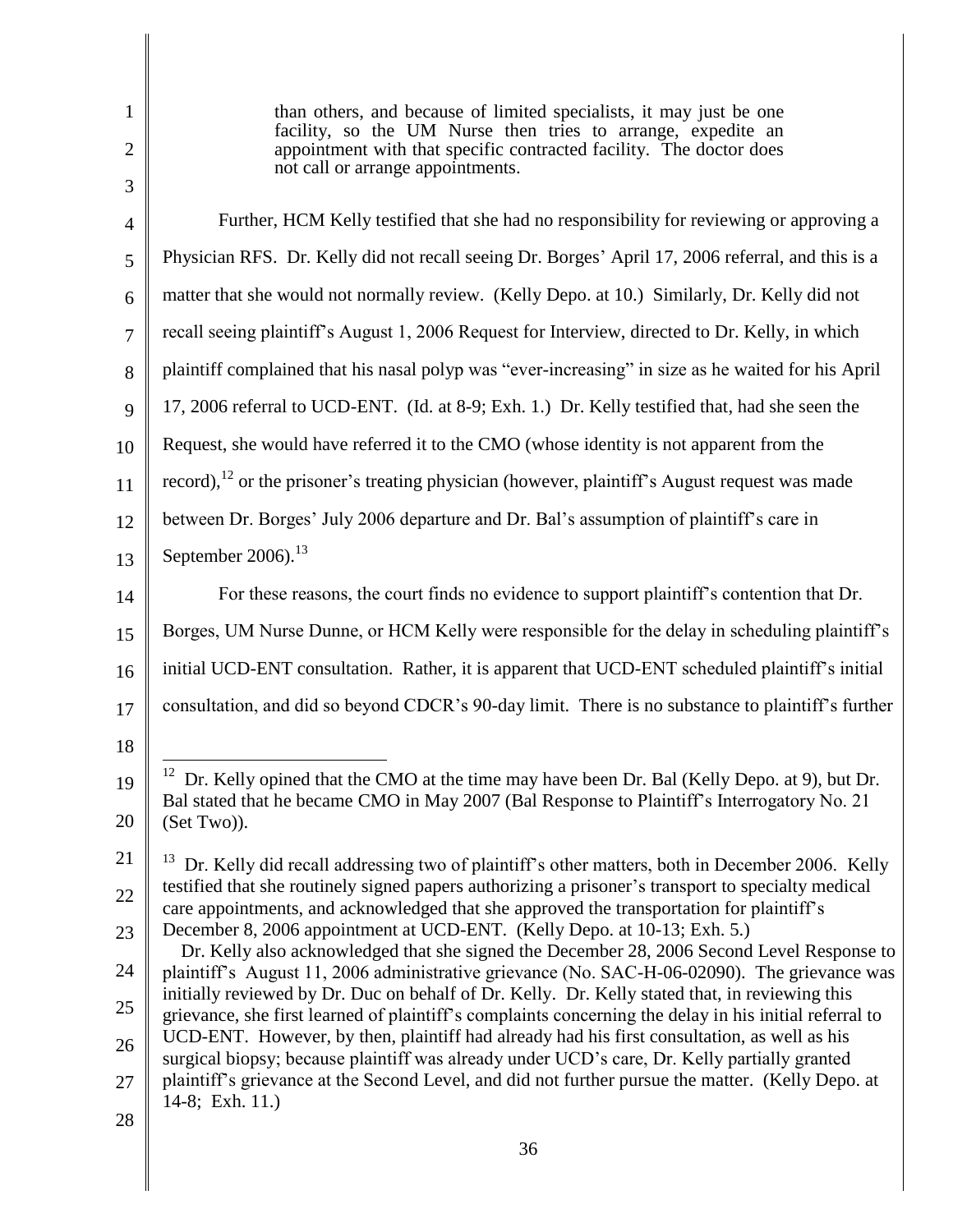1 2 argument that the delay in scheduling was due to CSP-SAC"s policy of faxing their referrals to outside providers.

| 3              | Moreover, it is clear that plaintiff received regular and appropriate medical care pending           |
|----------------|------------------------------------------------------------------------------------------------------|
| $\overline{4}$ | his initial UCD-ENT consultation. After making the referral, Dr. Borges, as plaintiff's referring    |
| 5              | PCP, was responsible for seeing plaintiff on a regular basis, "as clinically indicated and           |
| 6              | determined necessary by the PCP." (IMSPP, Chap. 8, Sec. III.C.2, II.C.4 (May 2009).) These           |
| 7              | appointments were generally recorded on "Thirty (30)-Day Specialty Consult Progress Notes."          |
| 8              | As required, Dr. Borges thereafter saw and actively treated plaintiff at thirty-day intervals, on    |
| 9              | May 19, 2006, and June 20, 2006, <sup>14</sup> until Dr. Borges was rotated out of C Facility Clinic |
| 10             | approximately July 2006. (Borges Depo. at 30.) Plaintiff's next interval appointment was on          |
| 11             | July 14, 2006, with an unidentified physician, who found plaintiff's condition "stable," advised     |
| 12             | plaintiff to continue taking his nasal steroids, and opined that plaintiff's consultation at UCD-    |
| 13             | ENT, reportedly scheduled during the first two weeks of August, was "clinically appropriate."        |
| 14             | Finally, on August 9, 2006, apparently in response to plaintiff's July 26, 2006 sick-call slip,      |
| 15             | submitted plaintiff was seen by Dr. Duc, who sought to expedite plaintiff's referral, and was        |
| 16             | informed that it was scheduled for August 31, 2006. (Dfs. Exh. B at 24, 97; Dunne Decl. at ¶ 17.)    |
| 17             | As with plaintiff's medical care prior to April 17, 2006, plaintiff's subsequent medical             |
| 18             | care, until August 31, 2006, remained conservative and reliant on prescribed nasal medications,      |
| 19             | but nevertheless consistent. The court finds that plaintiff received constitutionally adequate       |
| 20             | medical care during this period, including from Dr. Borges.                                          |
| 21             |                                                                                                      |

<sup>21</sup> 22 23 24 25 26 27 28 <sup>14</sup> On the April 17, 2006, Dr. Borges renewed plaintiff"s prescriptions for Claritin, Nasarel, and Actifed, and prescribed Ipratropium nasal spray, a non-formulary request that required further approval. (Borges Depo. at 18-21; Exhs. 8-11, 13.) Dr. Borges renewed plaintiff"s prescriptions for Actifed, Nasarel and Benadryl on May 9, 2006. (Id. at 25; Exh. 14.) At plaintiff's thirty-day follow-up appointment, on May 19, 2006, Dr. Borges added a prescription for Prednisone, 40 mg, 1 tab every day for 10 days, then 20 mg, 1 tab every day for 30 days. (Id. at 26-7; Exhs. 15-6.) However, on May 26, 2006, Dr. Borges discontinued the Prednisone, due to plaintiff"s apparent allergic reaction, and again prescribed Benadryl. (Id.; Exh. 17.) At plaintiff"s next thirty-day appointment, on June 20, 2006, Dr. Borges examined plaintiff"s right knee for complaints of a sprain two weeks prior, secondary to jogging. In addition to ordering knee x-rays, recommending range-of-motion exercises, and providing an Ace bandage, Dr. Borges noted plaintiff"s ongoing allergic rhinitis, and that his ENT appointment was pending; Dr. Borges encouraged plaintiff to return to the clinic as needed. (Id. at 28-9; Exh. 18.)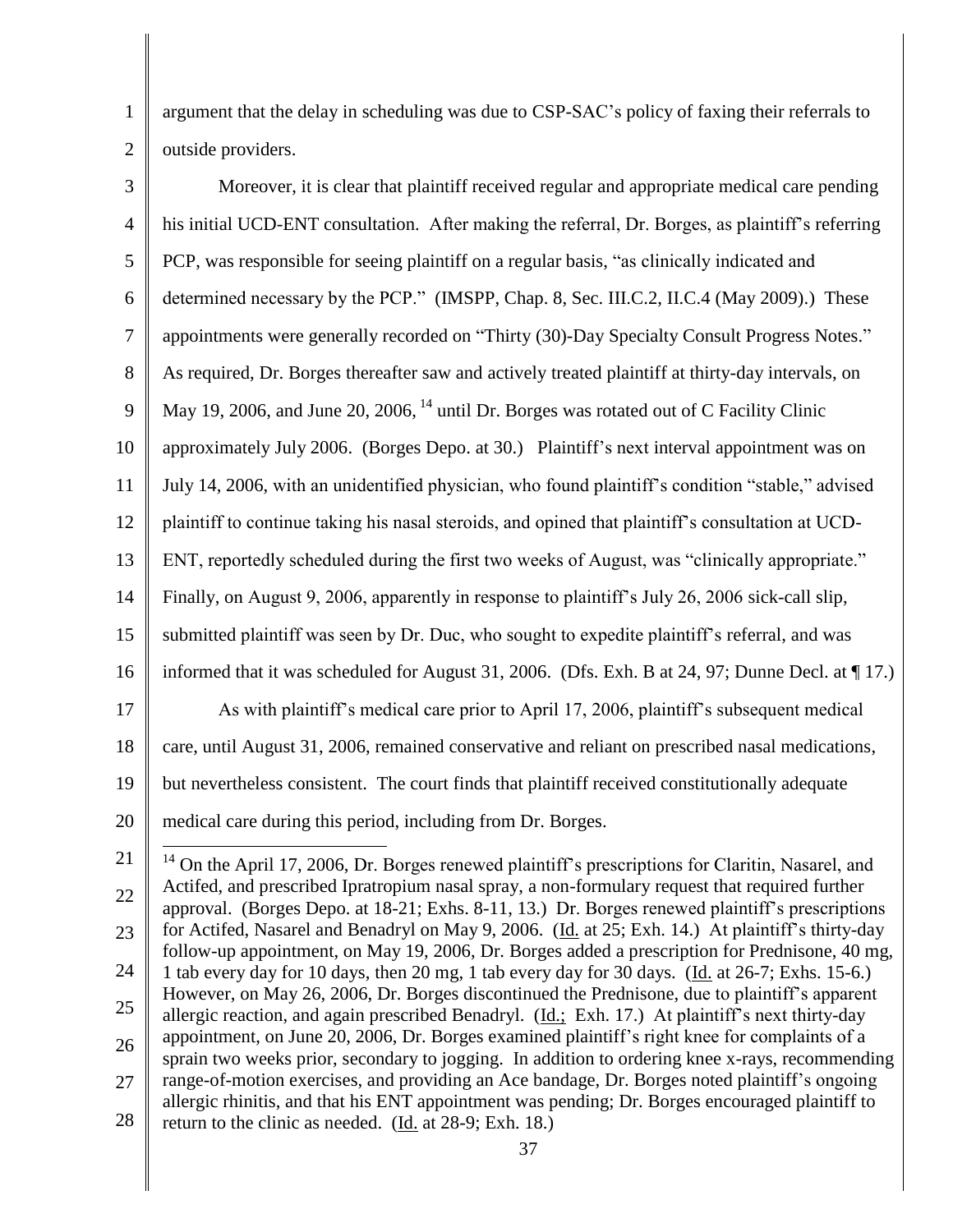1 2 3 For these several reasons, summary judgment should be granted for defendants Borges, Dunne and Kelly on plaintiff"s deliberate indifference claims for the period April 17, 2006, to August 31, 2006.

4

## D. Alleged Deliberate Indifference in Scheduling CT Scan, Biopsy and Surgery

5 6 7 8 Plaintiff next contends that the expert care he received from UCD-ENT specialists was routinely delayed, resulting in a worsening of his symptoms. Plaintiff asserts that UM Nurse Dunne, together with plaintiff"s new treating physician, Dr. Bal, were deliberately indifferent in failing to expedite the scheduling of plaintiff"s CTC scan, biopsy and surgery.

9

# 1. Scheduling of October 25, 2006 CT Scan

10 11 12 13 14 15 16 17 18 19 20 After plaintiff"s initial consultation, on August 31, 2006,UCD-ENT specialist Dr. Doctor recommended, without a time frame, that plaintiff have a CT scan. Dr. Doctor"s letter was received by CSP-SAC on September 20, 2006. (Dfs. Exh. at 204.) In the meantime, Dr. Bal saw plaintiff for the first time on September 14, 2006. His treatment notes indicate that plaintiff"s nasal polyp was "obliterating" plaintiff"s right nostril but not protruding out, and that Dr. Bal intended to follow the UCD-ENT recommendations. Dr. Bal noted that the reason for the polyp growth needed be ascertained, and that this may require an MRI or biopsy. Dr. Bal explained at his deposition that "nasal polyps are . . . very tricky. It's a very common condition, especially in areas with high predominance of allergies. So a lot of times these could be inflammatory, a lot of times these are benign growths, a lot of times it could be something else which could be bigger." (Bal Depo. at 10-5; Exh. 4.)

21 22 23 24 25 26 Thereafter, on September 22, 2006, within two days of CSP-SAC's receipt of Dr. Doctor's letter, Dr. Bal submitted a Physician RFS for the recommended CT scan, also without a time frame (Dfs. Exh. B at 27); he called the consult desk on September 26, 2006, to ascertain the status of the scheduling (id*.* at 98.) UM Nurse Dunne testified that she treated the request as "routine" because it lacked a time frame. (Dunne Depo. at 34-5.) Dunne approved the request on October 3, 2006 (Dfs. Exh. B at 27), and the CT scan was conducted on October 25, 2006.

27 28 The court finds that the scheduling of plaintiff"s CT scan was not unduly delayed. Despite the lack of a requested time frame, by Dr. Doctor or Dr. Bal, the CT scan was conducted less than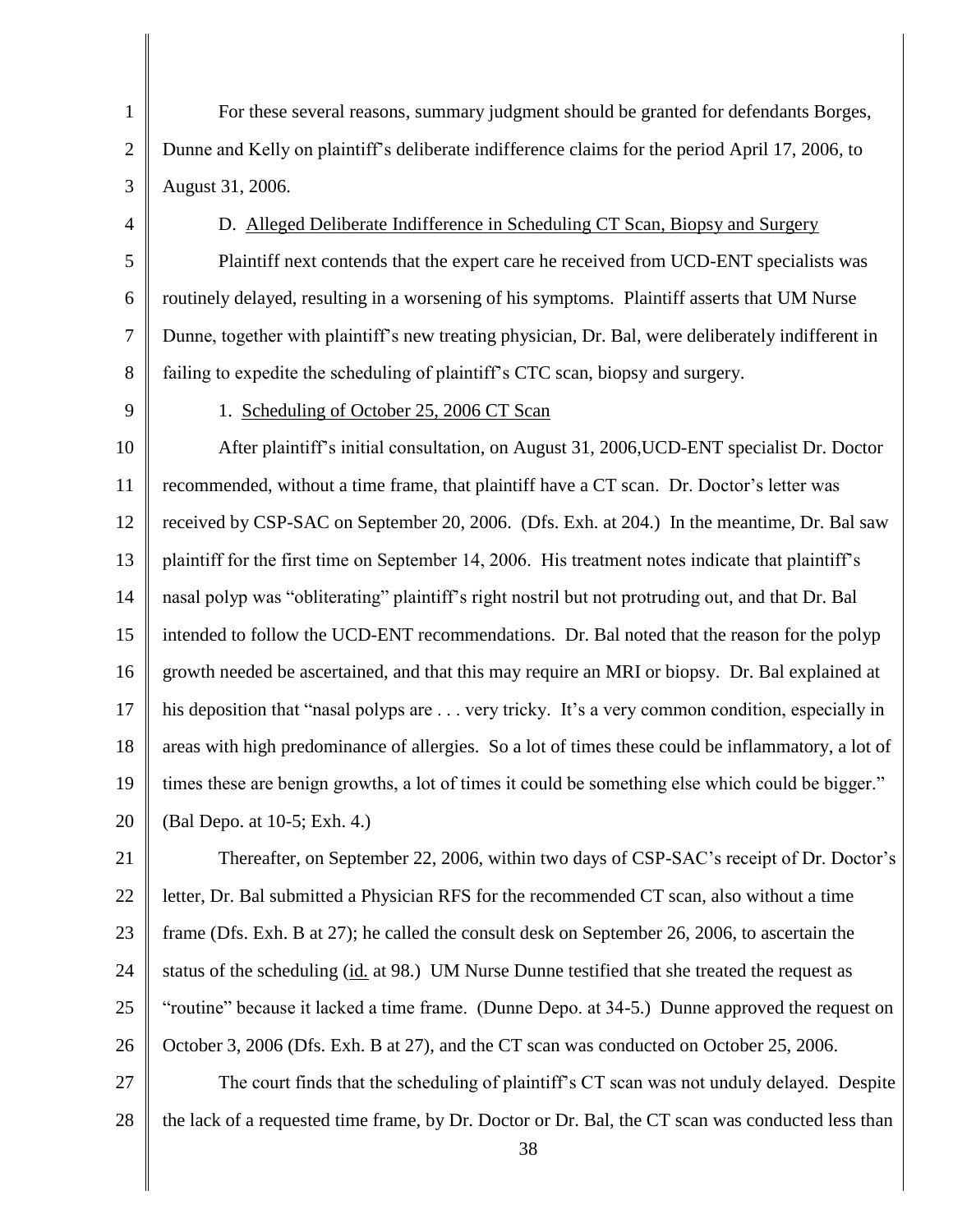| $\mathbf{1}$   | two months after UCD-ENT deemed it necessary, and little more than a month after CSP-SAC                                                                                                                    |
|----------------|-------------------------------------------------------------------------------------------------------------------------------------------------------------------------------------------------------------|
| $\overline{2}$ | was so informed. The CT scan was conducted well within 90-day limit for obtaining routine                                                                                                                   |
| 3              | specialty procedures. Therefore, the scheduling of plaintiff's CT scan fails to support plaintiff's                                                                                                         |
| $\overline{4}$ | claim of deliberate indifference.                                                                                                                                                                           |
| 5              | 2. Scheduling of November 29, 2006 Biopsy                                                                                                                                                                   |
| 6              | The CT report was received at CSP-SAC on October 31, 2006. Because the findings                                                                                                                             |
| $\tau$         | indicated that the mass could be malignant, Dr. Bal acted quickly. The same day, Dr. Bal                                                                                                                    |
| 8              | telephoned defendant Dunne and asked her write out and submit a Physician RFS, requesting an                                                                                                                |
| 9              | "urgent" follow-up appointment for plaintiff at UCD-ENT. (Dfs. Exh. B at 33; Pltf. Exh. at 63;                                                                                                              |
| 10             | Bal Depo 19-25; Dunne Depo. at 38-9.) Defendant UM Nurse Dunne did so, and approved the                                                                                                                     |
| 11             | request the same day, on October 31, 2006. (Id.)                                                                                                                                                            |
| 12             | Dr. Bal next saw plaintiff on November 22, 2006, and discussed with him at length the                                                                                                                       |
| 13             | results of plaintiff's CT scan. Dr. Bal noted that he confirmed with the consult desk that                                                                                                                  |
| 14             | plaintiff's next UCD-ENT appointment was scheduled "very soon." <sup>15</sup> (Bal Depo. at 27-9, and                                                                                                       |
| 15             | Exh. $8, 9.$ )                                                                                                                                                                                              |
| 16             | Meanwhile, on November 17, 2006, plaintiff was seen by defendant Dr. Wedell, pursuant                                                                                                                       |
| 17             | to a "Thirty (30) Day Specialty Consult Progress Note." Although Dr. Wedell noted that                                                                                                                      |
| 18             | plaintiff's condition had worsened, he determined that plaintiff's next appointment, a biopsy, was                                                                                                          |
| 19             | scheduled, and that the timing was "clinically appropriate." (Pltf. Exh. at 67; Pltf. Decl. at ¶ 46;                                                                                                        |
| 20             | see also Wedell Depo. at 21-4, and Exhs. 11, 12.)                                                                                                                                                           |
| 21             | On November 29, 2006, less than one month after CSP-SAC received the CT report on                                                                                                                           |
| 22             | October 31, 2006, and further recommendation that plaintiff undergo an operative biopsy, the                                                                                                                |
| 23             | biopsy was conducted. Ideally, the procedure requested by Dr. Bal's October 31, 2006 "urgent"                                                                                                               |
| 24             | request would have been conducted within 14 days; however, as previously shown, the final                                                                                                                   |
| 25             | scheduling of UCD procedures was within the discretion of UCD. Nevertheless, this scheduling                                                                                                                |
| 26             |                                                                                                                                                                                                             |
| 27             | 15<br>Dr. Bal stated that he omitted the date from his treatment note pursuant to institutional policy<br>that inmates not be told in advance the dates of their outside consultations. (Bal Depo. at 27-9, |
|                |                                                                                                                                                                                                             |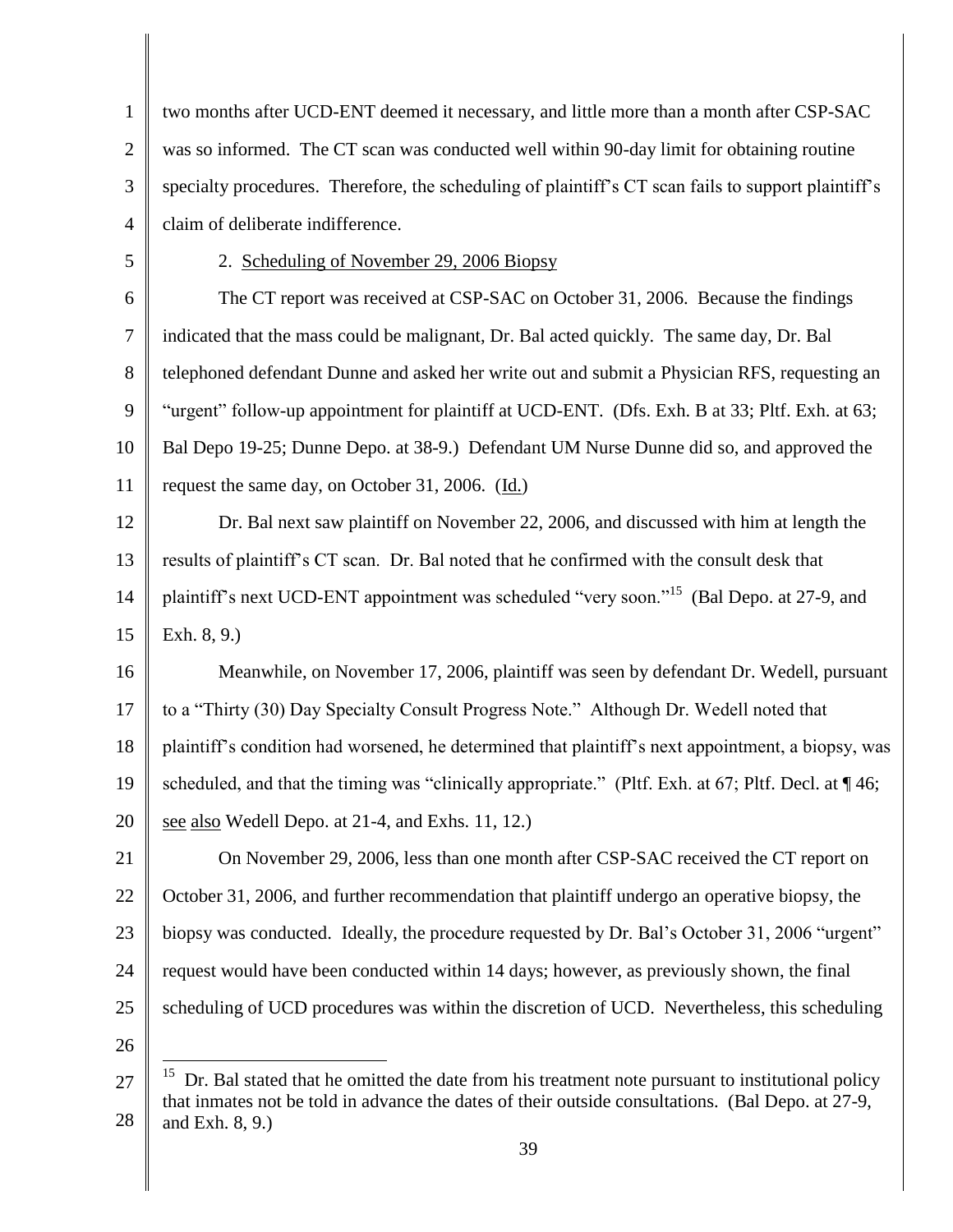1 2 3 sequence would be expeditious even outside the prison context. Accordingly, the court finds that the scheduling of plaintiff"s biopsy was not unduly delayed, and hence fails to support plaintiff"s deliberate indifference claim.

4

## 3. Scheduling of February 26, 2007 Surgery

5 6 7 8 9 10 11 On December 8, 2006, plaintiff met with UCD-ENT specialist Dr. Fuller to discuss his biopsy results. Plaintiff"s nasal mass was not malignant, but was diagnosed as an inverted papilloma requiring surgical removal. Dr. Fuller informed CSP-SAC, in a report received on December 28, 2006, that plaintiff was in agreement with surgery, and that "a booking slip has been submitted and we are waiting an OR [operating room] date and preop date at this point in time. We will keep you advised of any additional appointments in regard to his upcoming surgery." (Dfs. Exh. B at 208).

12 13 14 15 16 17 On January 18, 2007, plaintiff was seen by FNP Blackwell who, on the same day and with the authorization of UCD-ENT specialist Dr. Fuller, submitted a Physician RFS, requesting an "urgent" outpatient referral to UCD-ENT for removal of plaintiff's "nasal/sinus mass." (Pltf.) Exh. at 92-3.) The request was approved on January 23, 2007. (Id.) Plaintiff was transported to UCD-ENT on February 22, 2007, for his pre-op evaluation, and on February 26, 2007, underwent his surgery.

18 19 20 21 22 23 24 25 The record evidence supports the reasonable inference that UCD scheduled each of these dates in due course. Plaintiff would have the court believe that his surgery was unduly delayed by CSP-SAC, and would never have been scheduled without his advocacy. While the record is unclear whether the January 18, 2007 referral completed by FNP Blackwell was driven by her assertiveness, at plaintiff"s urging, or triggered by a call from Dr. Fuller, UCD"s independent and final decision-making authority cannot be underestimated. Moreover, the scheduling of plaintiff"s surgery, within three months after plaintiff"s biopsy (which demonstrated no malignancy), does not reflect undue delay.

26 27 28 "[M]ere delay of surgery, without more, is insufficient to state a claim of deliberate medical indifference[.]" Shapley v. Nevada Bd. of State Prison Comm"rs, 766 F.2d 404, 407 (9th Cir. 1985). To establish a claim of deliberate indifference arising from delay in providing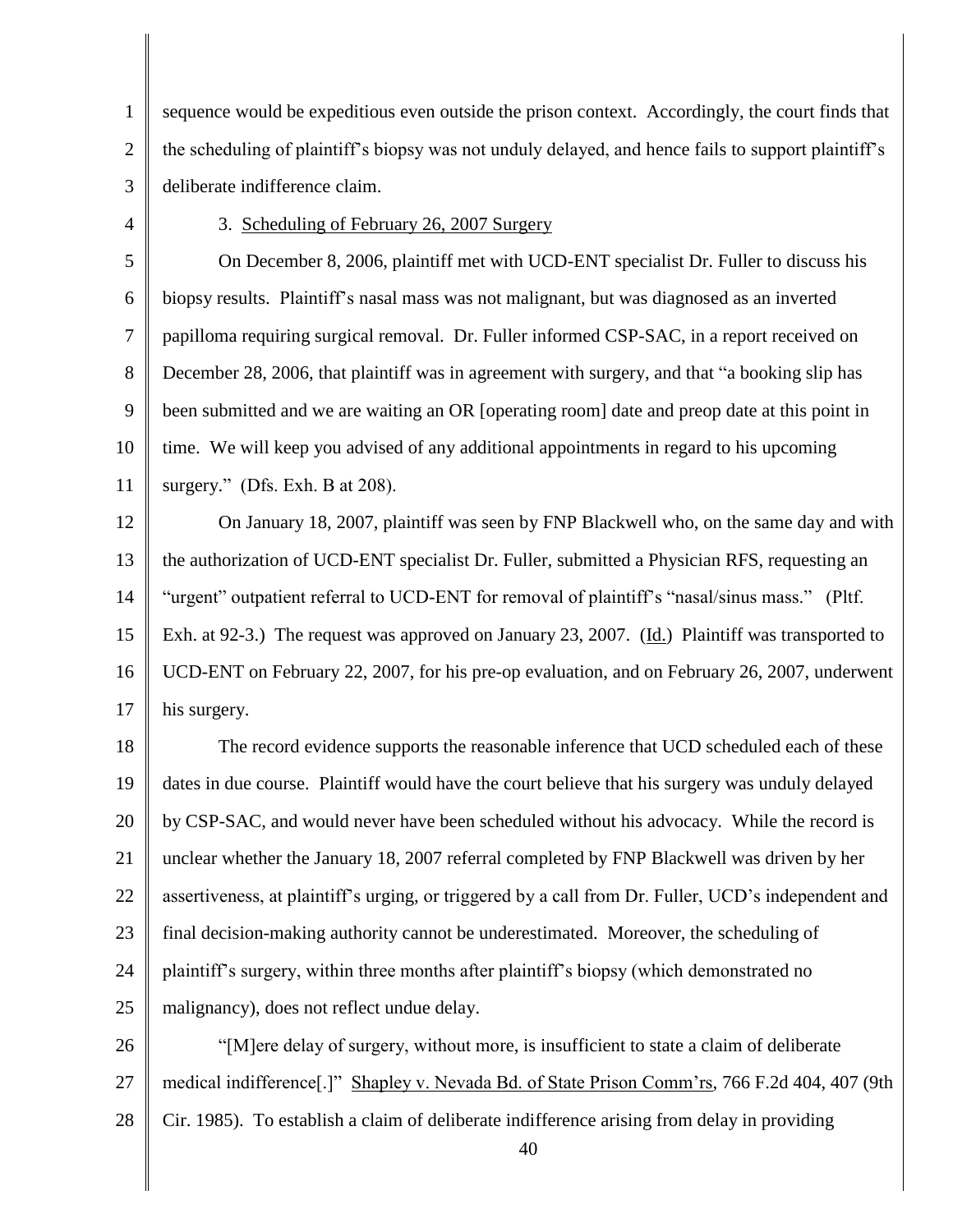1 2 3 4 5 medical care, a plaintiff must demonstrate that the delay was harmful. See Berry v. Bunnell, 39 F.3d 1056, 1057 (9th Cir. 1994); McGuckin, 974 F.2d at 1059; Wood, 900 F.2d at 1335 (9th Cir. 1990). While the record demonstrates that plaintiff"s nasal polyp continued to grow, there is no evidence demonstrating that this process significantly impacted the nature or extent of plaintiff"s surgery, and thus that the wait for surgery caused plaintiff additional harm.

6 7 8 9 10 11 12 13 More specifically, plaintiff has failed to allege any facts from which to infer that Dr. Bal or UM Nurse Dunne could have expedited plaintiff"s surgical date but failed to do so. Stated differently, plaintiff has failed to demonstrate that either defendant knew of and disregarded an excessive risk of serious harm to plaintiff based on the scheduling of his surgery. See Toguchi v. Chung, 391 F.3d 1051, 1057-58 (9th Cir. 2004) (a prison official is deliberately indifferent only if he knows of, and disregards, an excessive risk to plaintiff"s health). For these reasons, the court finds that the scheduling of plaintiff"s surgery fails to support plaintiff"s deliberate indifference claims.

14 15 16 17 For the reasons set forth above, summary judgment should be granted for defendants Bal and Dunne on plaintiff"s claims that they were deliberately indifferent to plaintiff"s serious medical needs in the scheduling of plaintiff"s specialized care (CT scan, biopsy and first surgery) at UCD.

18

#### E. Alleged Deliberate Indifference to Plaintiff"s Pain Symptoms After His Biopsy

19 20 21 22 23 24 25 26 27 28 It is undisputed that plaintiff experienced pain while recovering from his November 29, 2006 biopsy, which included "aggressive debridement." Plaintiff contends that there were two significant gaps in the administration of his pain medication during this period. First, plaintiff contends that he was without pain medication and "in agony" for nearly 24 hours, when his Vicodin was discontinued on November 30, at approximately 11:00 pm ("between 10:50 p.m. and 11:10 p.m."), until he received his first dose of Percocet on December 1, at approximately 8 p.m. (Pltf. Decl. at ¶ 49.) Second, plaintiff contends that he received no Percocet at 8:00 a.m. or 12:00 p.m. the next day, December 2, 2006, because the prescribed dosage was "out of stock," rendering his pain "unbearable" until he received an alternate dosage of Percocet mid-afternoon. Plaintiff also contends that he had to wait two days to obtain the anti-inflammatory nasal spray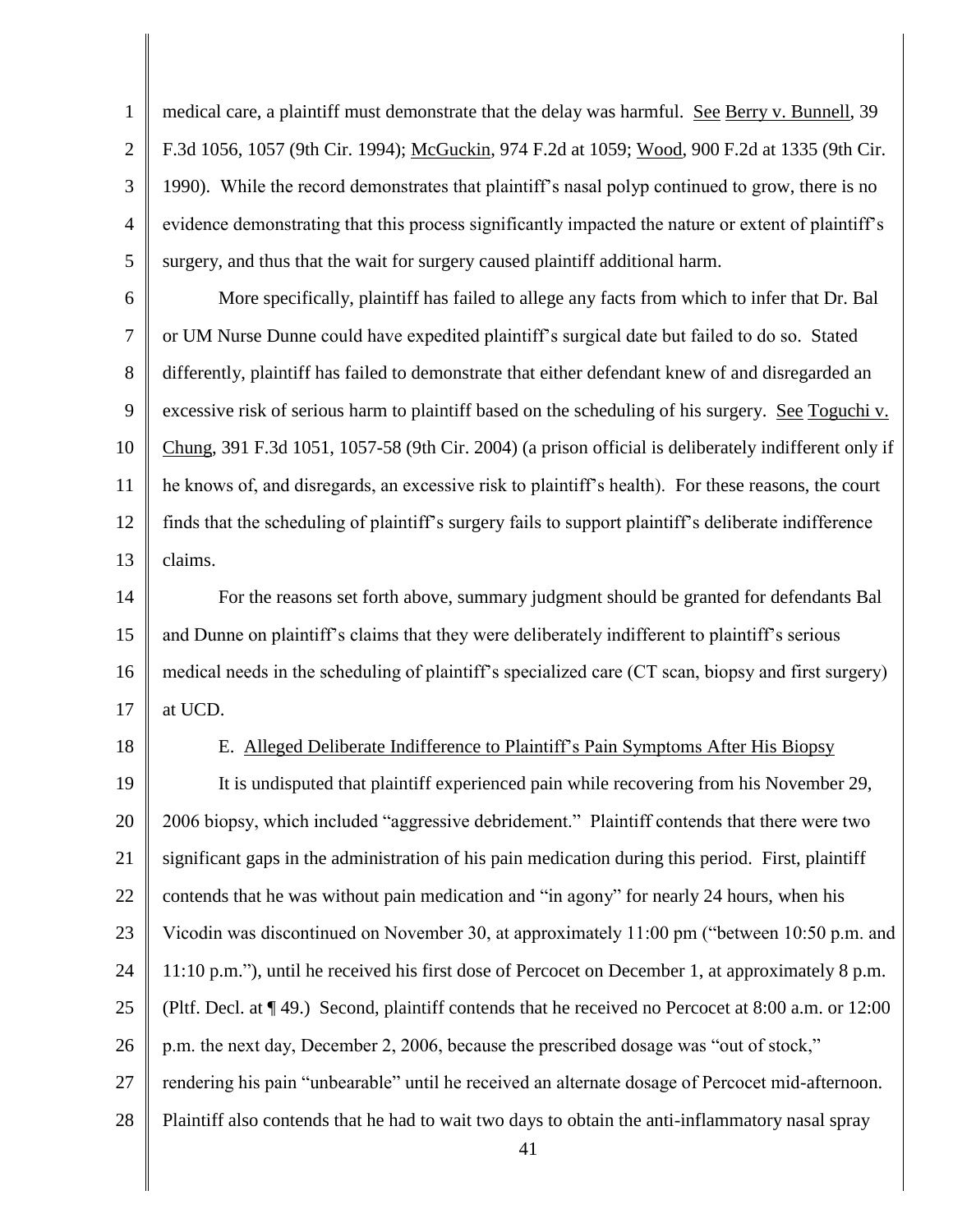prescribed by UCD-ENT on December 1, 2006, after plaintiff"s post-biopsy nasal packing was removed.

| 3                | The record supports plaintiff's assertion that his Vicodin was discontinued at                                                                                                                          |
|------------------|---------------------------------------------------------------------------------------------------------------------------------------------------------------------------------------------------------|
| $\overline{4}$   | approximately 11:00 p.m., on November 30, 2006, due to plaintiff's apparently allergic reaction                                                                                                         |
| 5                | to it (a rash); it appears that plaintiff received his last dose of Vicodin at 8 p.m. that evening.                                                                                                     |
| 6                | (Pltf. Exh. at 73-4.) The record also supports plaintiff's assertion that, the next day, December 1,                                                                                                    |
| 7                | 2006, Dr. Bal examined plaintiff and prescribed Percocet (Oxycodone/APAP) (7.5/325, 1 tab                                                                                                               |
| 8                | every 6 hours for 7 days). (Id. at 74, 76). However, there is no record evidence to refute                                                                                                              |
| 9                | plaintiff's assertion that he failed to receive his first dose of Percocet until 8 p.m. on December 1,                                                                                                  |
| 10               | 2006. (Pltf. Decl. at ¶49.) Plaintiff's deposition of Dr. Bal did not address this apparent 24-hour                                                                                                     |
| 11               | gap in plaintiff's pain medication. <sup>16</sup> (See Bal Depo. at 30-4.)                                                                                                                              |
| 12               | The record also supports plaintiff's assertion that he received no Percocet at 8:00 a.m., or                                                                                                            |
| 13               | 12:00 p.m., on December 2, 2006 (Pltf. Exh. at 458), because it was "out of stock," supporting a                                                                                                        |
| 14               | reasonable inference that plaintiff's pain became "unbearable" by 3:00 p.m. that afternoon (Pltf.                                                                                                       |
| 15               | Decl. at 53). Dr. Bal testified that he does not recall being informed that plaintiff failed to receive                                                                                                 |
| 16               | his prescription for Percocet at 8 a.m. and noon on December 2, 2006, but that he would not                                                                                                             |
| 17               | necessarily have been so informed. (Bal Depo. at 33-4.)                                                                                                                                                 |
| 18               | At 3:20 p.m., on December 2, 2006, Dr. Wedell prescribed a different dosage of Percocet                                                                                                                 |
| 19               | (Oxycodone/ APAP (5/325), 1 tab every 6 hours for 7 days) for plaintiff. (Pltf. Exh. at 75, 80.)                                                                                                        |
| 20               | While plaintiff asserts no significant pain allegations after this time, he does assert that Dr.                                                                                                        |
| 21               | 1111                                                                                                                                                                                                    |
| 22               | <sup>16</sup> Nevertheless, the court notes Dr. Bal's description of his December 1, 2006 appointment with                                                                                              |
| 23               | plaintiff. Dr. Bal noted plaintiff's nasal packing and sutures, plaintiff's complaints of sore throat,<br>right side headache, and constipation. Dr. Bal prescribed Percocet (7.5/325 mg, 1 tab every 6 |
| $\sim$ $\lambda$ |                                                                                                                                                                                                         |

- 24 25 26 27 hours, for 7 days), and Colace, and contacted the consult desk to confirm that plaintiff had a follow-up appointment with UCD-ENT. (Bal. Depo. at 30-3, and Exhs. 10,11.) Dr. Bal testified that "this was an important visit in my mind because now I know that he has already gone through CT, he has had a follow-up, he"s had a biopsy. [¶] Because I was really tracking it very closely . . . within a month. 10/25 he had the CT done, 10/31 we wrote the RFS. . . . biopsy done on 11/29. So this was an important visit for me because I had just talked to him about his CT scan last time and he came back. . . after he had had the biopsy." (Id. at 32.)
- 28

1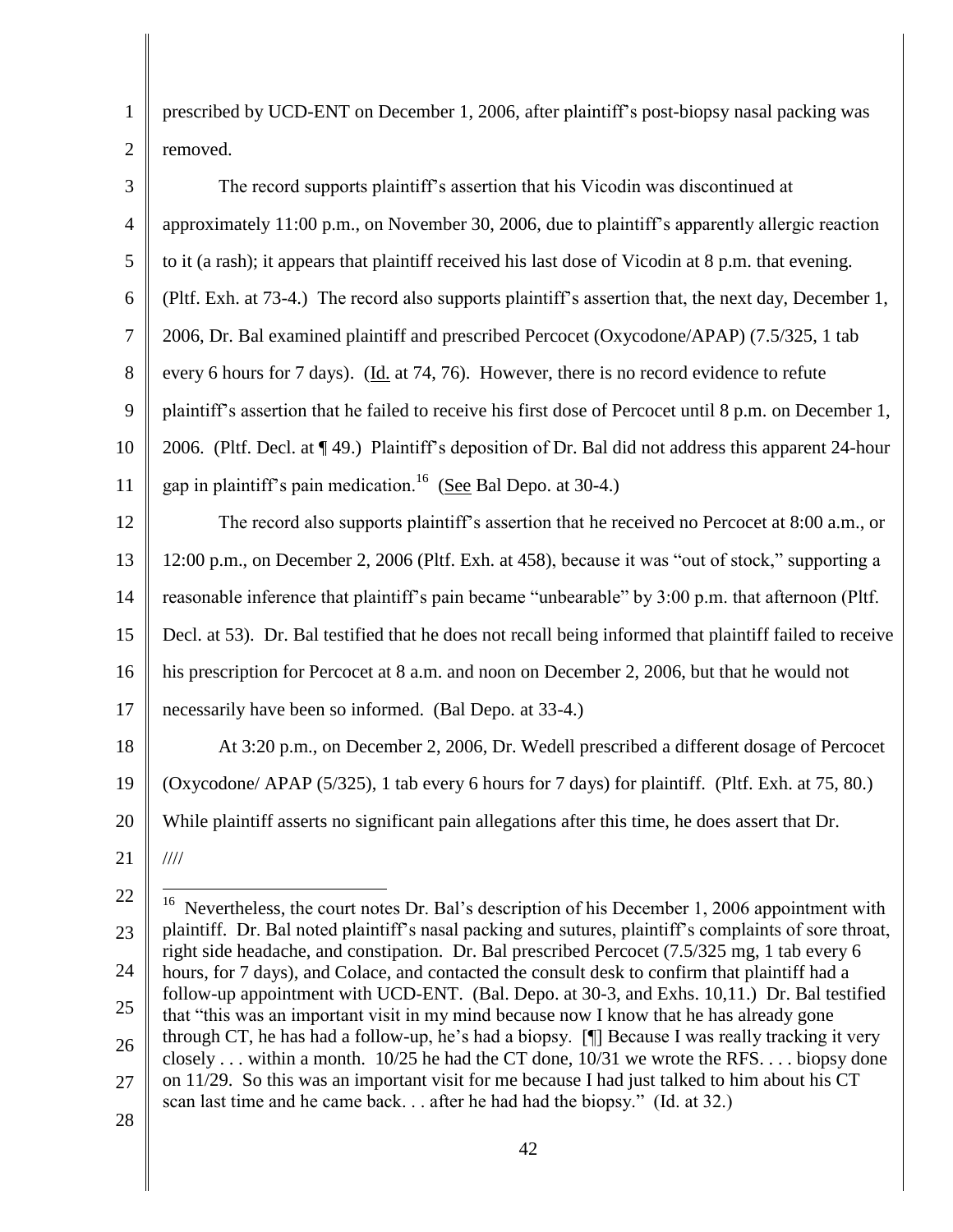1

Wedell prescribed a different dosage of Percocet than that ordered by UCD-ENT.<sup>17</sup>

2 3 4 5 6 7 8 9 10 11 12 13 14 15 16 17 18 19 While plaintiff has demonstrated that he experienced significant additional pain as a result of the gaps in receiving his prescription pain medications after his biopsy, he has failed to demonstrate that this harm was caused by the deliberate indifference of defendants Bal or Wedell. There is no evidence that either defendant knew of these omissions and ignored them with a conscious disregard of serious risk to plaintiff. See Farmer, 511 U.S. at 837 (prisoner must demonstrate that prison officials subjectively knew of and disregarded an excessive risk to the prisoner"s health). In the present case, plaintiff was prescribed adequate pain medication (Vicodin) upon his return to CSP-SAC. That medication was discontinued, at 11 p.m. on November 30, 2006, only because plaintiff developed an allergic reaction to it. When Dr. Bal examined plaintiff the next day, he prescribed an alternative pain medication (Percocet). There was only a short delay in plaintiff receiving that medication, without any evidence that the delay was attributable to the actions of Dr. Bal or Dr. Wedell. Similarly, there is no evidence that defendants had any role, the next day, in the pharmacy being out of stock of the prescribed dosage of Percocet. Moreover, on the same day, December 2, 2006, Dr. Wedell prescribed an alternate dosage of Percocet, which plaintiff received immediately. It is clear that, throughout this period of time, plaintiff received ongoing medical attention and care. While the omissions in his pain medications were unfortunate, there is no evidence to support a finding that defendants acted with deliberate indifference.

- 20 21 22 Similarly, there is no evidence to support a finding that the two-day delay in plaintiff receiving his prescription for the anti-inflammatory nasal spray (Afrin), prescribed by UCD-ENT specialist Dr. Tate, on December 1, 2006, was due to the deliberate indifference of defendants.
- 23

<sup>24</sup> 25 26 27 28 17 Dr. Wedell testified that, on December 2, 2006, plaintiff did not receive his prescribed Percocet (Oxycodone) (7.5/325 mg), because out of stock at the CSP-SAC pharmacy. (Wedell Depo., Exh. 16 at 2.) Dr. Wedell testified that, later that day, at 3:20 p.m., he approved by telephone plaintiff"s prescription for a different amount of Percocet (5/325 mg, 1 tab every 6 hours for 7 days). (Id. at 27-8; Exh. 15.) Dr. Wedell testified that he would not necessarily have been contacted by the CSP-SAC pharmacy or nursing staff if the medication was not made available to plaintiff that evening. (Id. at 28-37.) However, plaintiff does not contend that he failed to receive this modified prescription.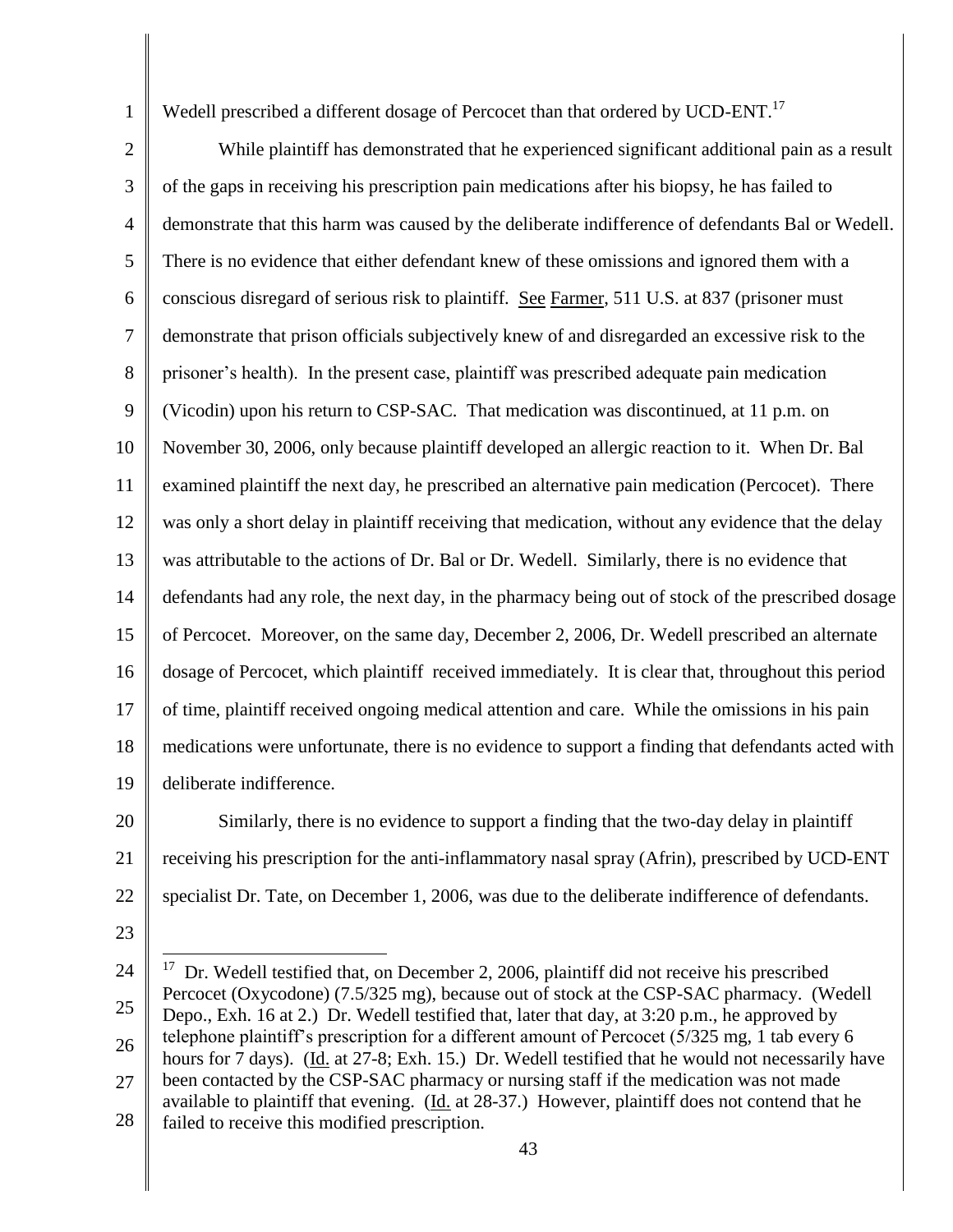- 1 2 3 4 5 6 7 8 9 10 11 12 13 14 15 16 17 18 19 20 21 22 23 24 25 26 As Dr. Wedell testified, he did not know the reason for the delay. (Wedell Depo. at 24-7.) For these reasons, the court finds that plaintiff received constitutionally adequate care following his biopsy. Accordingly, summary judgment should be granted for defendants Bal and Wedell on plaintiff"s deliberate indifference claims for this period. F. Alleged Deliberate Indifference to Plaintiff"s Pain Symptoms After His Surgery It is undisputed that plaintiff experienced pain symptoms after his February 26, 2007 surgery. Plaintiff contends that various defendants were deliberately indifferent to these symptoms over the course of his recovery. 1. Alleged Deliberate Indifference by Dr. Bal Plaintiff contends that Dr. Bal was deliberately indifferent to plaintiff"s serious medical needs when, on March 6, 2006, he reduced plaintiff"s prescription for Percocet from that recommended by UCD pharmacist Dr. Cello.<sup>18</sup> The reduction is undisputed. Dr. Cello recommended a continuation of the following prescription: 5/325 mg, 1 to 2 tabs every 4 to 6 hours. Dr. Bal reduced this prescription to the following: 5/325 mg, 1 tab three times a day. Plaintiff also challenges Dr. Bal"s temporary reduction in plaintiff"s prescription for MS Contin. However, as Dr. Bal reasonably explained, after plaintiff"s admission to the emergency clinic on March 6, 2007, and before plaintiff agreed to go to the OHU, Dr. Bal discontinued the MS Contin due to concerns about plaintiff"s safety if he remained in the general population. Shortly thereafter (within two hours), Dr. Bal reinstated the MS Contin after plaintiff agreed to stay at the OHU where he could be monitored. (Bal Depo. at 40-5; Exhs. 16, 17.) Review of plaintiff"s pertinent medical records reveals that, during this period, plaintiff was prescribed both MS Contin and Percocet. Dr. Bal testified that plaintiff was also prescribed 18 Plaintiff"s further allegations that he received inadequate pain medications during this postsurgical period lack any evidentiary support in the record. Finding no evidentiary support for these allegations, the court does not address them, viz., that plaintiff did not receive Percocet at noon or in the evening of March 8, 2007; that he did not receive MS Contin on March 9, 2007 (though he concedes he received Tramadol); and that he received no pain medication on March
- 27 28 14 or 15, 2007 (though he concedes that his post-surgical pain medications were scheduled to stop on March 12, 2007, and that he obtained a prescription for high-dose Motrin on March 16, 2007).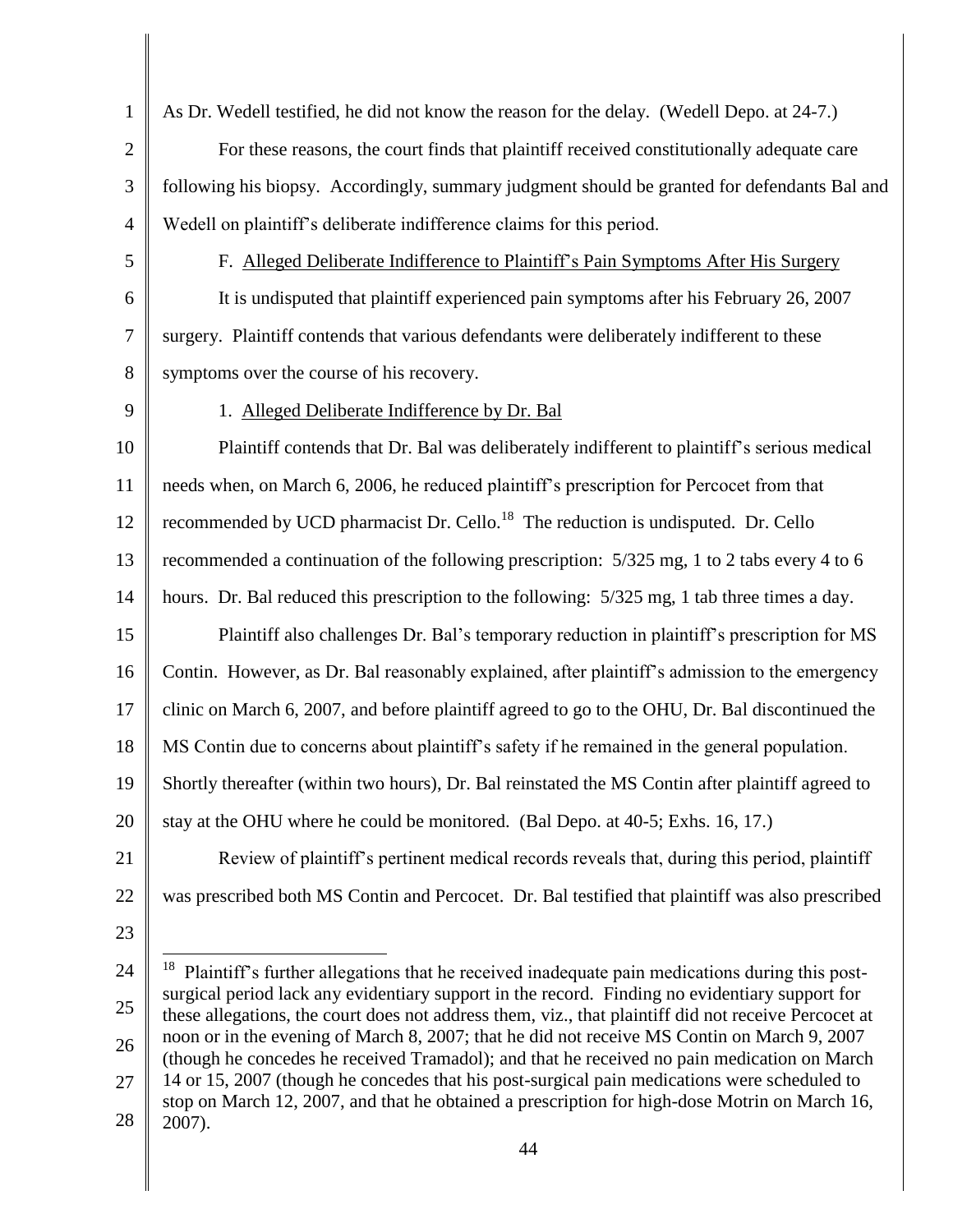| $\mathbf{1}$   | Tramadol, which contained Tylenol, a total of four significant pain medications. Dr. Bal                                                   |
|----------------|--------------------------------------------------------------------------------------------------------------------------------------------|
| $\overline{2}$ | explained, "we basically gave him Tylenol, Tramadol, MS Contin scheduled, and Percocet as                                                  |
| 3              | needed [T] hese are all the pain medications that he was put on when he went to the OHU                                                    |
| $\overline{4}$ | The point I'm making is he was on very aggressive pain medicines $\dots$ ." (Bal Depo. at 50-1.)                                           |
| 5              | Dr. Bal opined that plaintiff's pain medications, as prescribed, were "strong but they were                                                |
| 6              | appropriate" (id. at 56-7), based on the unique considerations for assessing the appropriateness of                                        |
| $\tau$         | a prisoner's pain medications (id. at 66-7):                                                                                               |
| 8              | [I] inpatient care is sometimes much more liberal But for a guy who                                                                        |
| 9              | has never been on such heavy doses of narcotics we go back on<br>MS Contin, which is the longer-acting opiate. And then the                |
| 10             | Percocet is more for breakthrough pain. But Inmate Kilgore<br>probably didn't realize he was also on Tramadol when we put him              |
| 11             | in OHU. Tramadol is a nonsteroidal anti-inflammatory.<br>Percocet is an anti-inflammatory with narcotics, but MS Contin                    |
| 12             | is basically an opiate derivative [T] his takes me back to the<br>appropriateness of what specialists write outside, that we are not       |
| 13             | obligated to just by default follow exactly every single<br>recommendation because you look at what is the long-acting one,                |
| 14             | you look at where he's going to be housed. But you want to make<br>sure that his pain is adequately addressed.                             |
| 15             | Asked to comment on plaintiff's administrative grievance challenging the quality of his                                                    |
| 16             | post-surgical care at CSP-SAC, including a challenge to his pain medications, Dr. Ball testified                                           |
| 17             | (Bal Depo. at $64-6$ ):                                                                                                                    |
| 18             | [Plaintiff] never informed me in person when I even did his history                                                                        |
| 19             | and physical in the [OHU] infirmary that he did not get his<br>medication. So I'm actually even talking on March 7th, which is             |
| 20             | the day after when I saw him in OHU. I examined him, we went<br>through the whole treatment plan. [Indeed, he told me he was               |
| 21             | feeling really so much better that he wanted to go back to C<br>Facility.] I think he received really top-of-the-line medical care.        |
| 22             | He was seen promptly after he fell in his cell, he was seen and<br>evaluated by an RN.                                                     |
| 23             | We made the $\dots$ decision to give him IV fluids. Initially the reason                                                                   |
| 24             | his pain medications were discontinued, which never in reality got<br>discontinued, was the overall picture of dizziness and light         |
| 25             | headedness, which was of great concern to me.                                                                                              |
| 26             | He had to be sent to [OHU] again for his safety, observation, and<br>making sure that he got all of these medications in a timely fashion. |
| 27             | We gave him the fluids $\dots$ put him back on medications. $\dots$                                                                        |
| 28             | I personally think his level of medical care was honestly by all<br>means community standards. In some ways it beats community             |
|                | 45                                                                                                                                         |

║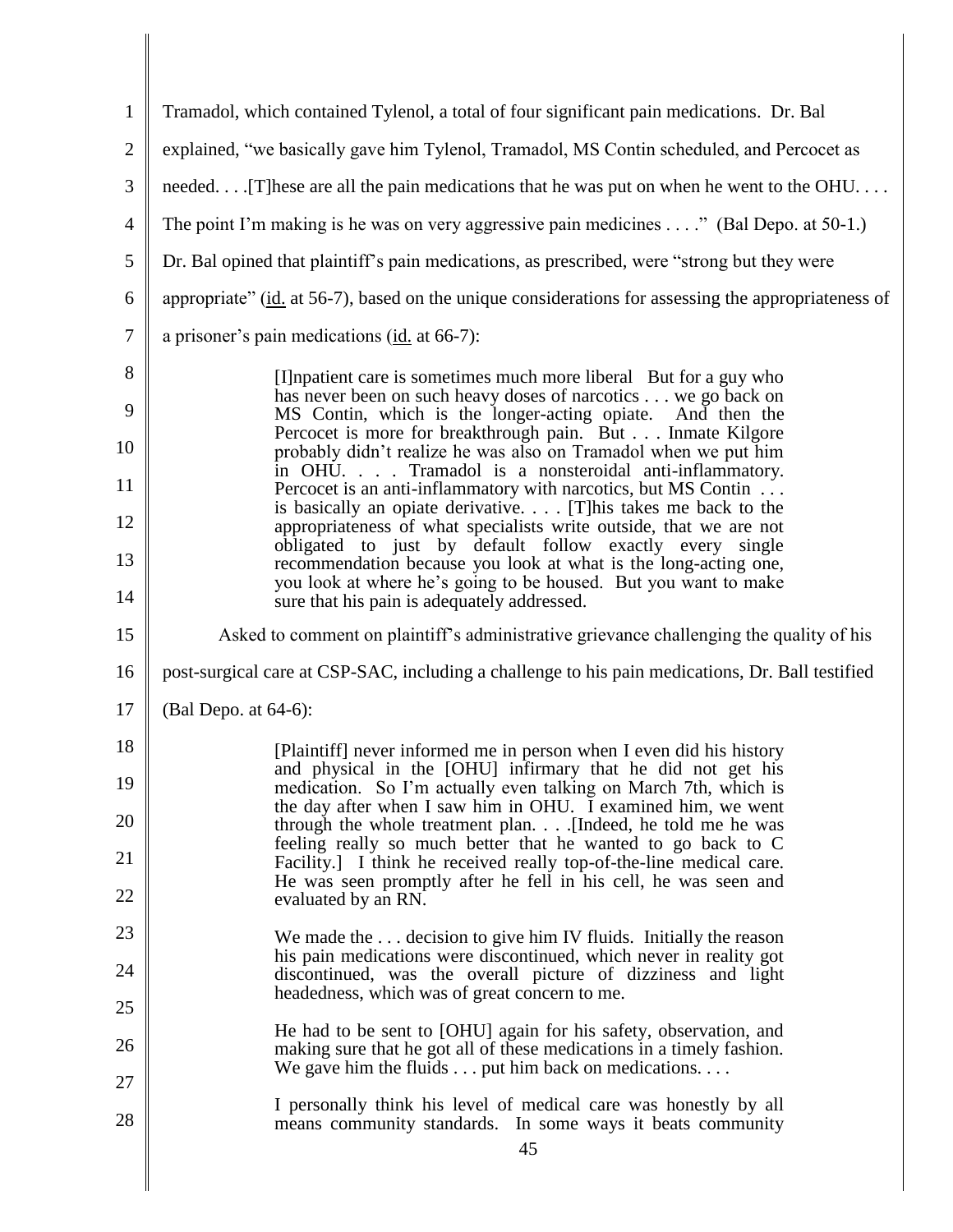| $\mathbf{1}$   | standard, but it definitely meets community standards.                                                                                                                              |
|----------------|-------------------------------------------------------------------------------------------------------------------------------------------------------------------------------------|
| $\overline{2}$ | Finally, Dr. Bal testified that plaintiff never complained to him, during his post-surgical                                                                                         |
| 3              | period, that his pain medications were inadequate (Bal. Depo. at 67-8):                                                                                                             |
| $\overline{4}$ | I saw him so many times that I would have really thought he would                                                                                                                   |
| 5              | have told me something in the event that his pain was out of control<br>or it was not adequately managed or if he was not getting his                                               |
| 6              | medication. I can't imagine him not telling me. He's a very high-<br>functioning inmate. He was very much involved in his care I                                                    |
| $\tau$         | don't ever recall him having a conversation about not getting<br>medications, so I really didn't have a reason to really worry that my<br>orders were not getting followed through. |
| 8              |                                                                                                                                                                                     |
| 9              | To prevail on a claim involving choices between alternative courses of treatment, a                                                                                                 |
| 10             | prisoner must show that the chosen course of treatment "was medically unacceptable under the                                                                                        |
| 11             | circumstances," and was chosen "in conscious disregard of an excessive risk to [the prisoner's]                                                                                     |
| 12             | health." Jackson v. McIntosh, 90 F.3d 330, 332 (9th Cir. 1996) (citation omitted). Plaintiff has                                                                                    |
| 13             | failed to present any evidence from which to infer that the course of pain medications Dr. Bal                                                                                      |
| 14             | prescribed him post-surgically was "medically unacceptable." Moreover, plaintiff has not                                                                                            |
| 15             | demonstrated a material factual dispute as to whether Dr. Bal, in exercising his medical judgment                                                                                   |
| 16             | as to plaintiff's post-surgical pain medications, did so in "conscious disregard of an excessive                                                                                    |
| 17             | risk" to plaintiff's need for adequate pain relief. Again, plaintiff's complaints rest on his                                                                                       |
| 18             | disagreement with Dr. Bal about the proper course of plaintiff's treatment.                                                                                                         |
| 19             | For these reasons, the court finds that plaintiff received constitutionally adequate post-                                                                                          |
| 20             | surgical care. Accordingly, summary judgment should be granted for defendant Bal on plaintiff's                                                                                     |
| 21             | deliberate indifference claims for this period.                                                                                                                                     |
| 22             | 2. Alleged Deliberate Indifference by LVN Forshay                                                                                                                                   |
| 23             | Plaintiff makes three allegations against LVN Forshay, specifically, that: (1) on March 8,                                                                                          |
| 24             | 2007, Forshay "blatantly disregarded" plaintiff's request for Percocet; (2) on March 11, 2007, in                                                                                   |
| 25             | response to plaintiff submitting a sick-call slip requesting a continuation of his pain medications,                                                                                |
| 26             | Forshay allegedly told plaintiff he should not be experiencing that much pain, and refused to call                                                                                  |
| 27             | a doctor (note that the issues concerning plaintiff's pain medications do not state a deliberate                                                                                    |
| 28             | indifference claim as discussed above); and (3) on March 18, 2007, Forshay refused to provide                                                                                       |
|                | 46                                                                                                                                                                                  |

Ι

║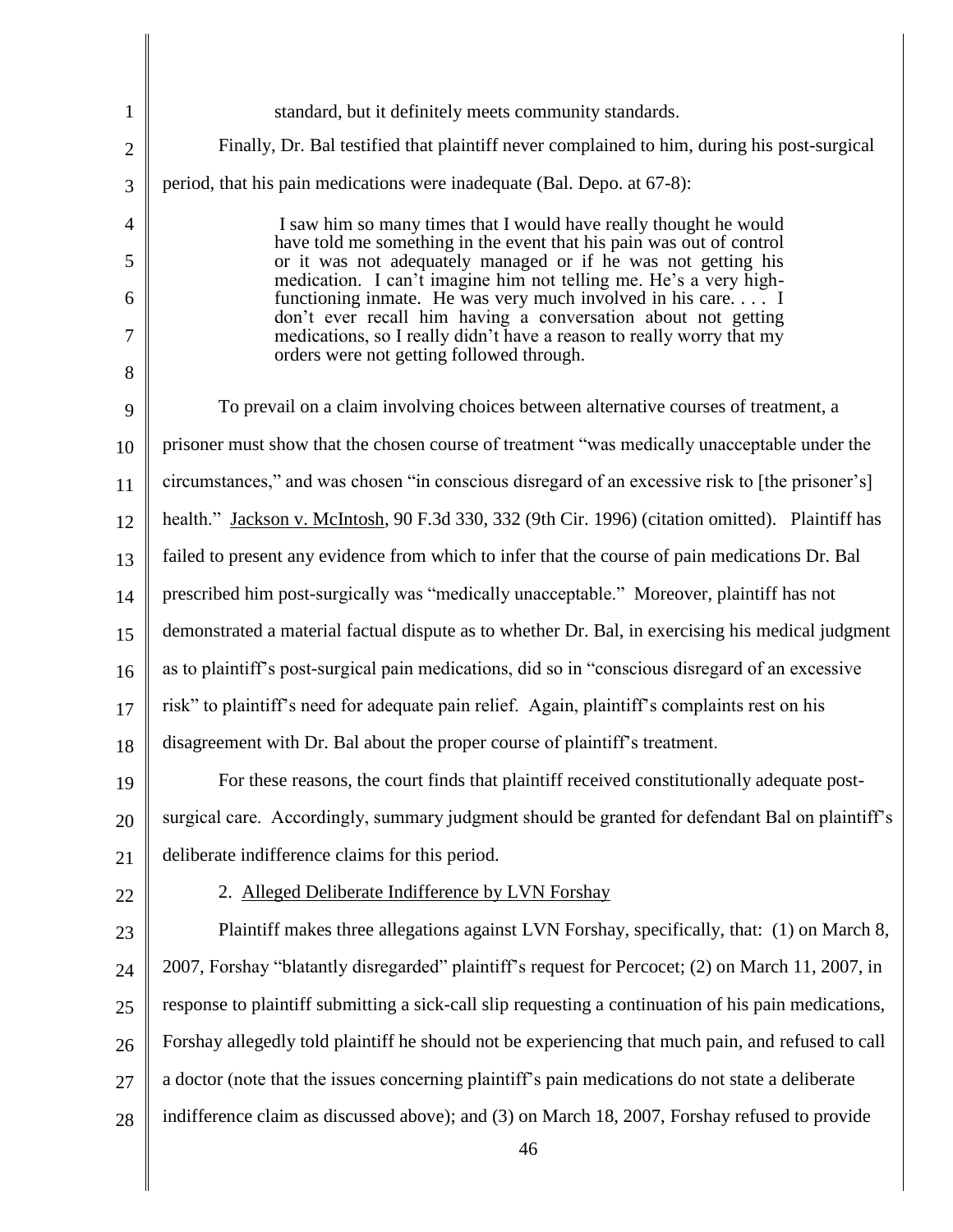plaintiff with the sterile cleaning supplies required for the self-care of his surgical incision.

2 3 4 5 These allegations fail to demonstrate that plaintiff was harmed by a purposeful act or failure to act by defendant Forshay. See Jett, 439 F.3d at 1096 (the second prong of a deliberate indifference claim requires a showing that defendant's purposeful act or failure to act caused plaintiff harm).

6 7 Because these are the only claims against defendant Forshay, summary judgment should be granted in her favor.

8

1

#### 3. Alleged Deliberate Indifference by CO Hampton

9 10 11 12 13 14 Plaintiff's contends that CO Hampton was deliberately indifferent to plaintiff's pain symptoms on the afternoon of March 6, 2007, when plaintiff returned to the general population following his surgery. Hampton, who worked in the Control Booth, called medical staff when plaintiff initially asked him to, at approximately 2:30 p.m., and reported back that plaintiff would have to wait until evening "pill call" for his pain medication. Hampton then refused the request of plaintiff"s cellmate, at approximately 5:30 p.m., to again call medical staff.

15 16 17 18 19 20 21 22 The evidence demonstrates that defendant Hampton acted reasonably under the circumstances. Hampton contacted medical staff upon plaintiff"s initial request, and then relayed to plaintiff the decision that he would have to wait until the regular time to receive his pain medication. It is undisputed that a correctional officer is unqualified to make a medical diagnosis or decision, and is required to defer to medical staff concerning the medical care of prisoners. Hampton also acted reasonably when plaintiff's cellmate later made the same request. Hampton apparently asked CO Omande to check on plaintiff. Then, when plaintiff collapsed, Hampton and other correctional staff obtained immediate emergency medical care for plaintiff.

23

24 25 26 The court finds no reasonable inference based on the evidence that defendant Hampton knew of or disregarded an excessive risk of serious harm to plaintiff by adhering to the decision of medical staff that plaintiff would need to wait until evening pill call to address his medication request. Toguchi, 391 F.3d at 1057.

27 28 As this is the only claim against defendant Hampton, summary judgment should be granted in his favor.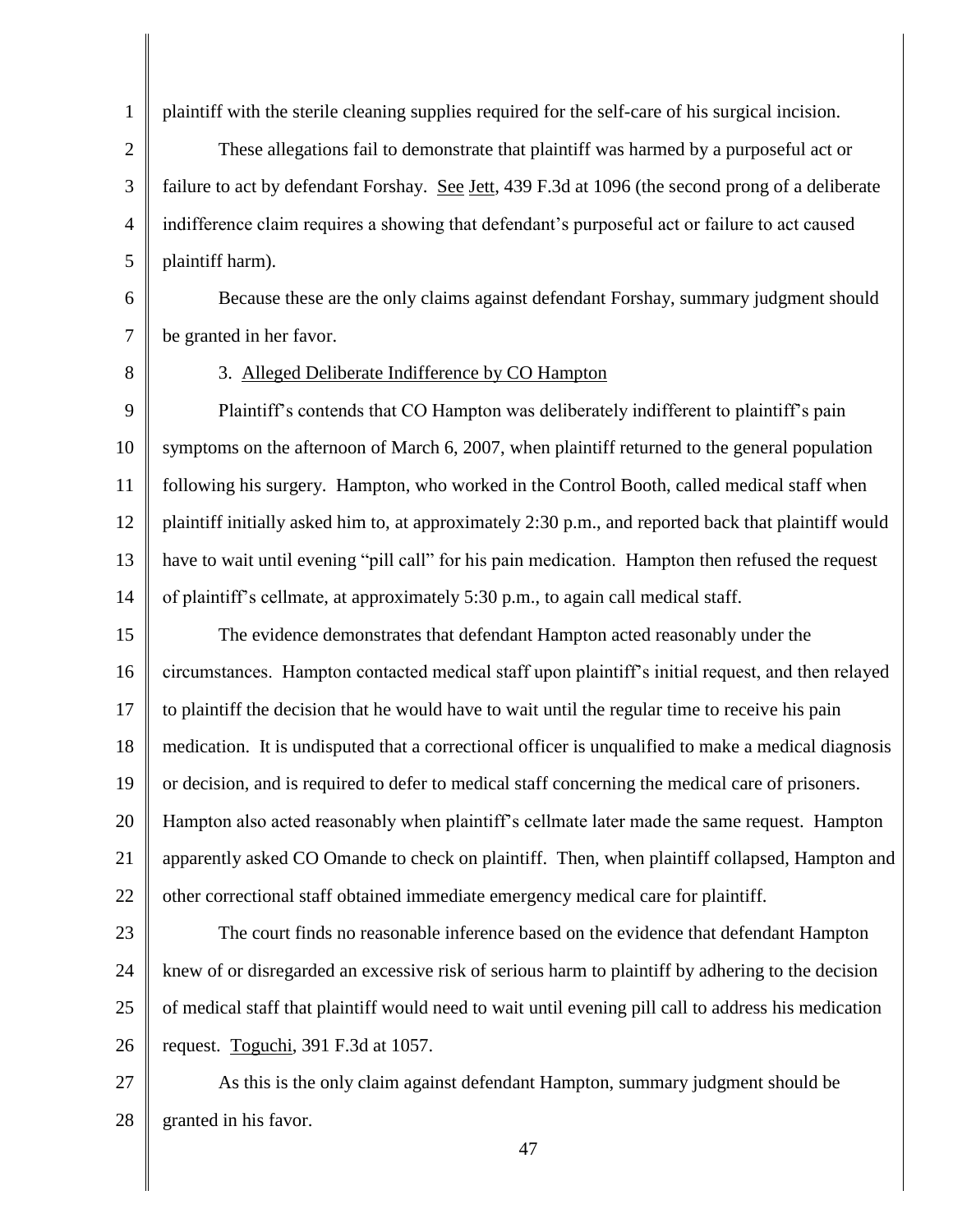1 2

#### 4. Alleged Deliberate Indifference by LVN Winton

3 4 5 6 Plaintiff alleges that defendant LVN Winton is the nurse who informed CO Hampton that plaintiff would have to wait until the evening pill call to receive his pain medication, and then, when plaintiff was taken to the emergency clinic, refused to increase plaintiff"s dosage for Percocet beyond that prescribed by Dr. Bal. Plaintiff contends that both of these alleged acts demonstrated deliberate indifference to plaintiff"s serious medical needs.

7 8 9 10 11 12 13 14 15 16 17 18 In his responses to plaintiff"s Request for Admissions, defendant Winton conceded that he was responsible for distributing medications to C Facility inmates on March 6, 2007, from 2:00 p.m. to 10:00 p.m. (See Winton"s Responses to Plaintiff"s Request for Admissions Nos. 15-17.) However, Winton does not recall receiving a call from defendant Hampton on March 6, 2007, or responding to a medical emergency that involved plaintiff. Winton also testified that, absent exigent circumstances, inmates generally have to wait until the next "med pass" to address their individual medication requests, when a nurse has the opportunity to talk directly with the inmate. (Winton Depo. at 12-20, 22-3.) Winton explained that, "[i]f the guy is saying he"s having chest pains. . . I"ve got to act on that" (id. at 15); otherwise, he was required to abide by physician medication orders. Winton explained, "we always have to follow a doctor's order. As a nurse I – I have to follow exactly what the medicine is" (id. at 13); "if [the inmate] doesn"t have any order right then and there, I"m kinda dead in the water as far as administering the meds" (id. at 14).

19 20 21 22 23 24 25 26 27 28 This testimony demonstrates that, even if plaintiff could prove that LVN Winton was the nurse who informed CO Hampton, on the afternoon of March 6, 2007, that plaintiff would need to wait until evening pill call to address his medication request, Winton lacked the authority to modify plaintiff"s prescription. Additionally, while plaintiff was status post-surgery, there is no evidence to suggest that plaintiff"s appearance or initial request to Hampton demonstrated exigent circumstances, or that plaintiff could not reasonably wait until the evening pill call, which usually took place between 5:00 p.m. and 7:00 p.m. (Winton"s Response to Plaintiff"s Interrogatory No. 7.) Thus, there is no evidence to support an inference that LVN Winton acted with reckless disregard for plaintiff"s known medication needs, either by denying plaintiff"s initial medication request, or by failing to pursue the matter with a physician.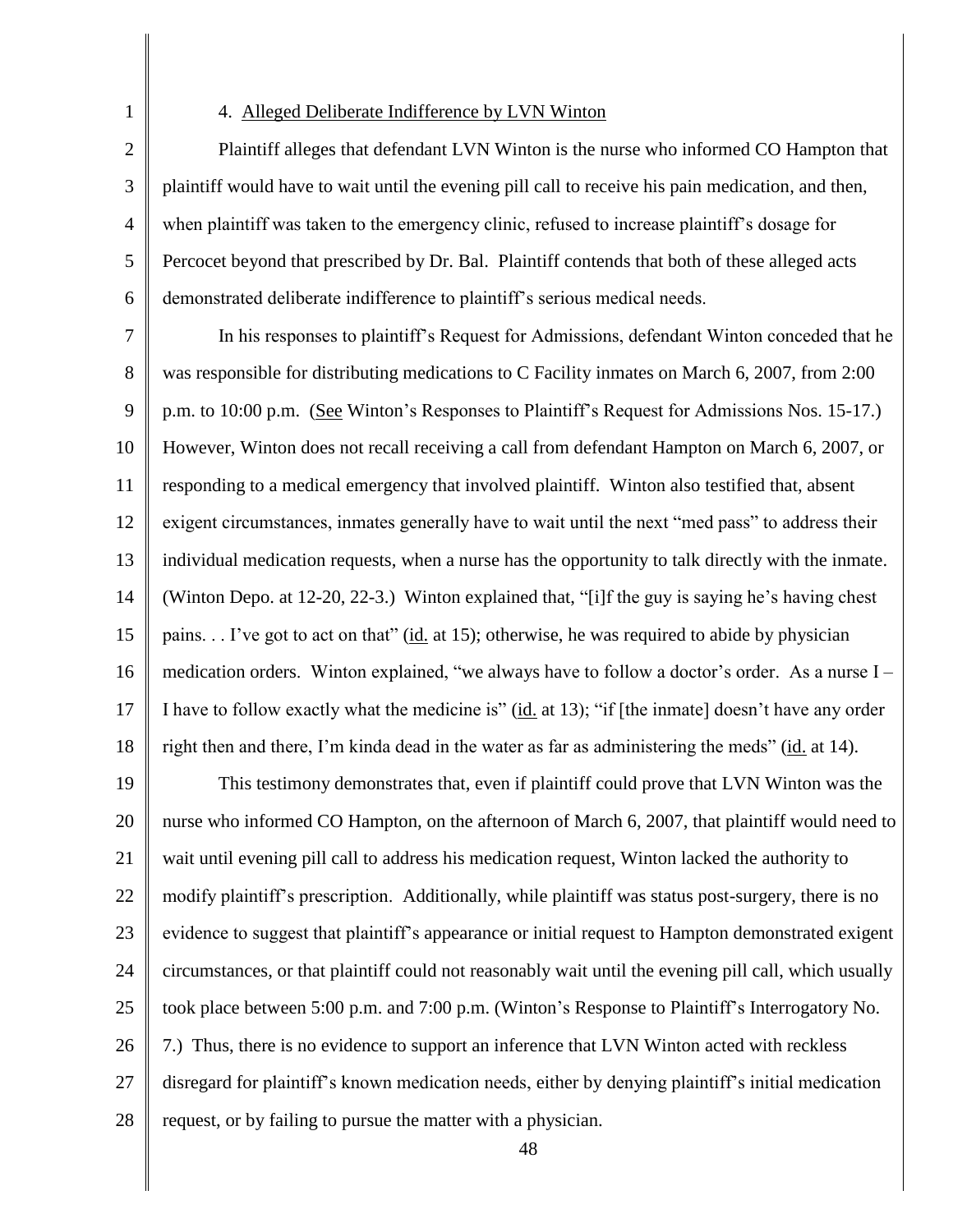| $\mathbf{1}$   | Additionally, plaintiff has failed to state an Eighth Amendment claim based on LVN                      |
|----------------|---------------------------------------------------------------------------------------------------------|
| $\overline{2}$ | Winton's alleged later adherence to Dr. Bal's reduced Percocet prescription, during the period of       |
| 3              | plaintiff's emergency care on March 6, 2007, from approximately 5:30 p.m. until 9:15 p.m.               |
| $\overline{4}$ | As explained by Dr. Bal, and undisputed by the parties, nurses do not have the authority to             |
| 5              | change a physician's prescription. (Bal Depo at 67.)                                                    |
| 6              | For these reasons, summary judgment should be granted for defendant Winton.                             |
| 7              | G. Alleged Deliberate Indifference in Securing Plaintiff's Fourth Post-Op Appointment                   |
| 8              | Plaintiff contends that defendants Bal, Wedell, Dunne and Kelly were each deliberately                  |
| 9              | indifferent to plaintiff's serious medical needs by failing to timely schedule plaintiff's fourth post- |
| 10             | operative appointment.                                                                                  |
| 11             | Plaintiff does not dispute the timeliness of his first three post-operative appointments.               |
| 12             | Following plaintiff's February 26, 2007 surgery, and return to CSP-SAC on March 6, 2007, these          |
| 13             | appointments took place on March 16, 2007, April 20, 2007, and June 7, 2007. At the first               |
| 14             | appointment (March 16, 2007), UCD-ENT specialist Dr. Senchak noted that plaintiff was "doing            |
| 15             | well at postop three weeks," and requested that plaintiff return in three weeks. (Dfs. Exh. B at        |
| 16             | 228-29.) While the second appointment was six weeks later (April 20, 2007), UCD-ENT                     |
| 17             | specialist Dr. Chopra found that plaintiff was still "doing well" and should return in six weeks.       |
| 18             | (Dfs. Exh. B at 230.) At the third appointment, seven weeks later (June 7, 2007), Dr. Chopra            |
| 19             | found that plaintiff "continues to do well," and requested that plaintiff return in three months.       |
| 20             | (Pltf. Exh. at 166.)                                                                                    |
| 21             | The confusion and problems attendant to the scheduling of plaintiff's fourth post-                      |
| 22             | operative appointment are detailed above, including plaintiff's transport to UCD on September           |
| 23             | 21, 2007, only to discover that the appointment had been previously scheduled for August 21,            |
| 24             | 2007. As summarized in the Director's Level Review decision responsive to plaintiff's                   |
| 25             | administrative grievance submitted November 19, 2007 (No. SAC-H-07-02642), "there was an                |
| 26             | unfortunate misunderstanding between the UCD specialty scheduling office and the SAC                    |
| 27             | outpatient medical consult staff. As soon as the error was discovered the appellant was                 |
| 28             | immediately rescheduled for follow-up with the UCD-ENT Clinic." (Pltf. Exh. at 168-69.)<br>49           |

║